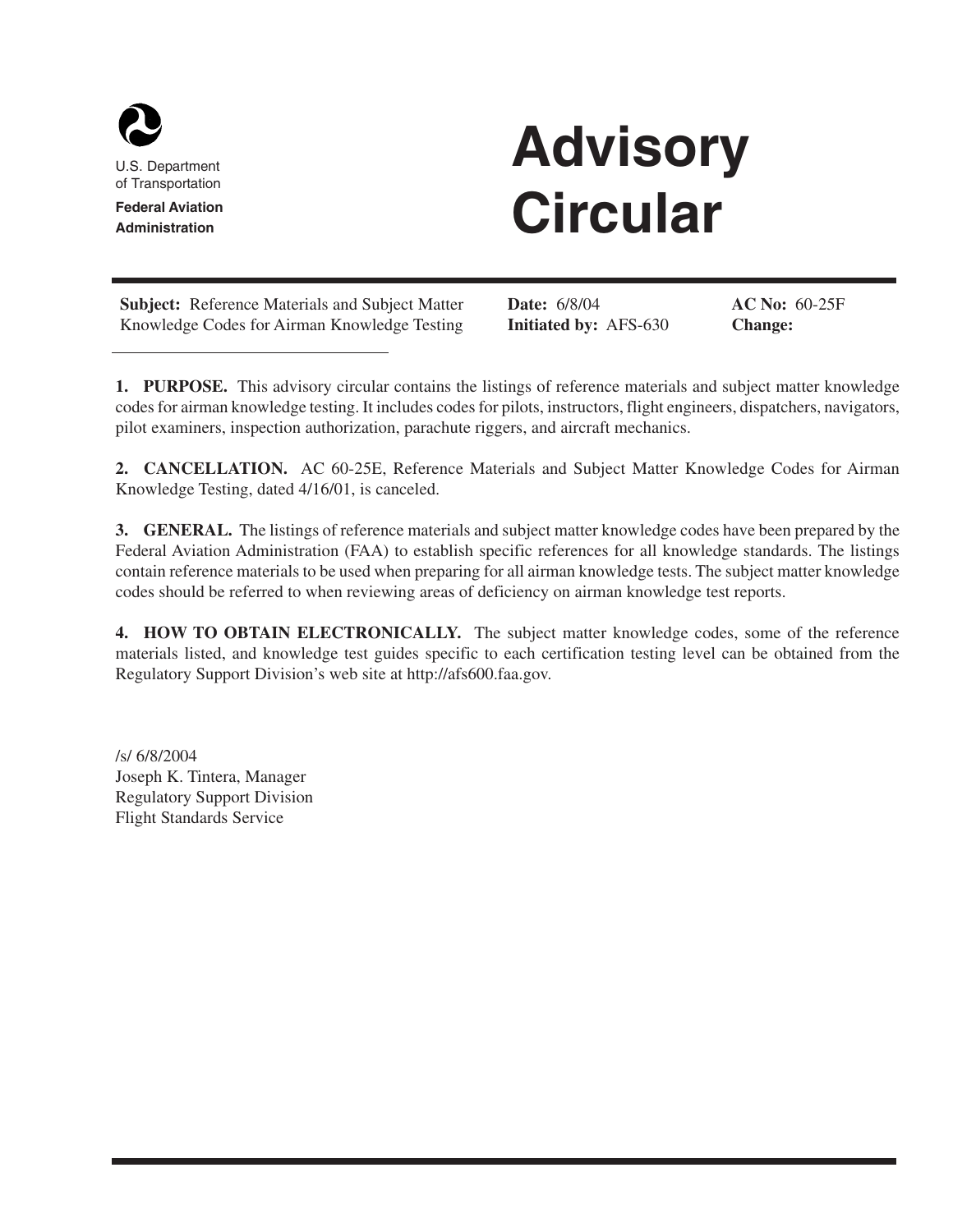AC 60-25F 6/8/04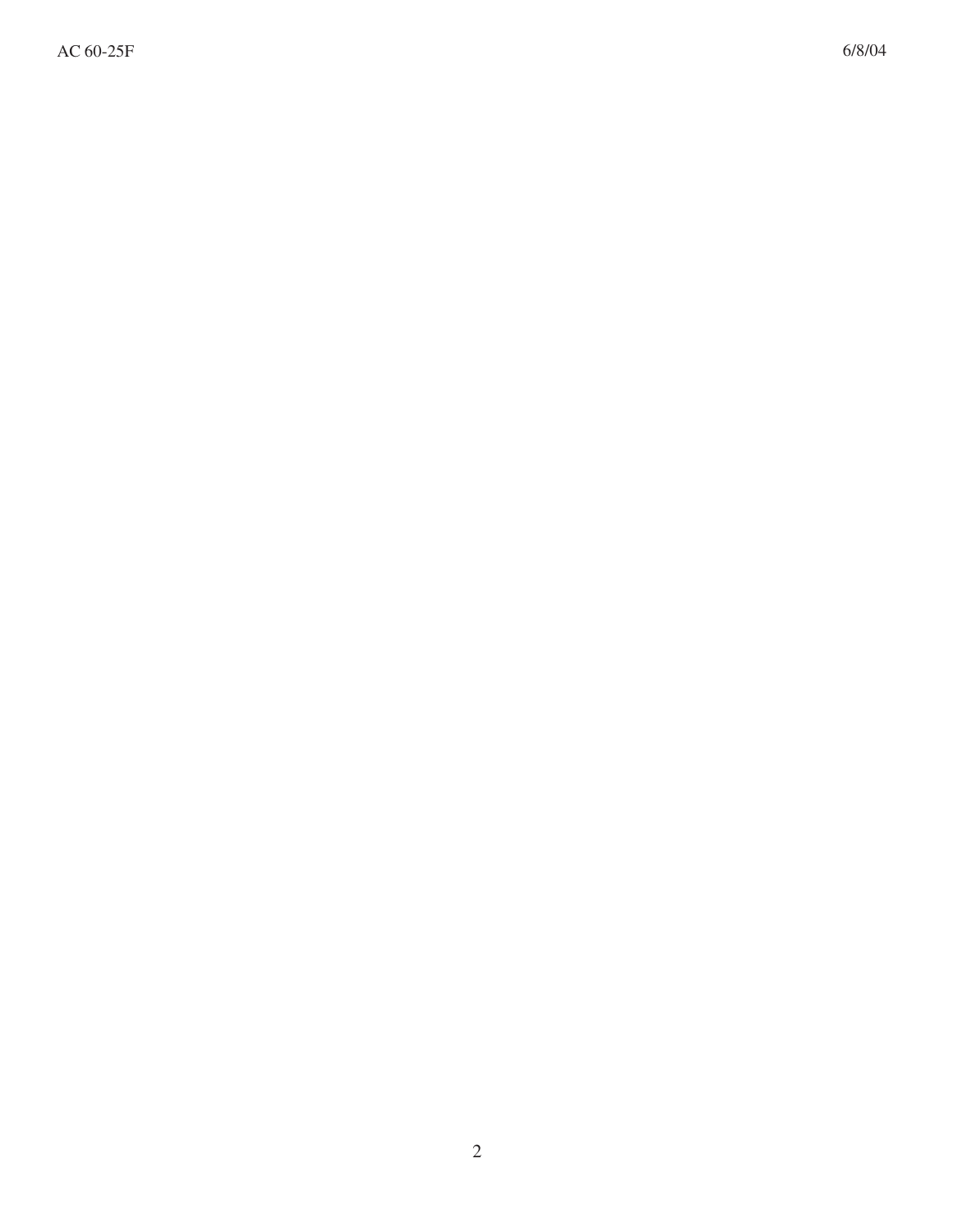## **REFERENCE MATERIALS AND SUBJECT MATTER KNOWLEDGE CODES FOR PILOTS, INSTRUCTORS, FLIGHT ENGINEERS, DISPATCHERS, NAVIGATORS, PILOT EXAMINERS, INSPECTION AUTHORIZATION, AND PARACHUTE RIGGERS**

## **Title 14 of the Code of Federal Regulations (14 CFR) part 1—Definitions and Abbreviations**

- A01 General Definitions
- A02 Abbreviations and Symbols

#### **14 CFR part 21—Certification Procedures for Products and Parts**

- A100 General
- A102 Type Certificates
- A104 Supplemental Type Certificates
- A108 Airworthiness Certificates
- A110 Approval of Materials, Parts, Processes, and Appliances
- A112 Export Airworthiness Approvals
- A114 Approval of Engines, Propellers, Materials, Parts, and Appliances: Import
- A117 Technical Standard Order Authorizations

#### **14 CFR part 23—Airworthiness Standards: Normal, Utility, Acrobatic, and Commuter Category Airplanes**

- A150 General
- A151 Flight
- A152 Structure
- A153 Design and Construction
- A154 Powerplant
- A155 Equipment
- A157 Operating Limitations and Information
- A159 Appendix G: Instructions for Continued Airworthiness

#### **14 CFR part 25—Airworthiness Standards: Transport Category Airplanes**

- A03 General
- A04 Flight
- A05 Structure
- A06 Design and Construction
- A07 Powerplant
- A08 Equipment
- A09 Operating Limitations and Information
- A11 Appendix H: Instructions for Continued Airworthiness

#### **14 CFR part 27—Airworthiness Standards: Normal Category Rotorcraft**

- A250 General
- A253 Flight
- A255 Strength Requirements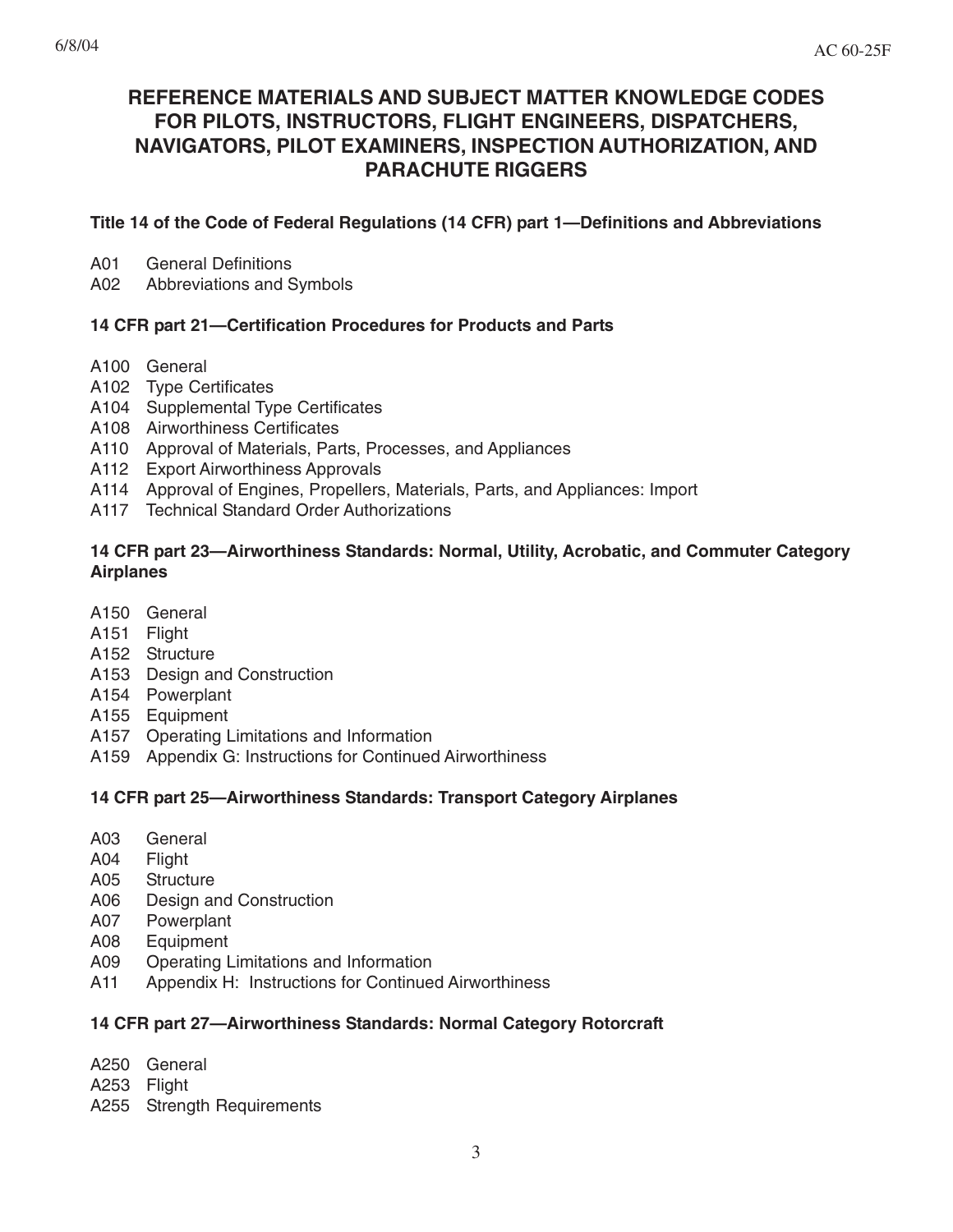- A257 Design and Construction
- A259 Powerplant
- A261 Equipment
- A263 Operating Limitations and Information
- A265 Appendix A: Instructions for Continued Airworthiness

## **14 CFR part 39—Airworthiness Directives**

A13 Airworthiness Directives

#### **14 CFR part 43—Maintenance, Preventive Maintenance, Rebuilding, and Alteration**

- A15 Maintenance, Preventive Maintenance, Rebuilding, and Alteration
- A16 Appendixes

#### **14 CFR part 45—Identification and Registration Marking**

- A400 General
- A401 Identification of Aircraft and Related Products
- A402 Nationality and Registration Marks

## **14 CFR part 61—Certification: Pilots, Flight Instructors, and Ground Instructors**

- A20 General
- A21 Aircraft Ratings and Pilot Authorizations
- A22 Student Pilots
- A23 Recreational Pilot
- A24 Private Pilots
- A25 Commercial Pilots
- A26 Airline Transport Pilots
- A<sub>27</sub> Flight Instructors
- A29 Ground Instructors

## **14 CFR part 63—Certification: Flight Crewmembers Other Than Pilots**

- A30 General
- A31 Flight Engineers
- A32 Flight Navigators

## **14 CFR part 65—Certification: Airmen Other Than Flight Crewmembers**

- A40 General
- A41 Aircraft Dispatchers
- A44 Parachute Riggers
- A45 Mechanics
- A46 Repairmen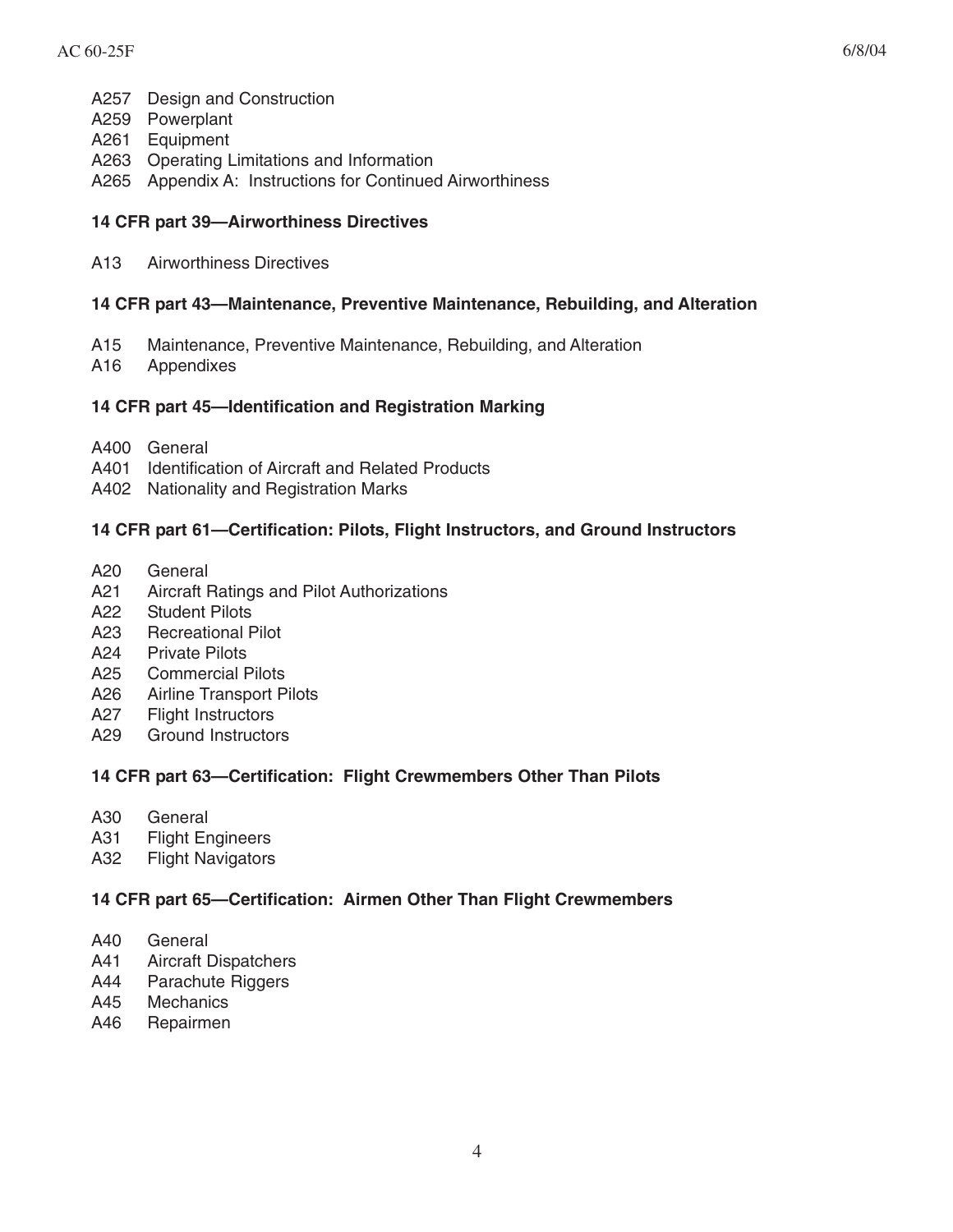## **14 CFR part 71—Designation of Class A, Class B, Class C, Class D, and Class E Airspace Areas; Airways; Routes; and Reporting Points**

A60 General

- A61 Class B Airspace
- A62 Class A Airspace
- A64 Class C Airspace
- A65 Class D Airspace
- A66 Class E Airspace

## **14 CFR part 91—General Operating and Flight Rules**

- B07 General
- B08 Flight Rules—General
- B09 Visual Flight Rules
- B10 Instrument Flight Rules
- B11 Equipment, Instrument, and Certificate Requirements
- B12 Special Flight Operations
- B13 Maintenance, Preventive Maintenance, and Alterations
- B14 Large and Turbine-Powered Multiengine Airplanes and Fractional Ownership Program Aircraft
- B15 Additional Equipment and Operating Requirements for Large and Transport Category Aircraft
- B16 Appendix A—Category II Operations: Manual, Instruments, Equipment, and Maintenance
- B17 Foreign Aircraft Operations and Operations of United States-Registered Civil Aircraft Outside of the United States; and Rules Governing Persons on Board Such Aircraft

## **14 CFR part 97—Standard Instrument Approach Procedures**

B97 General

## **14 CFR part 105—Parachute Operations**

- C01 General
- C02 Operating Rules
- C03 Parachute Equipment and Packing

## **14 CFR part 119—Certification: Air Carriers and Commercial Operators**

- C20 General
- C21 Applicability of Operating Requirements to Different Kinds of Operations Under Parts 121, 125, and 135
- C22 Certification, Operations Specifications, and Certain Other Requirements for Operations Conducted Under Part 121 or 135

## **14 CFR part 121—Operating Requirements: Domestic, Flag, and Supplemental Operations**

- D01 General
- D02 Certification Rules for Domestic and Flag Air Carriers
- D03 Certification Rules for Supplemental Air Carriers and Commercial Operators
- D04 Rules Governing all Certificate Holders Under This Part
- D05 Approval of Routes: Domestic and Flag Air Operations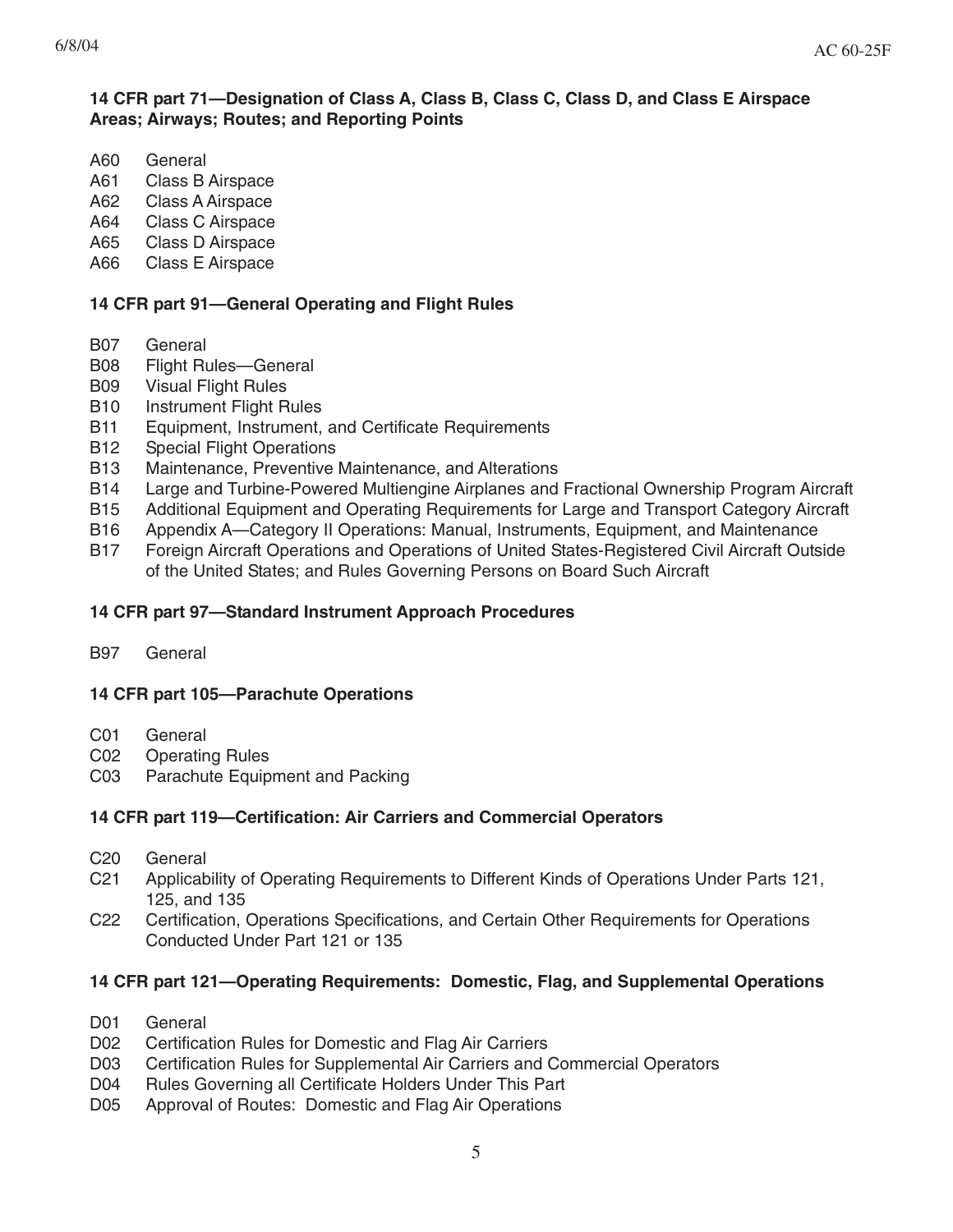- D06 Approval of Areas and Routes for Supplemental Operations
- D07 Manual Requirements
- D08 Aircraft Requirements
- D09 Airplane Performance Operating Limitations
- D10 Special Airworthiness Requirements
- D11 Instrument and Equipment Requirements
- D12 Maintenance, Preventive Maintenance, and Alterations
- D13 Airman and Crewmember Requirements
- D14 Training Program
- D15 Crewmember Qualifications
- D16 Aircraft Dispatcher Qualifications and Duty Time Limitations: Domestic and Flag Operations
- D17 Flight Time Limitations and Rest Requirements: Domestic Operations
- D18 Flight Time Limitations: Flag Operations
- D19 Flight Time Limitations: Supplemental Operations
- D20 Flight Operations
- D21 Dispatching and Flight Release Rules
- D22 Records and Reports
- D23 Crewmember Certificate: International
- D24 Special Federal Aviation Regulation SFAR No. 14

## **14 CFR part 125—Certification and Operations: Airplanes Having a Seating Capacity of 20 or More Passengers or a Maximum Payload Capacity of 6,000 Pounds or More; and Rules Governing Persons on Board Such Aircraft**

- D<sub>30</sub> General
- D36 Maintenance

## **14 CFR part 135—Operating Requirements: Commuter and on Demand Operations and Rules Governing Persons on Board Such Aircraft**

- E01 General
- E02 Flight Operations
- E03 Aircraft and Equipment
- E04 VFR/IFR Operating Limitations and Weather Requirements
- E05 Flight Crewmember Requirements
- E06 Crewmember Flight Time and Duty Period Limitations and Rest Requirements
- E07 Crewmember Testing Requirements
- E08 Training
- E09 Airplane Performance Operating Limitations
- E10 Maintenance, Preventive Maintenance, and Alterations
- E11 Appendix A: Additional Airworthiness Standards for 10 or More Passenger Airplanes
- E12 Special Federal Aviation Regulations SFAR No. 36
- E13 Special Federal Aviation Regulations SFAR No. 38

## **14 CFR part 183—Representatives of the Administrator**

- E150 General
- E151 Certification of Representatives
- E152 Kinds of Designations: Privileges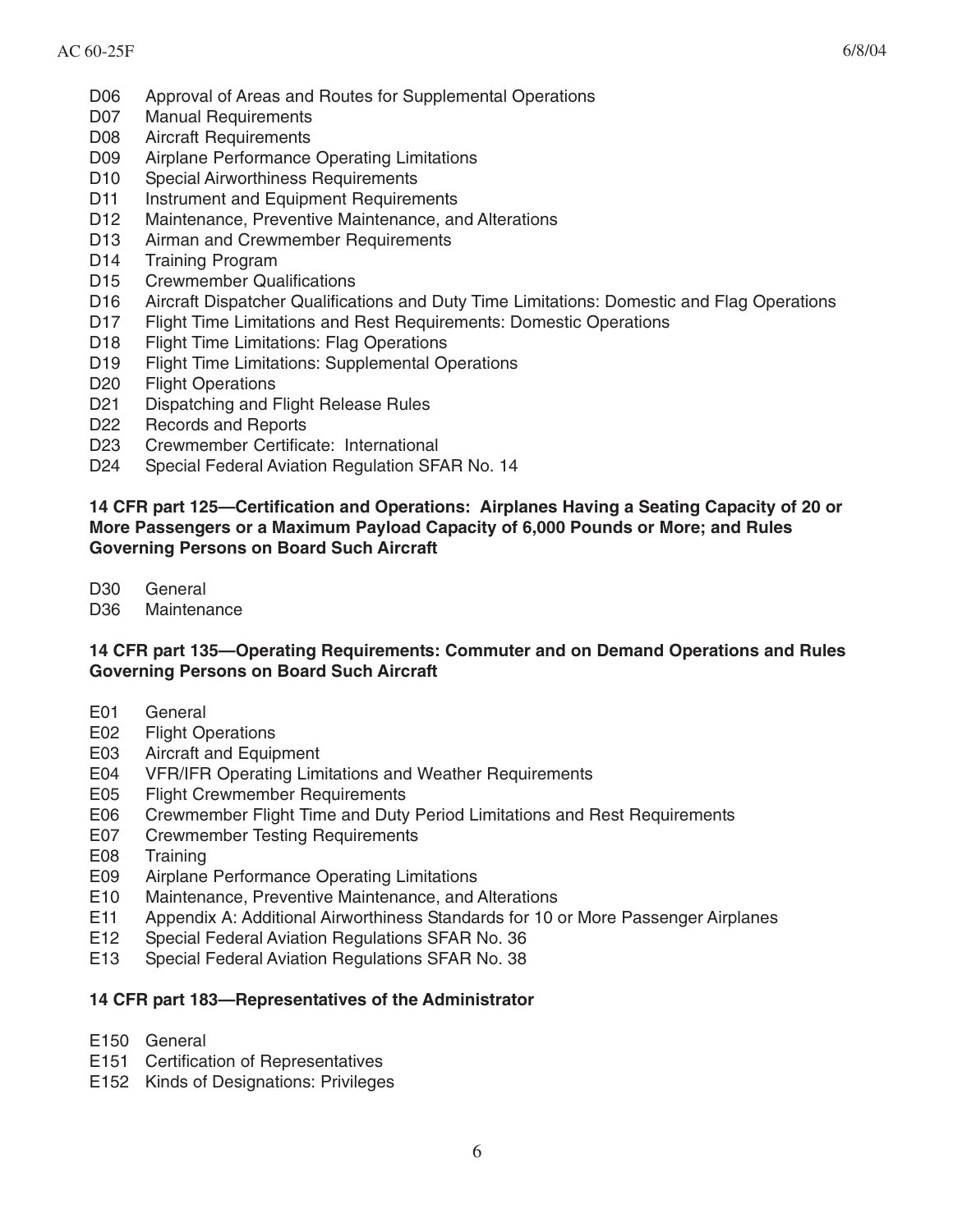## **US HMR 172—Hazardous Materials Table**

F02 General

## **US HMR 175—Materials Transportation Bureau Hazardous Materials Regulations (HMR)**

- G01 General Information and Regulations
- G02 Loading, Unloading, and Handling
- G03 Specific Regulation Applicable According to Classification of Material

## **NTSB 830—Rules Pertaining to the Notification and Reporting of Aircraft Accidents or Incidents and Overdue Aircraft, and Preservation of Aircraft Wreckage, Mail, Cargo, and Records**

- G10 General
- G11 Initial Notification of Aircraft Accidents, Incidents, and Overdue Aircraft
- G12 Preservation of Aircraft Wreckage, Mail, Cargo, and Records
- G13 Reporting of Aircraft Accidents, Incidents, and Overdue Aircraft

## **The Powered Parachute Bible—Media Max, First Edition**

- H01 Airframe
- H02 Wing
- H03 Powerplant
- H04 4-cycle and 2-cycle Engines
- H05 4-cycle vs. 2-cycle
- H06 Electrical Output
- H07 Ignition Systems
- H08 Oil and Fuel
- H09 Engine Gauges
- H10 Propeller
- H11 Aerodynamics
- H12 Preflight
- H13 Operations

#### **Trikes, The Flex-Wing Flyers, H & L Press, Second Edition**

- H20 Principles of Flight
- H21 Weight-Shift Ultralight
- H22 Effects of Flight Controls
- H23 Preflight and Postflight
- H24 Navigation
- H25 Flight
- H26 Clothing and Equipment
- H27 Triking Activities

## **FAA-H-8083-1—Aircraft Weight and Balance Handbook**

- H100 Why is Weight and Balance Important?
- H101 Weight Control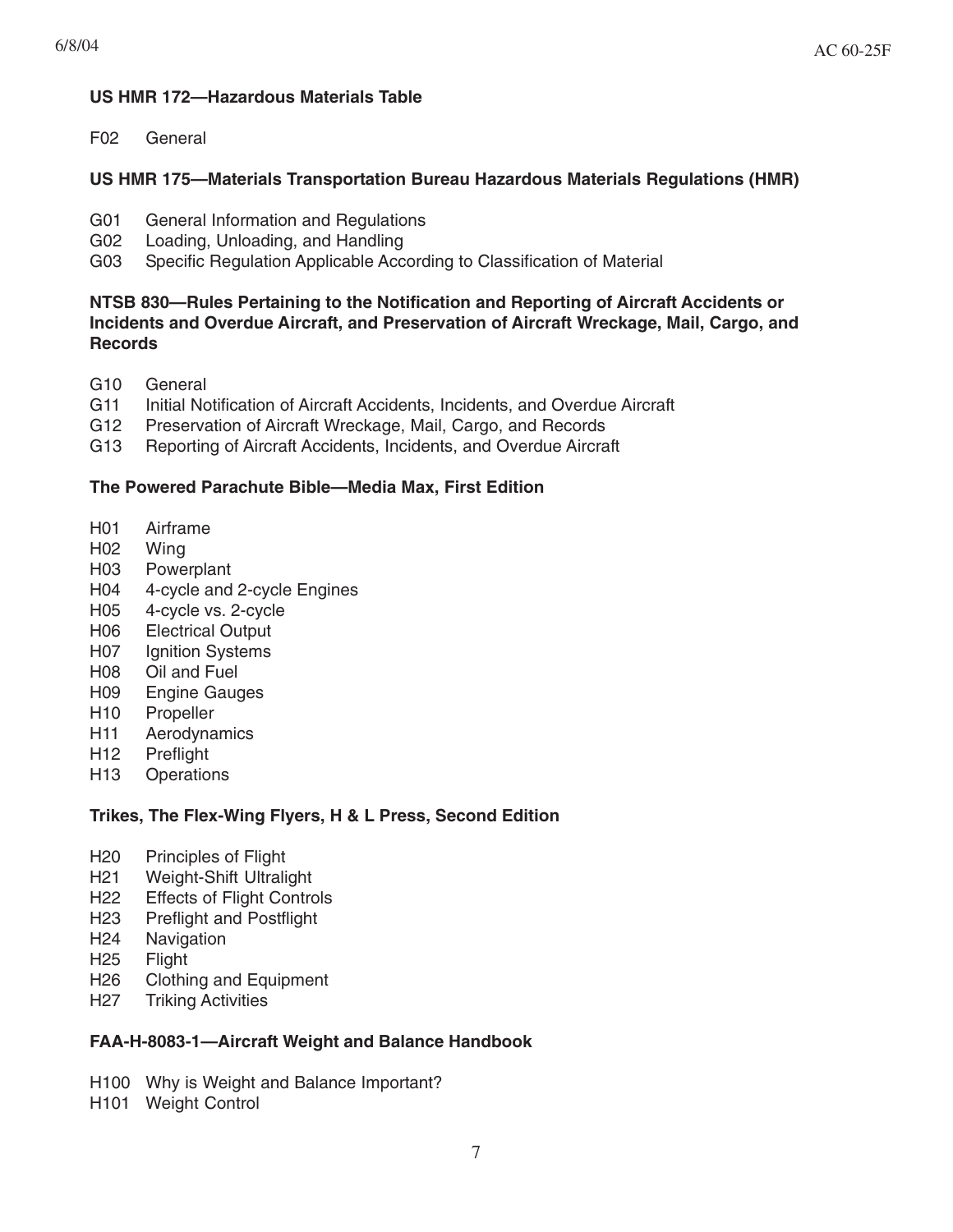- H102 Effects of Weight
- H103 Weight Changes
- H104 Stability and Balance Control
- H105 Weight and Balance Theory
- H106 Weight and Balance Documents
- H107 Requirements
- H108 Equipment for Weighing
- H109 Preparation for Weighing
- H110 Determining the Center of Gravity
- H111 Empty-Weight Center of Gravity Formulas
- H112 Determining the Loaded Weight and CG
- H113 Multiengine Airplane Weight and Balance Computations
- H114 Determining the Loaded CG
- H115 Equipment List
- H116 Weight and Balance Revision Record
- H117 Weight Changes Caused by a Repair or Alteration
- H118 Empty-Weight CG Range
- H119 Adverse-Loaded CG Checks
- H120 Ballast
- H121 Weighing Requirements
- H122 Locating and Monitoring Weight and CG Location
- H123 Determining the Correct Stabilizer Trim Setting
- H124 Determining CG Changes Caused by Modifying the Cargo
- H125 Determining Cargo Pallet Loads with Regard to Floor Loading Limits
- H126 Determining the Maximum Amount of Payload That Can Be Carried
- H127 Determining the Landing Weight
- H128 Determining the Minutes of Fuel Dump Time
- H129 Weight and Balance of Commuter Category Airplanes
- H130 Determining the Loaded CG of a Helicopter
- H131 Using an Electronic Calculator to Solve Weight and Balance Problems
- H132 Using an E6-B Flight Computer to Solve Weight and Balance Problems
- H133 Using a Dedicated Electronic Computer to Solve Weight and Balance Problems
- H134 Typical Weight and Balance Problems
- H135 Glossary

#### **FAA-H-8083-9—Aviation Instructor Handbook**

- H200 Learning Theory
- H201 Definition of Learning
- H202 Characteristics of Learning
- H203 Principles of Learning
- H204 Levels of Learning
- H205 Learning Physical Skills
- H206 Memory
- H207 Transfer of Learning
- H208 Control of Human Behavior
- H210 Human Needs
- H211 Defense Mechanisms
- H212 The Flight Instructor as a Practical Psychologist
- H213 Basic Elements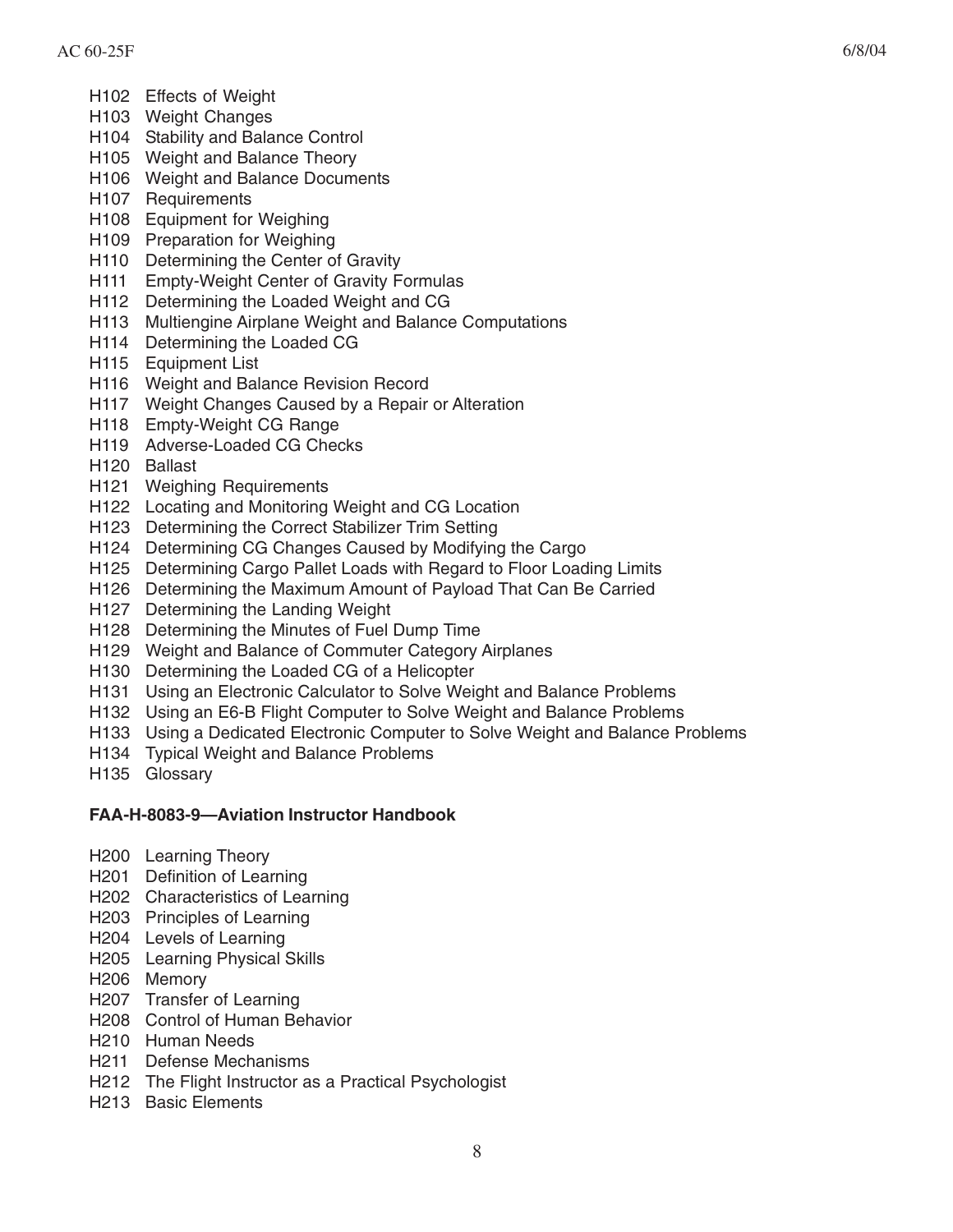- H214 Barriers to Effective Communication
- H215 Developing Communication Skills
- H216 Preparation
- H217 Presentation
- H218 Application
- H219 Review and Evaluation
- H220 Organizing Material
- H221 Lecture Method
- H222 Cooperative or Group Learning Method
- H223 Guided Discussion Method
- H224 Demonstration-Performance Method
- H225 Computer-Based Training Method
- H226 The Instructor as a Critic
- H227 Evaluation
- H228 Instructional Aid Theory
- H229 Reasons for Use of Instructional Aids
- H230 Guidelines for Use of Instructional Aids
- H231 Types of Instructional Aids
- H232 Test Preparation Material
- H233 Aviation Instructor Responsibilities
- H234 Flight Instructor Responsibilities
- H235 Professionalism
- H236 The Telling-and-Doing Technique
- H237 Integrated Flight Instruction
- H238 Obstacles to Learning During Flight Instruction
- H239 Positive Exchange of Flight Controls
- H240 Use of Distractions
- H241 Aeronautical Decision Making
- H242 Factors Affecting Decision Making
- H243 Operational Pitfalls
- H244 Evaluating Student Decision Making
- H245 Course of Training
- H246 Blocks of Learning
- H247 Training Syllabus
- H248 Lesson Plans
- H249 Growth and Development
- H250 Sources of Material
- H251 Appendix A—Sample Test Items
- H252 Appendix B—Instructor Endorsements
- H253 Glossary

#### **AC 61-23—Pilot's Handbook of Aeronautical Knowledge [Superceded by FAA-H-8083-25]**

- H300 Forces Acting on the Airplane in Flight
- H301 Turning Tendency (Torque Effect)
- H302 Airplane Stability
- H303 Loads and Load Factors
- H304 Airplane Structure
- H305 Flight Control Systems
- H306 Electrical System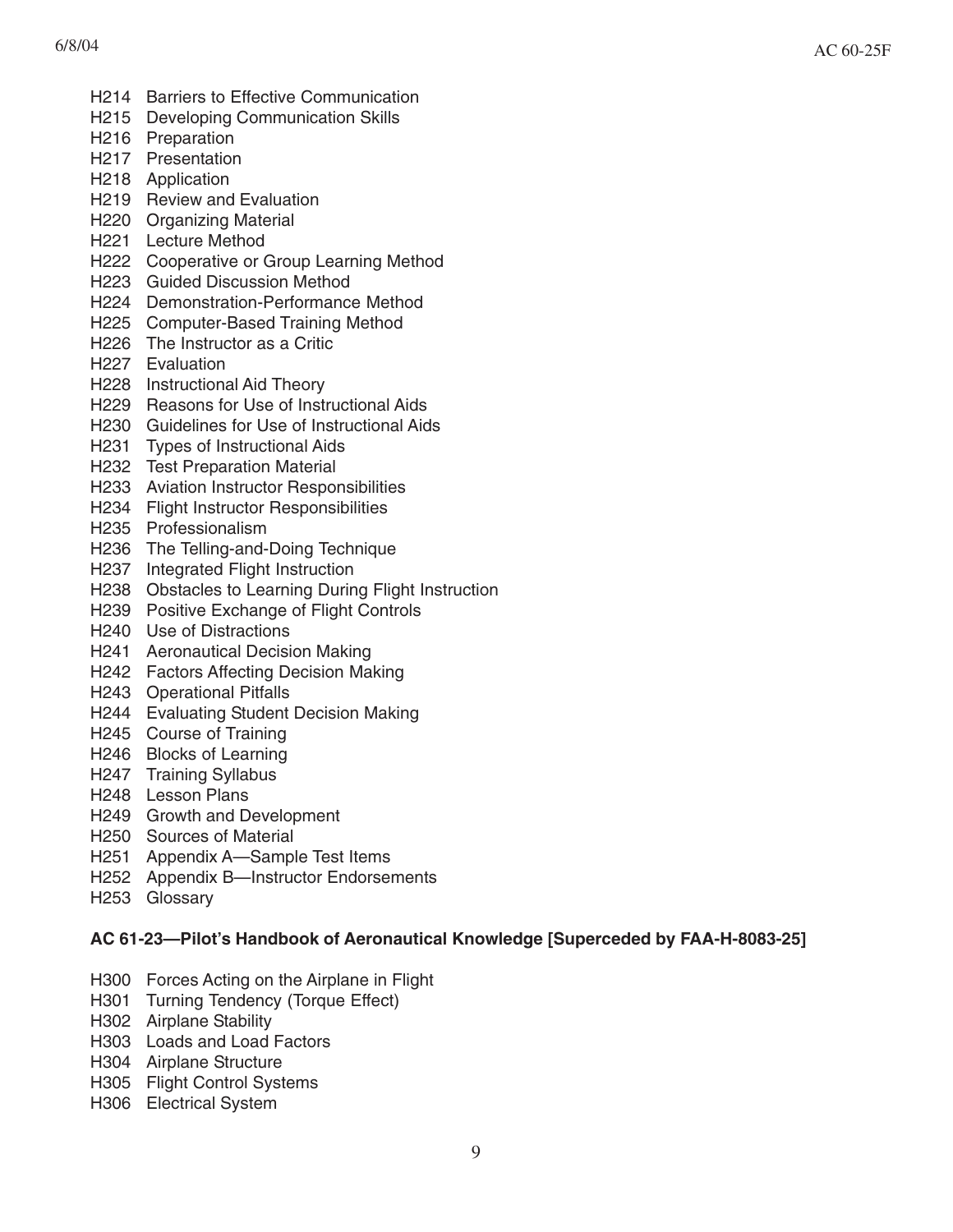- H307 Engine Operation
- H308 Propeller
- H309 Starting the Engine
- H310 Exhaust Gas Temperature Gauge
- H311 Aircraft Documents, Maintenance, and Inspections
- H312 The Pitot-Static System and Associated Instruments
- H313 Gyroscopic Flight Instruments
- H314 Magnetic Compass
- H315 Weight Control
- H316 Balance, Stability, and Center of Gravity
- H317 Airplane Performance
- H318 Observations
- H319 Service Outlets
- H320 Weather Briefings
- H321 Nature of the Atmosphere
- H322 The Cause of Atmospheric Circulation
- H323 Moisture and Temperature
- H324 Air Masses and Fronts
- H325 Aviation Weather Reports, Forecasts, and Weather Charts
- H326 Types of Airports
- H327 Sources for Airport Data
- H328 Airport Markings and Signs
- H329 Airport Lighting
- H330 Wind Direction Indicators
- H331 Radio Communications
- H332 Air Traffic Services
- H333 Wake Turbulence
- H334 Collision Avoidance
- H335 Controlled Airspace
- H336 Uncontrolled Airspace
- H337 Special Use Airspace
- H338 Other Airspace Areas
- H339 Aeronautical Charts
- H340 Latitude and Longitude
- H341 Effect of Wind
- H342 Basic Calculations
- H343 Pilotage
- H344 Dead Reckoning
- H345 Flight Planning
- H346 Charting the Course
- H347 Filing a VFR Flight Plan
- H348 Radio Navigation
- H349 Obtaining a Medical Certificate
- H350 Health Factors Affecting Pilot Performance
- H351 Environmental Factors which Affect Pilot Performance

## **FAA-H-8083-11—Balloon Flying Handbook**

H400 History

H401 Physics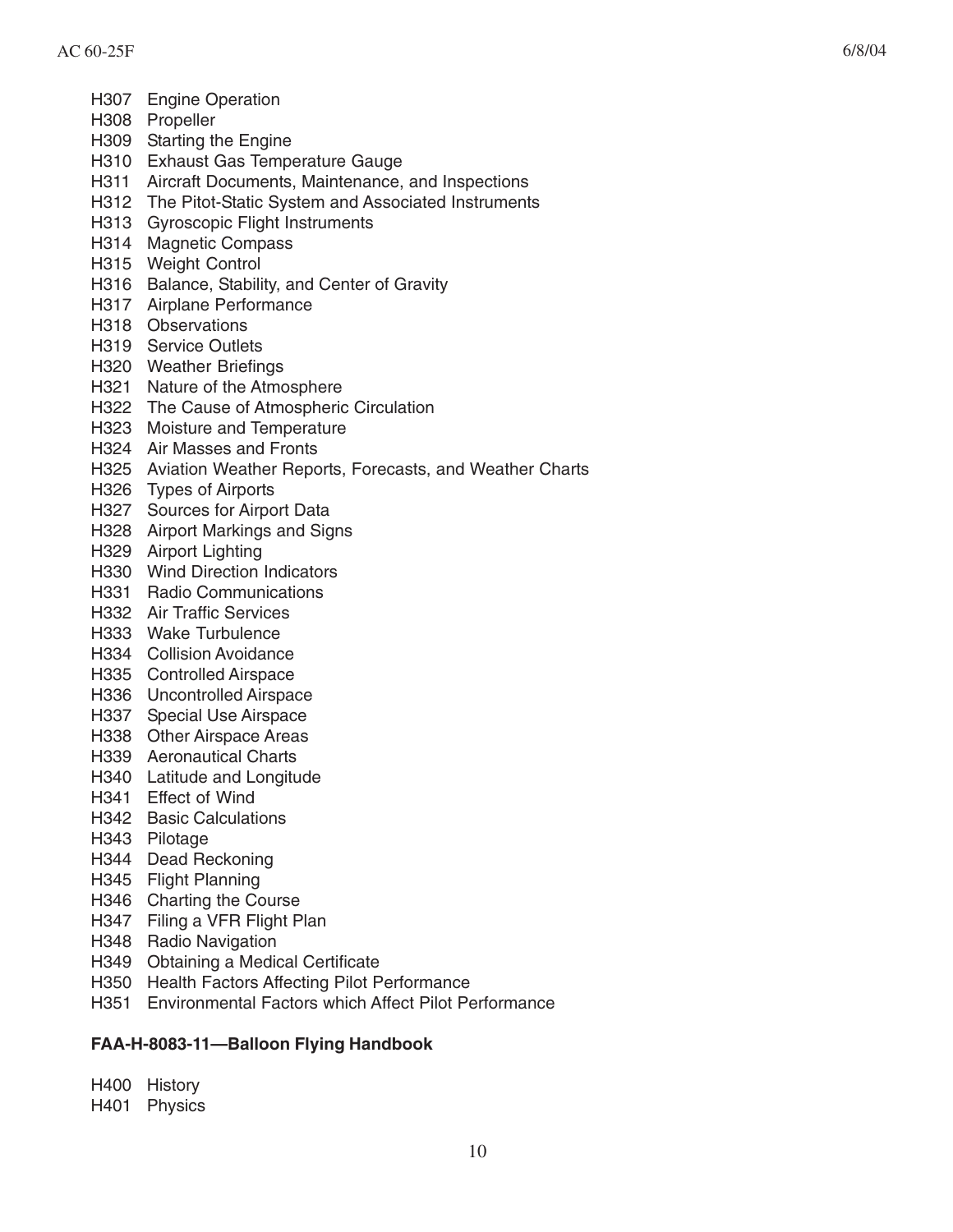H402 Basic Balloon Terms H403 Balloon Components H404 Support Equipment H405 Choosing a Balloon H406 Flight Planning H407 Preflight Operations H408 Checklists H409 Crew H410 Chase H411 Inflation H412 Launch H413 Approach to Landing H414 Landing H415 Standard Burn H416 Level Flight H417 Use of Instruments H418 Ascents and Descents H419 Maneuvering H420 Winds Above H421 Winds Below H422 Contour Flying H423 Radio Communications H424 Deflation H425 Preparing for Pack-up H426 Legal Considerations H427 Propane Management and Fueling H428 Tethering H429 Emergency Procedures H430 Regulations H431 Maintenance H432 Earning a Pilot Certificate H433 Practical Test Standards H434 Skill Development H435 What is a Good Instructor H436 Aeronautical Decision Making H437 Types of Decisions H438 Effectiveness of ADM H439 Glossary **FAA-H-8083-3—Airplane Flying Handbook [Superceded by FAA-H-8083-3A]** 

- H501 Choosing a Flight School
- H502 Instructor/Student Relationship
- H503 Role of the FAA
- H504 Flight Standards District Offices (FSDOs)
- H505 Study Habits
- H506 Study Materials
- H507 Collision Avoidance
- H509 Pilot Assessment
- H510 Preflight Preparation and Flight Planning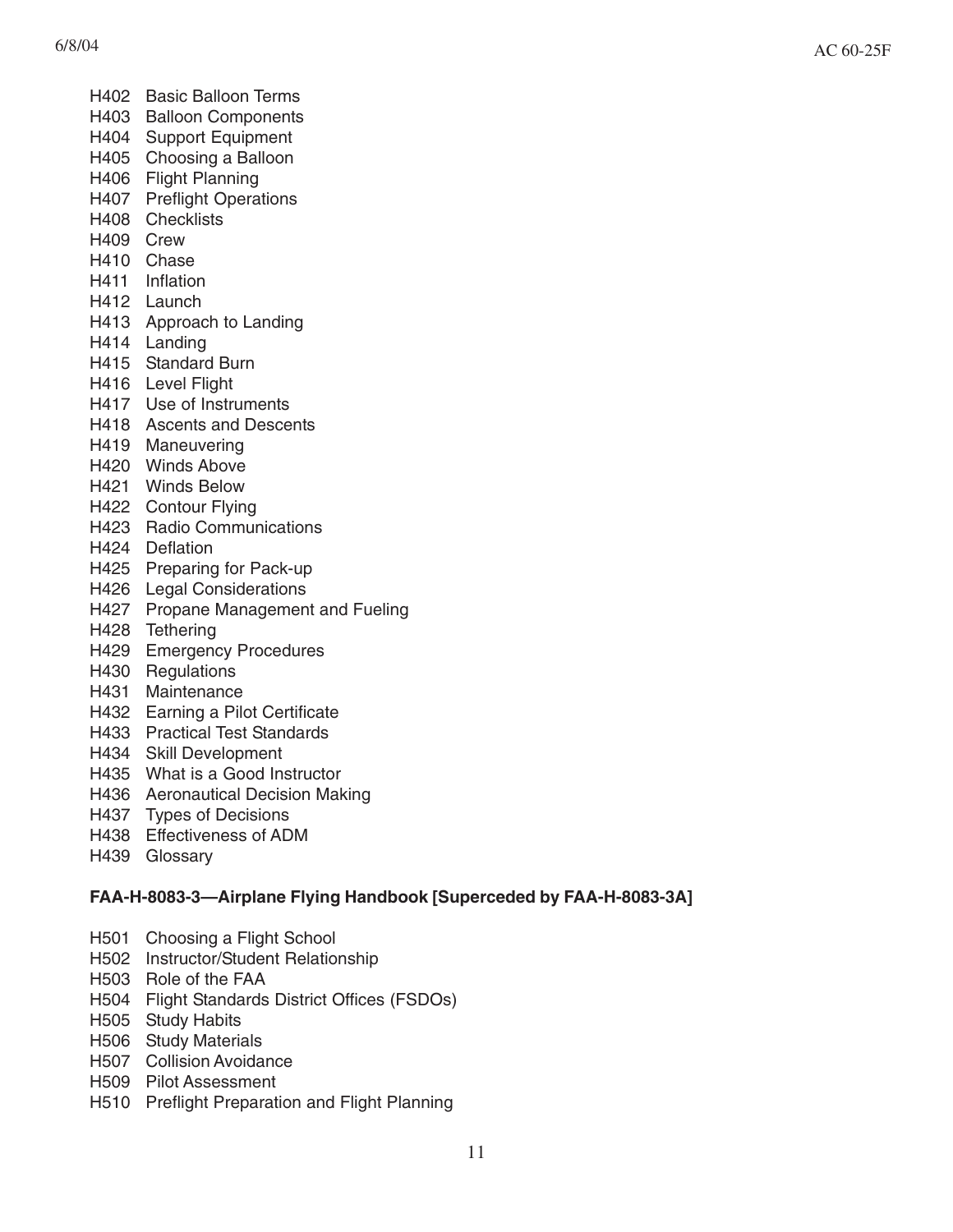- H511 Airplane Preflight Inspection
- H512 Minimum Equipment Lists (MELs) and Operations with Inoperative Equipment
- H513 Cockpit Management
- H514 Use of Checklists
- H515 Ground Operations
- H516 Taxiing
- H517 Taxi Clearances at Airports with an Operating Control Tower
- H518 Before Takeoff Check
- H519 After-landing
- H520 Postflight
- H522 Terms and Definitions
- H523 Prior to Takeoff
- H524 Normal Takeoff
- H525 Crosswind Takeoff
- H526 Short-field Takeoff and Climb
- H527 Soft-field Takeoff and Climb
- H528 Rejected Takeoff
- H529 Noise Abatement
- H531 Integrated Flight Instruction
- H532 Attitude Flying
- H533 Straight-and-level Flight
- H534 Turns
- H535 Climbs
- H536 Descents
- H538 Slow Flight
- H539 Stalls
- H540 Spins
- H541 Spin Procedures
- H542 Aircraft Limitations
- H543 Weight and Balance Requirements
- H545 Maneuvering by Reference to Ground Objects
- H546 Performance Maneuvers
- H548 Airport Traffic Patterns and Operations
- H549 Normal Approach and Landing
- H550 Crosswind Approach and Landing
- H551 Short-field Approach and Landing
- H552 Soft-field Approach and Landing
- H553 Power-off Accuracy Approaches
- H554 Faulty Approaches and Landings
- H555 Final Approaches
- H556 Roundout (Flare)
- H557 Touchdown
- H559 Basic Instrument Training
- H560 Basic Instrument Flight
- H561 Use of Navigation Systems
- H562 Use of Radar Services
- H564 Night Vision
- H565 Night Illusions
- H566 Pilot Equipment
- H567 Airplane Equipment and Lighting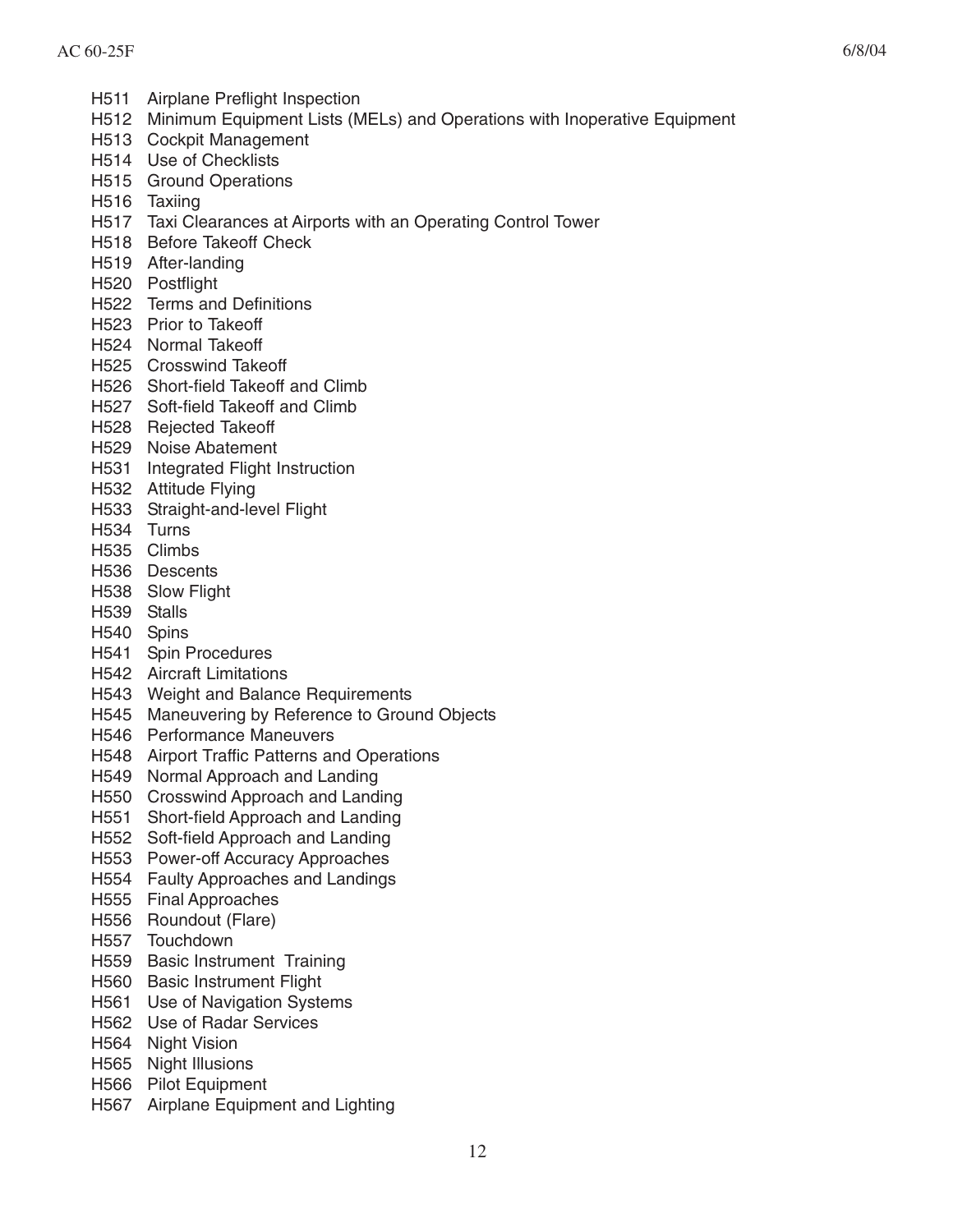- H568 Airport and Navigation Lighting Aids
- H569 Preparation and Preflight
- H570 Starting, Taxiing, and Runup
- H571 Takeoff and Climb
- H572 Orientation and Navigation
- H573 Approaches and Landings
- H574 Night Emergencies
- H576 VOR Navigation
- H577 VOR/DME RNAV
- H578 LORAN-C Navigation
- H579 Global Positioning System (GPS)
- H580 Radar Services
- H582 Systems and Equipment Malfunctions
- H583 Emergency Approaches and Landings (Actual)
- H585 Airplane Systems
- H586 Pressurized Airplanes
- H587 Oxygen Systems
- H588 Physiological Altitude Limits
- H589 Regulatory Requirements
- H591 Multiengine Performance Characteristics
- H592 The Critical Engine
- H593 Vmc for Certification
- H594 Performance
- H595 Factors in Takeoff Planning
- H596 Accelerates/Stop Distance
- H597 Propeller Feathering
- H598 Use of Trim Tabs
- H599 Preflight Preparation
- H600 Checklist
- H601 Taxiing
- H602 Normal Takeoffs
- H603 Crosswind Takeoffs
- H604 Short-field or Obstacle Clearance Takeoff
- H605 Stalls
- H606 Emergency Descent
- H607 Approaches and Landings
- H608 Crosswind Landings
- H609 Short-field Landing
- H610 Go-around Procedure
- H611 Engine Inoperative Emergencies
- H612 Engine Inoperative Procedures
- H613 Vmc Demonstrations
- H614 Engine Failure Before Lift-off (Rejected Takeoff)
- H615 Engine Failure After Lift-off
- H616 Engine Failure En Route
- H617 Engine Inoperative Approach and Landing
- H618 Types of Decisions
- H619 Effectiveness of ADM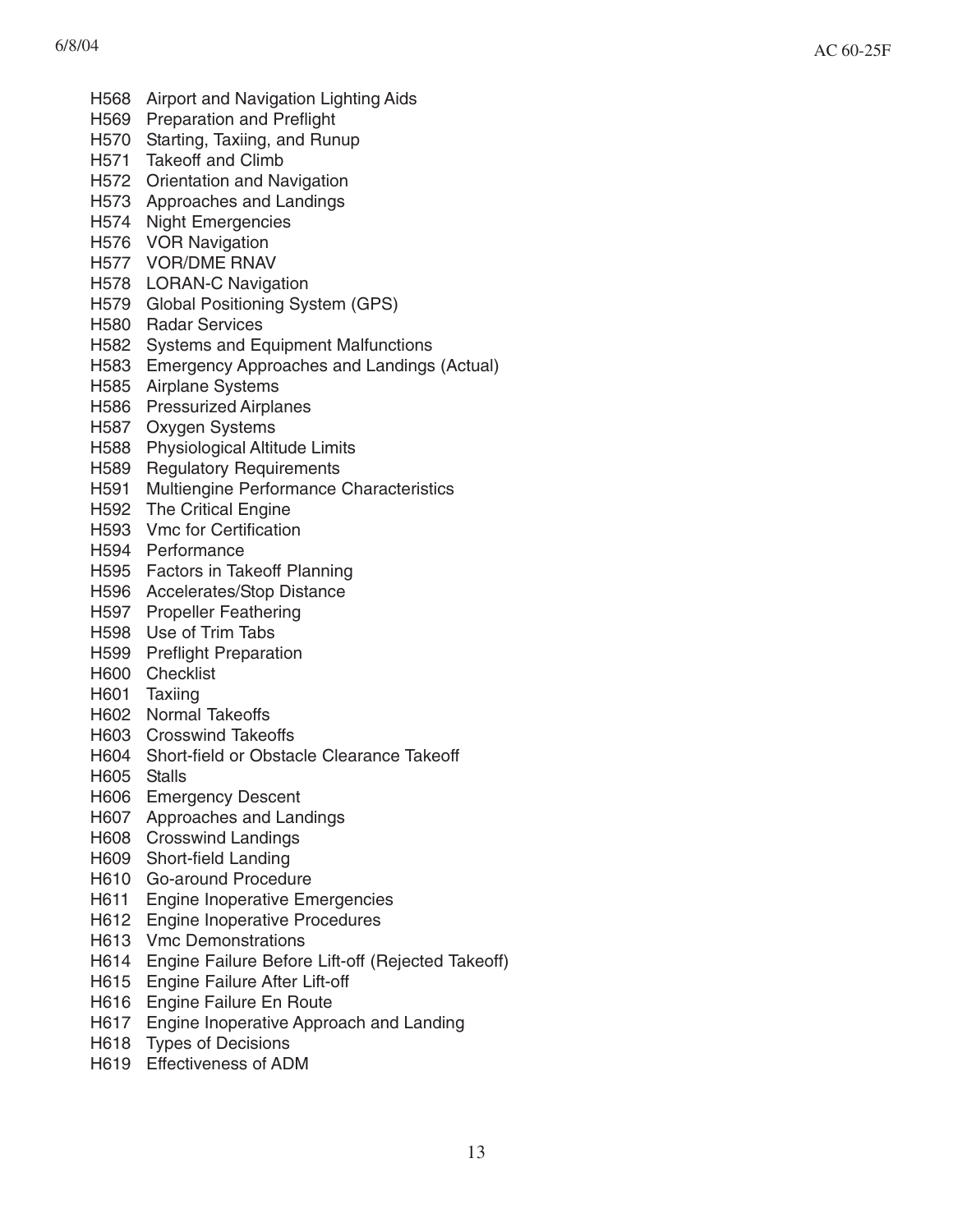## **FAA-H-8083-21—Rotorcraft Flying Handbook**

H700 Glossary

## **Helicopter**

- H701 Introduction to the Helicopter
- H702 General Aerodynamics
- H703 Aerodynamics of Flight
- H704 Autorotation
- H705 Helicopter Flight Controls
- H706 Helicopter Systems
- H707 Engines
- H708 Transmission System
- H709 Main Rotor System
- H710 Fuel Systems
- H711 Electrical Systems
- H712 Hydraulics
- H713 Stability Augmentations Systems
- H714 Autopilot
- H715 Environmental Systems
- H716 Anti-Icing Systems
- H717 Rotorcraft Flight Manual
- H718 Operating Limitations
- H719 Weight and Balance
- H720 Performance
- H721 Performance Charts
- H722 Basic Flight Maneuvers
- H723 Minimum Equipment Lists
- H724 Rotor Safety Considerations
- H725 Vertical Takeoff to a Hover
- H726 Hovering
- H727 Taxiing
- H728 Turns
- H729 Normal Takeoff
- H730 Ground Reference Maneuvers
- H731 Traffic Patterns
- H732 Approaches
- H733 Go-Around
- H734 Noise Abatement Procedures
- H735 Advance Flight Maneuvers
- H736 Reconnaissance Procedures
- H737 Maximum Performance Takeoff
- H738 Running/Rolling Takeoff
- H739 Rapid Deceleration (Quick Stop)
- H740 Steep Approach to a Hover
- H741 Shallow Approach and Running/Roll-On Landing
- H742 Slope Operations
- H743 Confined Area Operations
- H744 Pinnacle and Ridgeline Operations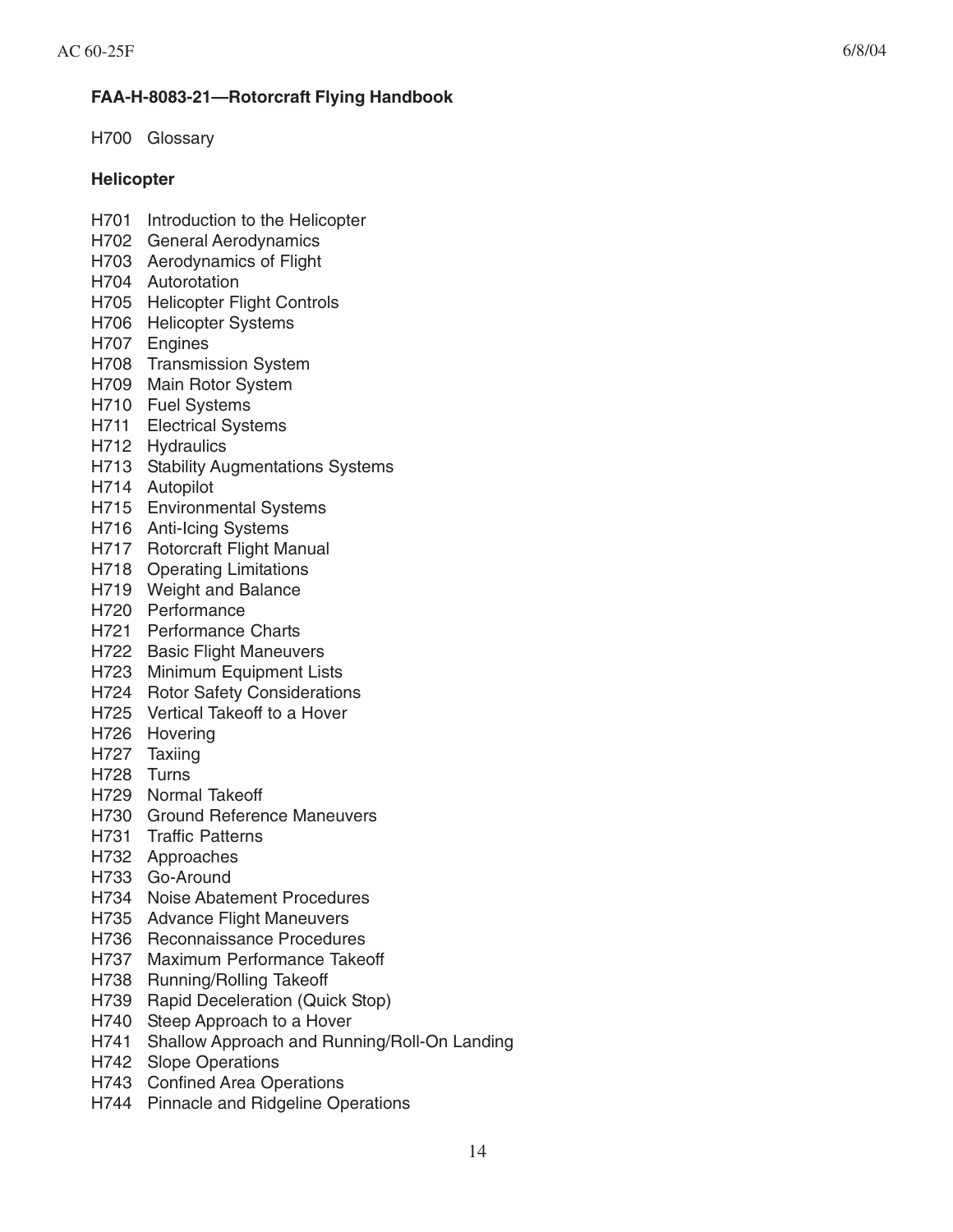- H745 Helicopter Emergencies
- H746 Autorotation
- H747 Height/Velocity Diagram
- H748 Retreating Blade Stall
- H749 Ground Resonance
- H750 Dynamic Rollover
- H751 Low G Conditions and Mast Bumping
- H752 Low Rotor RPM and Blade Stall
- H753 Recovery From Low Rotor RPM
- H754 Systems Flight Diversion Malfunctions
- H755 Lost Procedures
- H756 Emergency Equipment and Survival Gear
- H757 Attitude Instrument Flying
- H758 Flight Instruments
- H759 Night Operations
- H760 Aeronautical Decision Making

## **Gyroplanes**

- H761 Introduction to the Gyroplane
- H762 Aerodynamics of the Gyroplane
- H763 Autorotations
- H764 Rotor Disc Regions
- H765 Retreating Blade Stall
- H766 Rotor Force
- H767 Stability
- H768 Horizontal Stabilizer
- H769 Propeller Thrust Line
- H770 Gyroplane Flight Controls
- H771 Cyclic Control
- H772 Gyroplanes Systems
- H773 Semirigid Rotor Systems
- H774 Fully Articulated Rotor System
- H775 Prerotator
- H776 Rotorcraft Flight Manual
- H777 Weight and Balance
- H778 Performance
- H779 Height/Velocity Diagram
- H780 Gyroplane Flight Operations
- H781 Taxi
- H782 Blade Flap
- H783 Takeoff
- H784 Jump Takeoff
- H785 Basic Flight Maneuvers
- H786 Ground Reference Maneuvers
- H787 Flight at Slow Airspeeds
- H788 High Rate of Descent
- H789 Landings/Crosswind
- H790 Go Around
- H791 Gyroplane Emergencies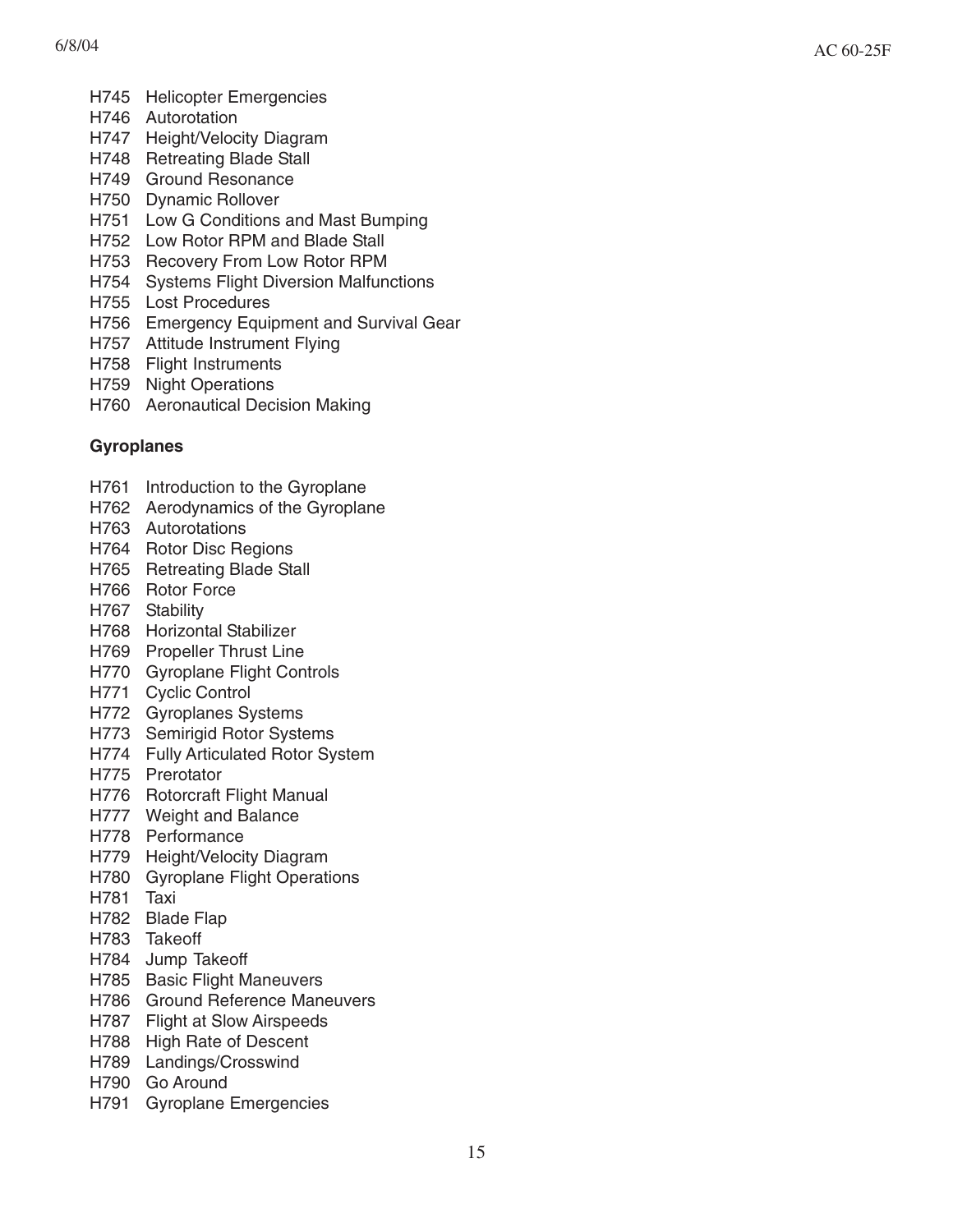- H792 Aborted Takeoff
- H793 Lift-Off at Low Airspeed and High Angle of Attack
- H794 Pilot-Induced Oscillation (PIO)
- H795 Buntover (Power Pushover)
- H796 Ground Reference
- H797 Emergency Approach and Landing
- H798 Aeronautical Decision Making

## **FAA-H-8083-15—Instrument Flying Handbook**

## **Human Factors**

- H800 Sensory Systems
- H801 Spatial Disorientation
- H802 Optical Illusions
- H803 Physiological and Psychological Factors
- H804 Medical Factors
- H805 Aeronautical Decision Making
- H806 Crew/Cockpit Resource Management

## **Aerodynamics**

H807 Basic Aerodynamics

## **Flight Instruments**

H808 Pitot Static H809 Compass H810 Gyroscopic

- H811 Flight Director
- H812 Systems Preflight

## **Airplane Attitude Instrument Flying**

H813 Fundamental Skills

## **Airplane Basic Flight Maneuvers**

- H814 Straight-and-level Flight
- H815 Straight Climbs and Descents
- H816 Turns
- H817 Approach to Stall
- H818 Unusual Attitude Recoveries
- H819 Instrument Takeoff
- H820 Instrument Flight Patterns

## **Helicopter Attitude Instrument Flying**

H821 Instrument Flight

H822 Straight-and-level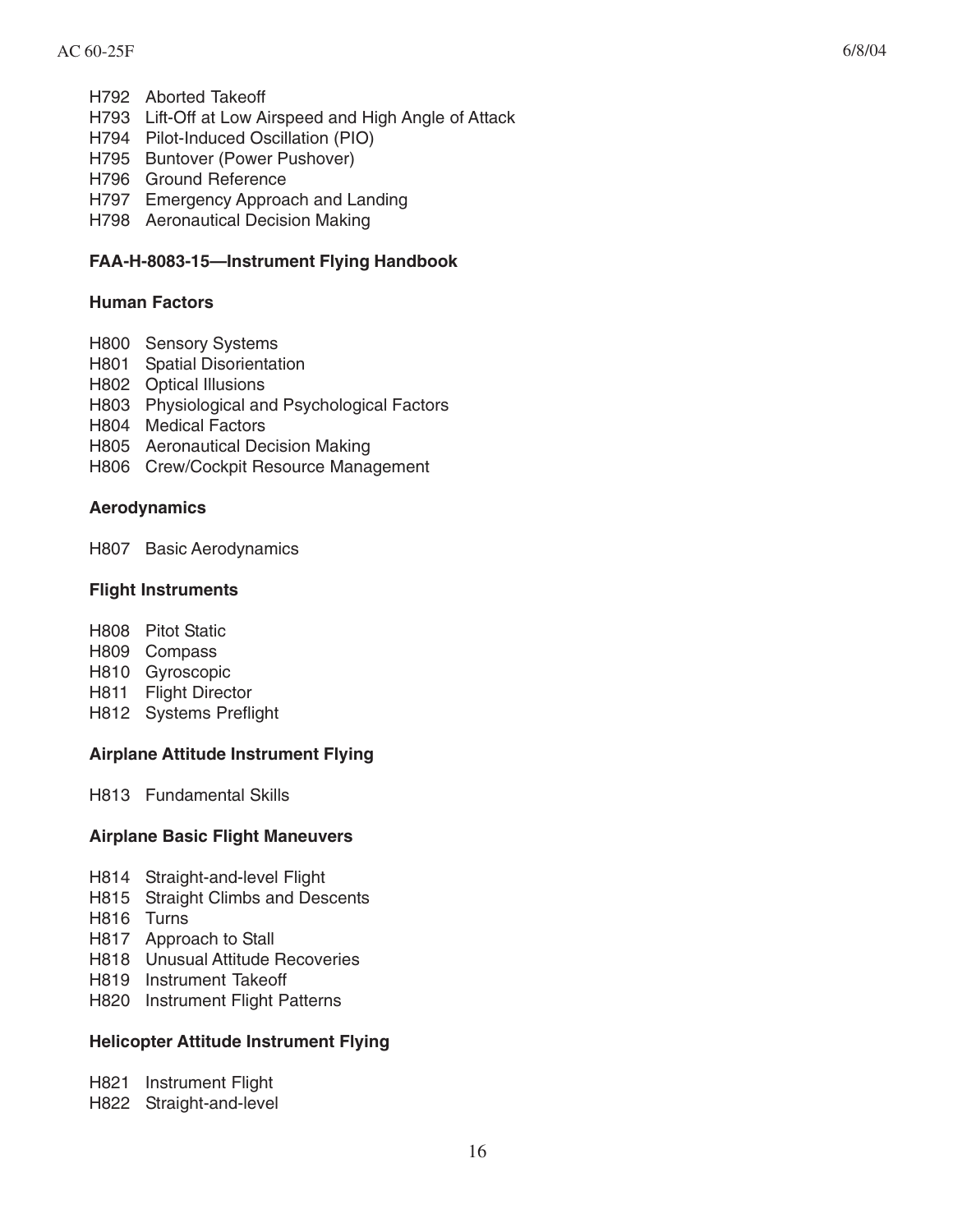- H823 Straight Climbs
- H824 Straight Descents
- H825 Turns
- H826 Unusual Attitude Recoveries
- H827 Emergencies
- H828 Instrument Takeoff

#### **Navigation Systems**

- H829 Basic Radio Principals
- H830 Nondirectional Beacon (NDB)
- H831 Very High Frequency Omnidirectional Range (VOR)
- H832 Distance Measuring Equipment (DME)
- H833 Area Navigation (RNAV)
- H834 Long Range Navigation (LORAN)
- H835 Global Positioning System (GPS)
- H836 Inertia Navigation System (INS)
- H837 Instrument Landing System (ILS)
- H838 Microwave Landing System (MLS)
- H839 Flight Management Systems (FMS)
- H840 Head-up Display (HUD)
- H841 Radar Navigation (Ground Based)

#### **National Airspace System**

- H842 IFR Enroute Charts
- H843 U.S. Terminal Procedures Publications
- H844 Instrument Approach Procedures

## **Air Traffic Control Systems**

- H845 Communications Equipment
- H846 Communications Procedures
- H847 Communications Facilities

## **IFR Flight**

- H848 Planning
- H849 Clearances
- H850 Departures
- H851 Enroute
- H852 Holding
- H853 Arrival
- H854 Approaches
- H855 Flying Experience
- H856 Weather Conditions
- H857 Conducting an IFR Flight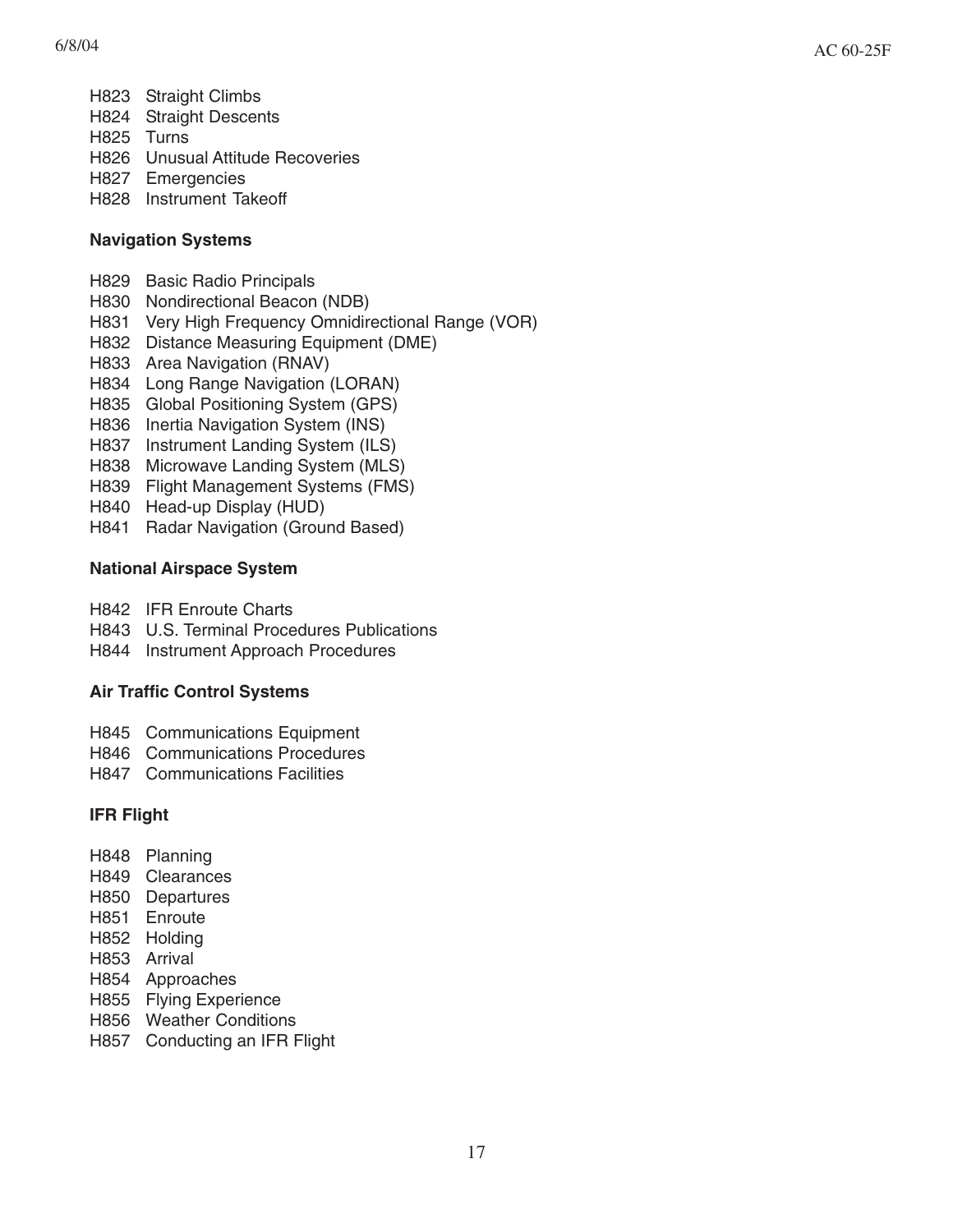## **Emergency Operations**

- H858 Unforecast Adverse Weather
- H859 Aircraft System Malfunction
- H860 Communication/Navigation System Malfunction
- H861 Loss of Situational Awareness

#### **Glossary**

H862 Glossary

## **Gyroplane Flight Training Manual—Jean-Pierre Harrison**

- H660 General Aerodynamics
- H661 Aerodynamics of Flight
- H662 Rotor RPM During Autorotations
- H663 Function of the Controls
- H664 Some Hazards of Gyroplane Flight
- H665 Precautionary Measures and Critical Conditions
- H666 Gyroplane Flight Maneuvers

## **FAA-H-8083-25—Pilot's Handbook of Aeronautical Knowledge**

#### **Aircraft Structure**

H900 Aircraft Structure

H901 Major Components

## **Principles of Flight**

- H902 Principles of Flight
- H903 Structure of the Atmosphere
- H904 Newton's Laws of Motion and Force
- H905 Magnus Effect
- H906 Bernoulli's Principle of Pressure
- H907 Airfoil Design
- H908 Low Pressure Above
- H909 High Pressure Below
- H910 Pressure Distribution

## **Aerodynamics of Flight**

- H911 Aerodynamics of Flight
- H912 Forces Acting on the Airplane
- H913 Wingtip Vortices
- H914 Ground Effect
- H915 Axes of an Airplane
- H916 Moments and Moment Arm
- H917 Design Characteristics
- H918 Aerodynamic Forces in Flight Maneuvers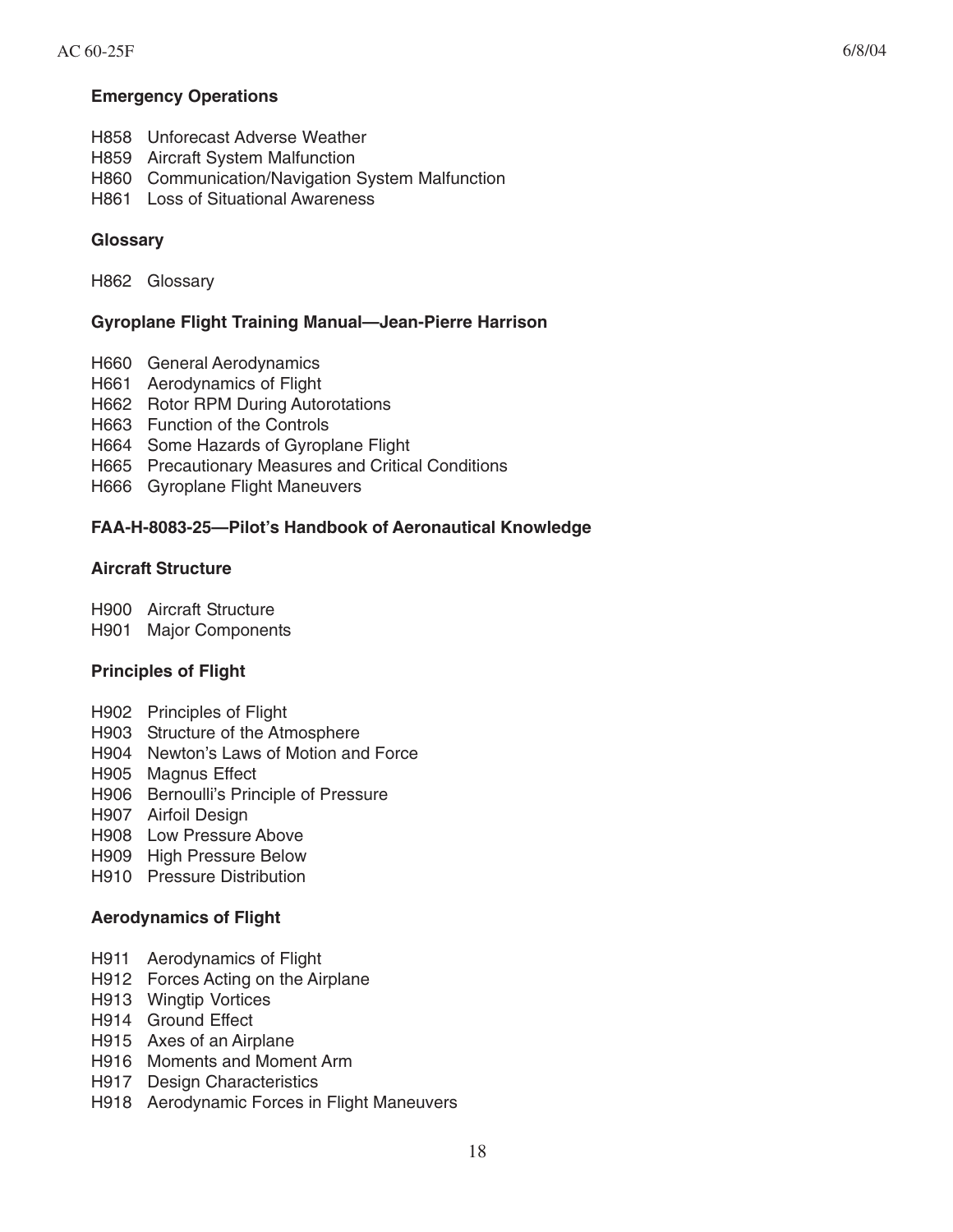- H919 Stalls
- H920 Basic Propeller Principles
- H921 Load Factors
- H922 Weight and Balance
- H923 High Speed Flight

#### **Flight Controls**

- H924 Flight Controls
- H925 Primary Flight Controls
- H926 Secondary Flight Controls

#### **Aircraft Systems**

H927 Aircraft Systems

- H928 Powerplant
- H929 Pressurized Airplanes
- H930 Turbine Engines

## **Flight Instruments**

- H931 Pitot-Static Flight Instruments
- H932 Gyroscopic Flight Instruments
- H933 Magnetic Compass
- H934 Outside Air Temperature Gauge

## **Flight Manuals and Other Documents**

- H935 Airplane Flight Manuals
- H936 Aircraft Documents
- H937 Aircraft Maintenance

## **Weight and Balance**

- H938 Weight and Balance
- H939 Weight Control
- H940 Balance, Stability, and Center of Gravity
- H941 Determining Loaded Weight and Center of Gravity

## **Aircraft Performance**

- H942 Aircraft Performance
- H943 Importance of Performance Data
- H944 Structure of the Atmosphere
- H945 Performance
- H946 Takeoff and Landing Performance
- H947 Performance Speeds
- H948 Performance Charts
- H949 Transport Category Airplane Performance
- H950 Examples of Performance Charts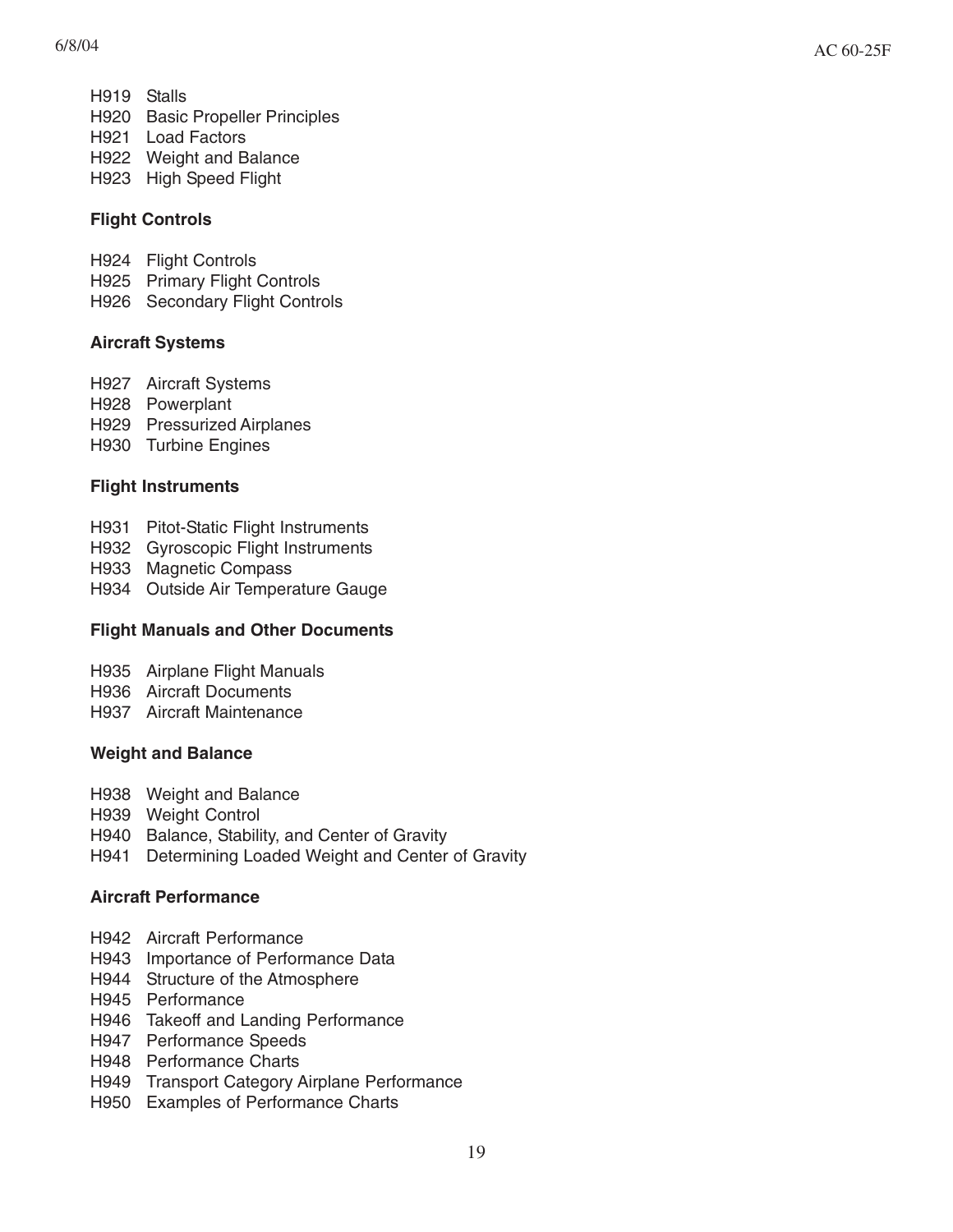## **Weather Theory**

- H951 Weather Theory
- H952 Nature of the Atmosphere
- H953 The Cause of Atmosphere Circulation
- H954 Atmospheric Stability
- H955 Air Masses
- H956 Fronts

## **Weather Reports, Forecasts, and Charts**

- H957 Weather Reports, Forecasts, and Charts
- H958 Observations
- H959 Service Outlets
- H960 Weather Briefings
- H961 Aviation Weather Reports
- H962 Aviation Forecasts
- H963 Weather Charts

## **Airport Operations**

- H964 Airport Operations
- H965 Types of Airports
- H966 Sources for Airport Data
- H967 Airport Markings and Signs
- H968 Airport Lighting
- H969 Wind Direction Indicators
- H970 Radio Communications
- H971 Air Traffic Control Services
- H972 Wake Turbulence
- H973 Collision Avoidance Procedures

## **Airspace**

- H974 Airspace
- H975 Controlled Airspace
- H976 Uncontrolled Airspace
- H977 Special Use Airspace
- H978 Other Airspace Areas

## **Navigation**

- H979 Navigation
- H980 Aeronautical Charts
- H981 Latitude and Longitude (Meridians and Parallels)
- H982 Effect of Wind
- H983 Basic Calculations
- H984 Pilotage
- H985 Dead Reckoning
- H986 Flight Planning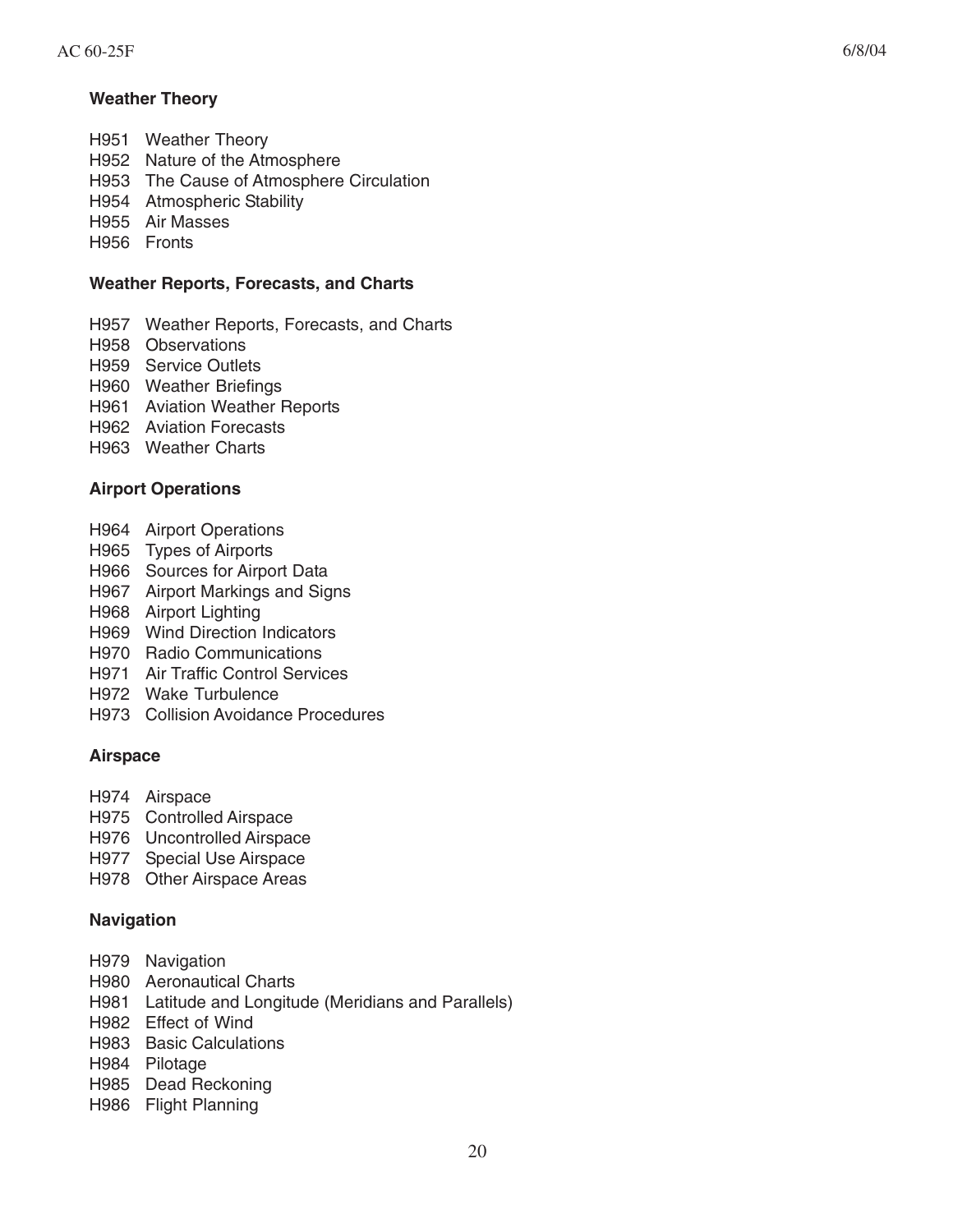H987 Charting the Course

- H988 Filing a VFR Flight Plan
- H989 Radio Navigation
- H990 Lost Procedures
- H991 Flight Diversion

## **Aeromedical Factors**

- H992 Aeromedical Factors
- H993 Obtaining a Medical Certificates
- H994 Environmental and Health Factors Affecting Pilot Performance
- H995 Vision in Flight

## **Aeronautical Decision Making**

H996 The Decision-Making Process

- H997 Risk Management
- H998 Factors Affecting Decision Making

## **FAA-H-8083-13—Glider Flying Handbook**

## **Introduction**

- H1000 Introduction to Glider Flying
- H1001 Gliders–The Early Years
- H1002 Glider or Sailplane
- H1003 Glider Certificate Eligibility Requirements
- H1004 Aeronautical Decision Making
- H1005 Origins of ADM Training
- H1006 The Decision-Making Process
- H1007 Risk Management
- H1008 Factors Affecting Decision Making
- H1009 Operational Pitfalls
- H1010 Medical Factors Associated with Glider Flying

## **Components and Systems**

- H1011 Components and Systems
- H1012 The Fuselage
- H1013 Lift/Drag Devices
- H1014 The Empennage
- H1015 Powerplant
- H1016 Landing Gear

## **Aerodynamics of Flight**

- H1017 Aerodynamics of Flight
- H1018 Airfoil
- H1019 Forces of Flight
- H1020 Three Axes of Rotation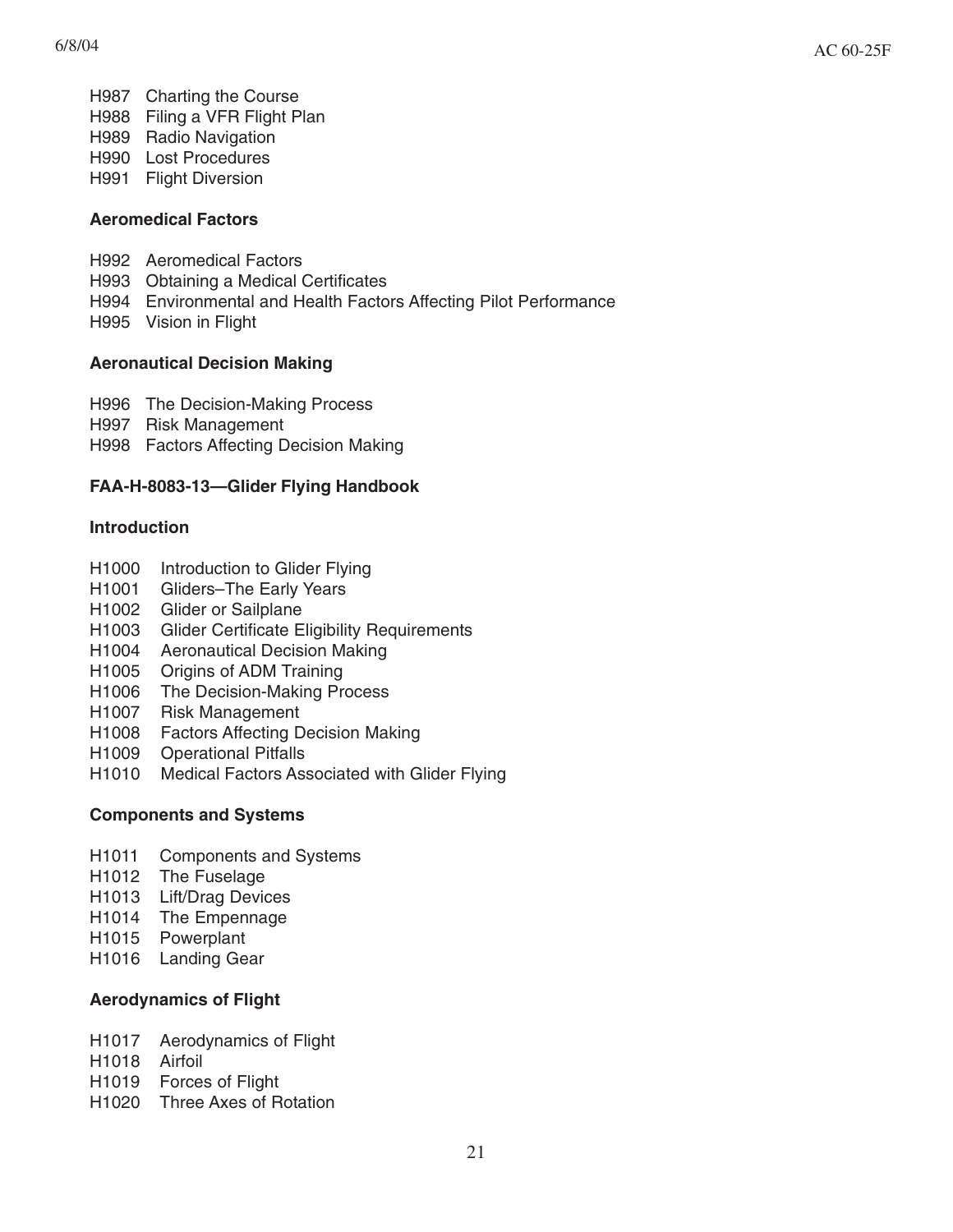- H1021 Stability
- H1022 Turning Flight/Turn Coordination
- H1023 Ground Effect
- H1024 Flight Instruments
- H1025 Pitot-Static Instruments
- H1026 Magnetic Compass
- H1027 Gyroscopic Instruments
- H1028 G-Meter
- H1029 Outside Air Temperature Gauge
- H1030 Glider Performance
- H1031 Factors Affecting Performance
- H1032 Rate of Climb
- H1033 Center of Gravity
- H1034 Sample Weight and Balance Problems
- H1035 Ballast Weight
- H1036 Effects of Water Ballast
- H1037 Preflight and Ground Operations
- H1038 Assembly Techniques
- H1039 Launch and Recovery Procedures and Flight Maneuvers
- H1040 Aerotow Launch Signals
- H1041 Takeoff Procedures and Techniques
- H1042 Takeoff Emergency Procedures
- H1043 Aerotow Climbout and Release Procedures
- H1044 Aerotow Abnormal Procedures
- H1045 Slack Line
- H1046 Boxing the Wake
- H1047 Ground Launch Takeoff
- H1048 Tow Speeds
- H1049 Normal Into-the-Wind Ground Launch
- H1050 Crosswind Takeoff and Climb–Ground Launch
- H1051 Ground Tow Launch–Climbout and Release
- H1052 Abnormal Procedures, Ground Launch
- H1053 Emergency Procedures, Ground Launch
- H1054 Self-Launch Takeoff Procedures
- H1055 Taxiing the Self-Launching Glider
- H1056 Before Takeoff Check–Self-Launching Glider
- H1057 Normal Takeoff–Self-Launching Glider
- H1058 Crosswind Takeoff–Self-Launching Glider
- H1059 Self-Launch—Climb-Out and ShutDown Landings
- H1060 Emergency Procedures, Self-Launching Glider
- H1061 Performance Maneuvers, Straight Glides
- H1062 Turns
- H1063 Steep Turns
- H1064 Spiral Dive
- H1065 Maneuvering at Minimum Control Airspeed, Stalls, and Spins
- H1066 Maneuvering at Minimum Controllable Airspeed
- H1067 Stall Recognition and Recovery
- H1068 Spins
- H1069 Minimum Sink Airspeed
- H1070 Best Glide Airspeed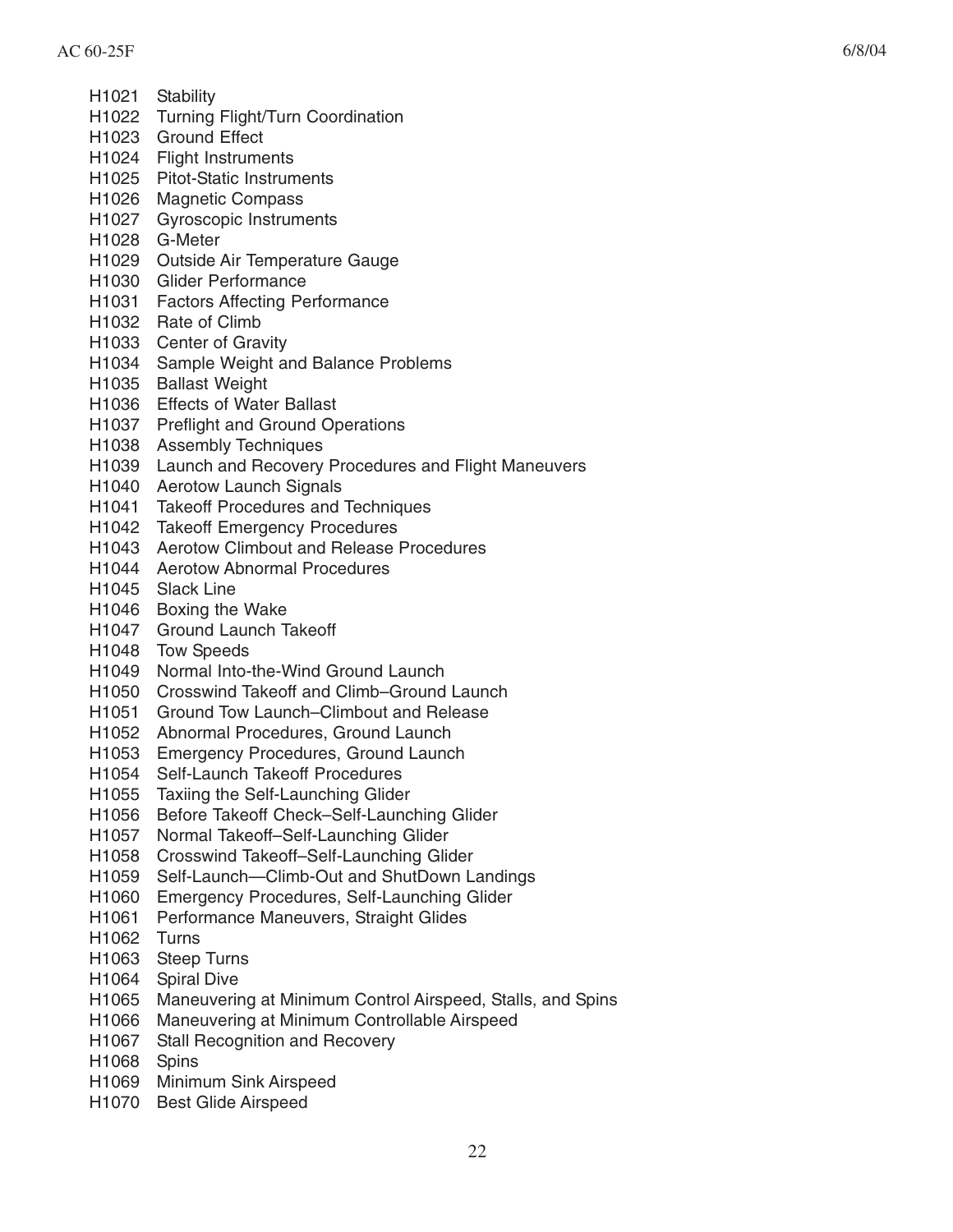- H1071 Speed-To-Fly
- H1072 Traffic Patterns
- H1073 Crosswind Landings
- H1074 Slips
- H1075 Downwind Landings
- H1076 After-Landing and Securing
- H1077 Abnormal and Emergency Procedures
- H1078 Porpoising
- H1079 Pilot-Induced Oscillations
- H1080 Gust-Induced Oscillations
- H1081 Glider Induced Oscillations
- H1082 Tailwheel/Tailskid Equipped Glider Oscillations
- H1083 Off-Field Landing Procedures
- H1084 Systems and Equipment Malfunctions
- H1085 Self-Launch Gliders
- H1086 Emergency Equipment and Survival Gear
- H1087 Soaring Weather
- H1088 The Atmosphere
- H1089 Pressure
- H1090 Standard Atmosphere
- H1091 Layers of the Atmosphere
- H1092 Scale of Weather Events
- H1093 Thermal Soaring Weather
- H1094 Thermal Shape and Structure
- H1095 Atmospheric Stability
- H1096 Understanding Soundings
- H1097 Air Masses Conductive to Thermal Soaring
- H1098 Cloud Streets
- H1099 Thermal Waves
- H1100 Thunderstorms
- H1101 Weather for Slope Soaring
- H1102 Wave Soaring Weather
- H1103 Mechanism for Wave Formation
- H1104 Lift Due to Convergence
- H1105 Obtaining Weather Information
- H1106 Interpreting Weather Charts, Reports, And Printed Reports and Forecasts
- H1107 Convective Outlook Chart
- H1108 Winds and Temperatures Aloft Forecast
- H1109 Transcribed Weather Broadcasts
- H1110 Soaring Techniques
- H1111 Thermal Soaring
- H1112 Ridge and Slope Soaring
- H1113 Wave Soaring
- H1114 Soaring Convergence Zones
- H1115 Combined Sources of Updrafts
- H1116 Cross-Country Soaring
- H1117 Flight Preparation and Planning
- H1118 Personal and Special Equipment
- H1119 Navigation
- H1120 A Sample Cross–Country Flight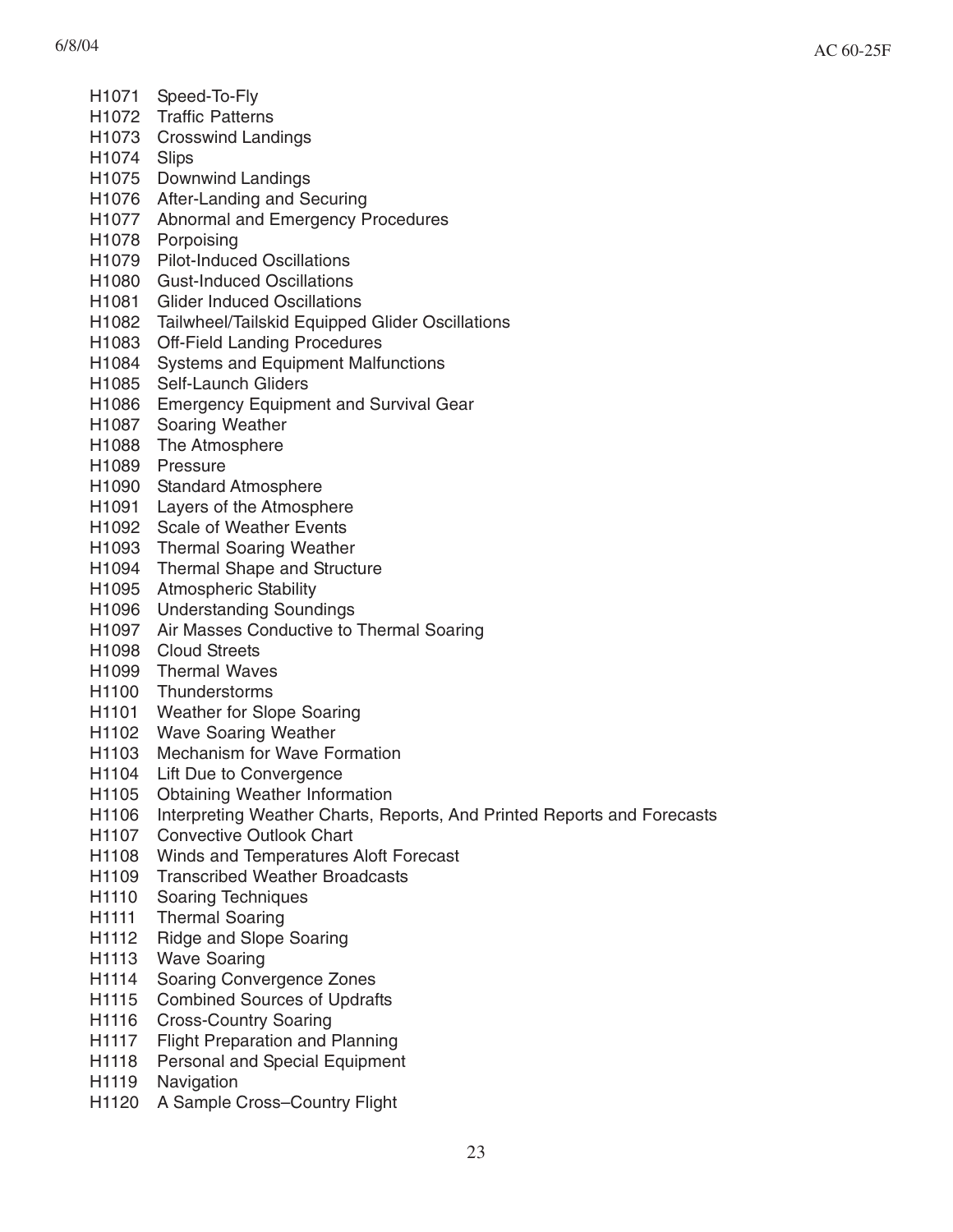- H1121 Navigation Using GPS
- H1122 Cross-Country Techniques
- H1123 Soaring Faster and Farther
- H1124 Special Situations
- H1125 Course Deviations
- H1126 Lost Procedures
- H1127 Cross-Country Using a Self-Launching Glider
- H1128 High-Performance Glider Operations and Considerations
- H1129 Cross-Country Using Other Lift Sources

## **FAA-H-8083-3A—Airplane Flying Handbook**

## **Introduction to Flight Training**

- H1200 Purpose of Flight Training
- H1201 Role of the FAA
- H1202 Role of the Pilot Examiner
- H1203 Role of the Flight Instructor
- H1204 Sources of Flight Training
- H1205 Practical Test Standards
- H1206 Flight Safety Practices

## **Ground Operations**

- H1207 Visual Inspection
- H1208 Cockpit Management
- H1209 Ground Operations
- H1210 Engine Starting
- H1211 Hand Propping
- H1212 Taxiing
- H1213 Before Takeoff Check
- H1214 After Landing
- H1215 Clear of Runway
- H1216 Parking
- H1217 Engine Shutdown
- H1218 Postflight
- H1219 Securing and Servicing

## **Basic Flight Maneuvers**

- H1220 The Four Fundamentals
- H1221 Effects and Use of the Controls
- H1222 Feel of the Plane
- H1223 Attitude Flying
- H1224 Integrated Flight Instruction
- H1225 Straight-and-Level Flight
- H1226 Trim Control
- H1227 Level Turns
- H1228 Climbs and Climbing Turns
- H1229 Descents and Descending Turns
- H1230 Pitch and Power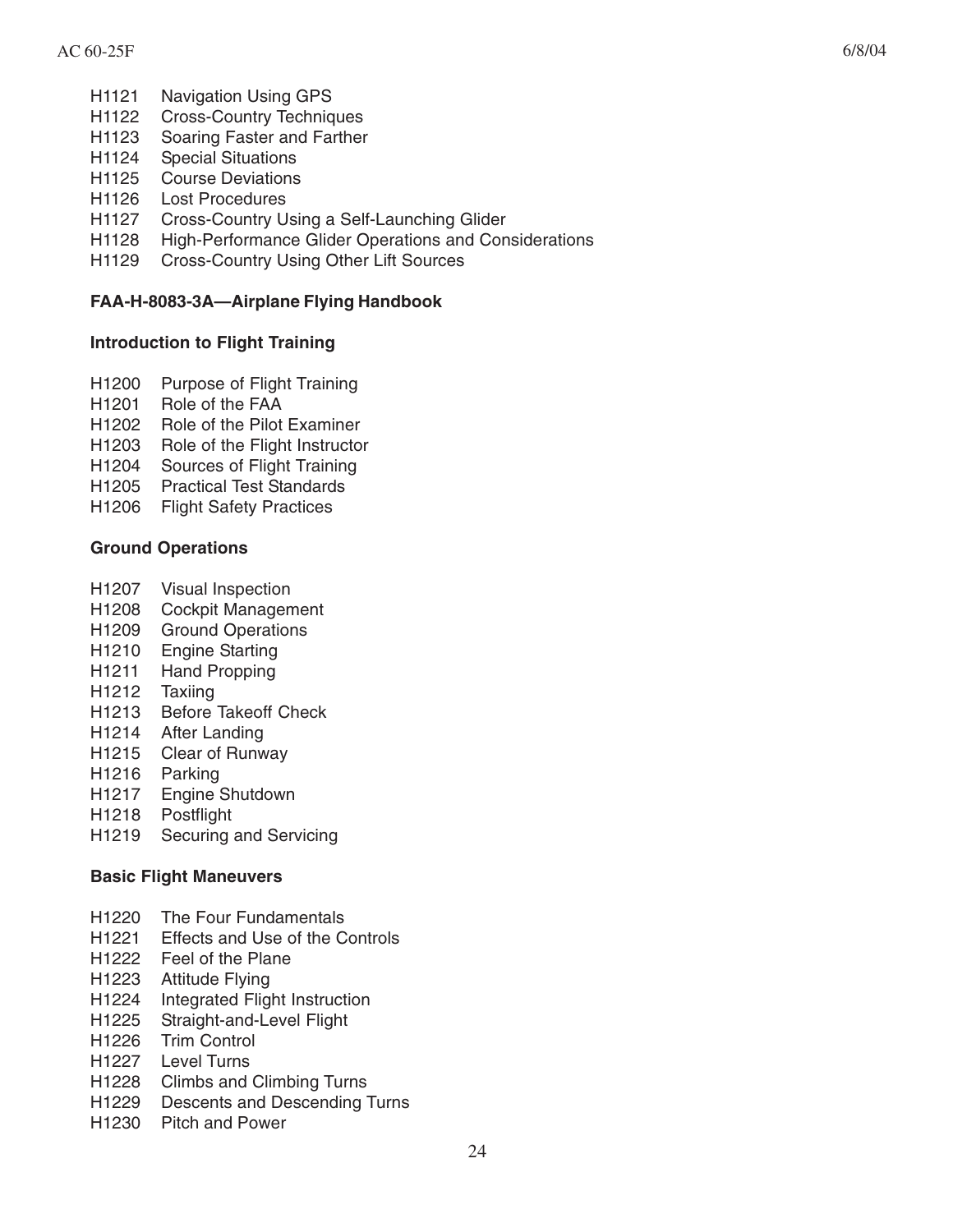## **Slow Flight, Stalls, and Spins**

H1231 Slow Flight H1232 Stalls H1233 Spins

H1234 Intentional Spins

## **Takeoff and Departure Climbs**

- H1235 Terms and Definitions
- H1236 Prior to Takeoff
- H1237 Normal Takeoff
- H1238 Crosswind Takeoff
- H1239 Ground Effect on Takeoff
- H1240 Short-Field Takeoff and Maximum
- H1241 Soft/Rough-Field Takeoff and Climb
- H1242 Rejected Takeoff/Engine Failure
- H1243 Noise Abatement

#### **Ground Reference Maneuvers**

- H1244 Purpose and Scope
- H1245 Maneuvering by Reference to Ground Objects
- H1246 Drift and Ground Track Control
- H1247 Rectangular Course
- H1248 S-Turns Across a Road
- H1249 Turns Around a Point
- H1250 Elementary Eights

## **Airport Traffic Patterns**

- H1251 Airport Traffic Patterns and Operations
- H1252 Standard Airport Traffic Patterns

## **Approaches and Landings**

- H1253 Normal Approach and Landings
- H1254 Intentional Slips
- H1255 Go-Arounds (Rejected Landings)
- H1256 Ground Effect
- H1257 Crosswind Approach and Landing
- H1258 Turbulent Air Approach and Landing
- H1259 Short-Field Approach and Landing
- H1260 Soft-Field Approach and Landing
- H1261 Power-off Accuracy Approaches
- H1262 Emergency Approaches and Landings (Simulated)
- H1263 Faulty Approaches and Landings
- H1264 Hydroplaning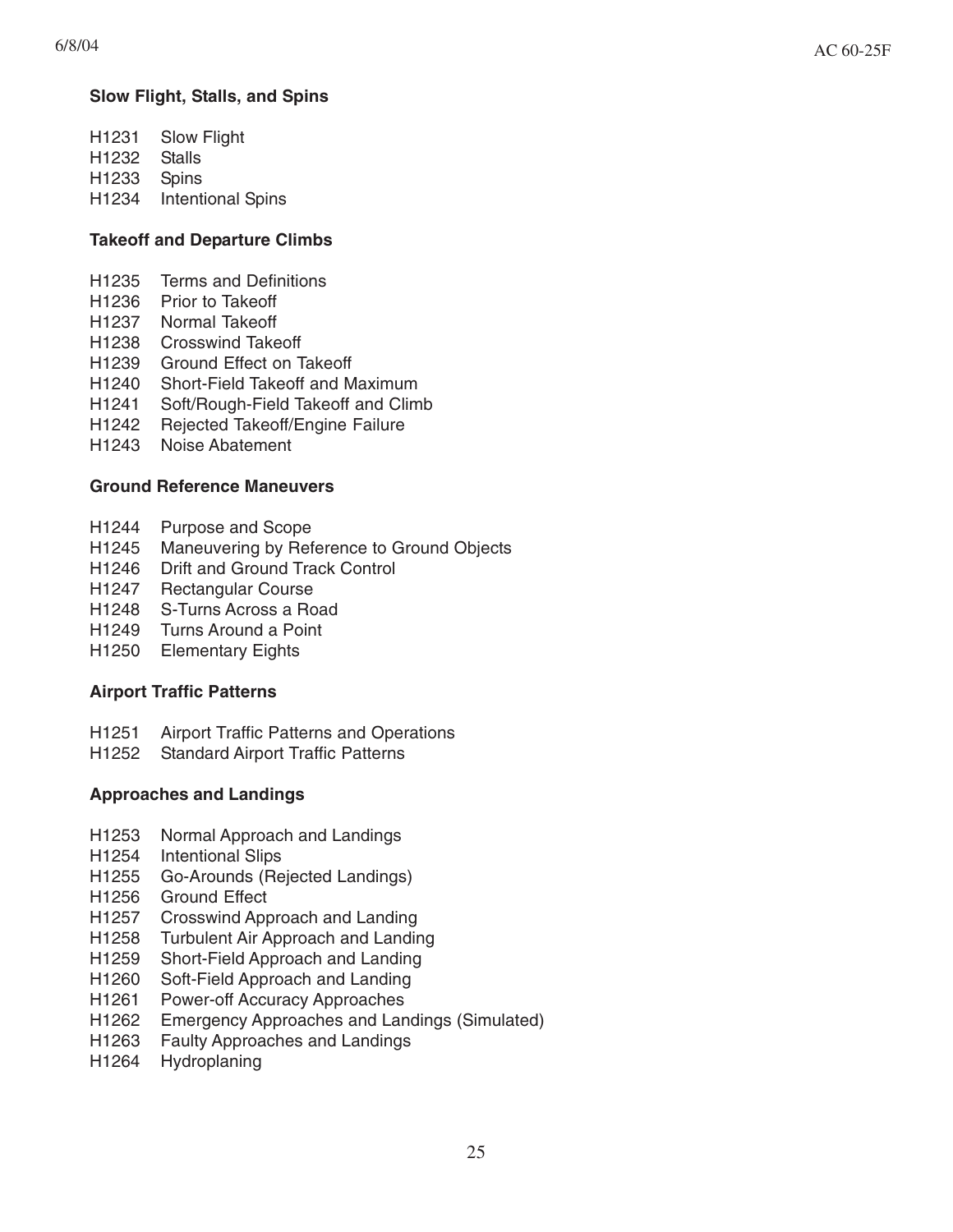## **Performance Maneuvers**

H1265 Performance Maneuvers

#### **Night Operations**

- H1266 Night Vision
- H1267 Night Illusions
- H1268 Pilot Equipment
- H1269 Airplane Equipment and Lighting
- H1270 Airport and Navigation Lighting Aids
- H1271 Preparation and Preflight
- H1272 Starting, Taxiing, and Runup
- H1273 Takeoff and Climb
- H1274 Orientation and Navigation
- H1275 Approaches and Landings
- H1276 Night Emergencies

## **Transition to Complex Airplanes**

- H1277 High Performance and Complex Airplanes
- H1278 Wing Flaps
- H1279 Controllable-Pitch Propeller
- H1280 Turbocharging
- H1281 Retractable Landing Gear
- H1282 Transition Training

## **Transition to Multiengine Airplanes**

- H1283 Multiengine Flight
- H1284 General
- H1285 Terms and Definitions
- H1286 Operation of Systems
- H1287 Performance and Limitations
- H1288 Weight and Balance
- H1289 Ground Operation
- H1290 Normal and Crosswind Takeoff and Climb
- H1291 Level Off and Cruise
- H1292 Normal Approach and Landing
- H1293 Crosswind Approach and Landing
- H1294 Short-Field Takeoff and Climb
- H1295 Short-Field Approach and Landing
- H1296 Go-Around
- H1297 Rejected Takeoff
- H1298 Engine Failure After Lift-Off
- H1299 Engine Failure During Flight
- H1300 Engine Inoperative Approach and Landing
- H1301 Engine Inoperative Flight Principles
- H1302 Slow Flight
- H1303 Stalls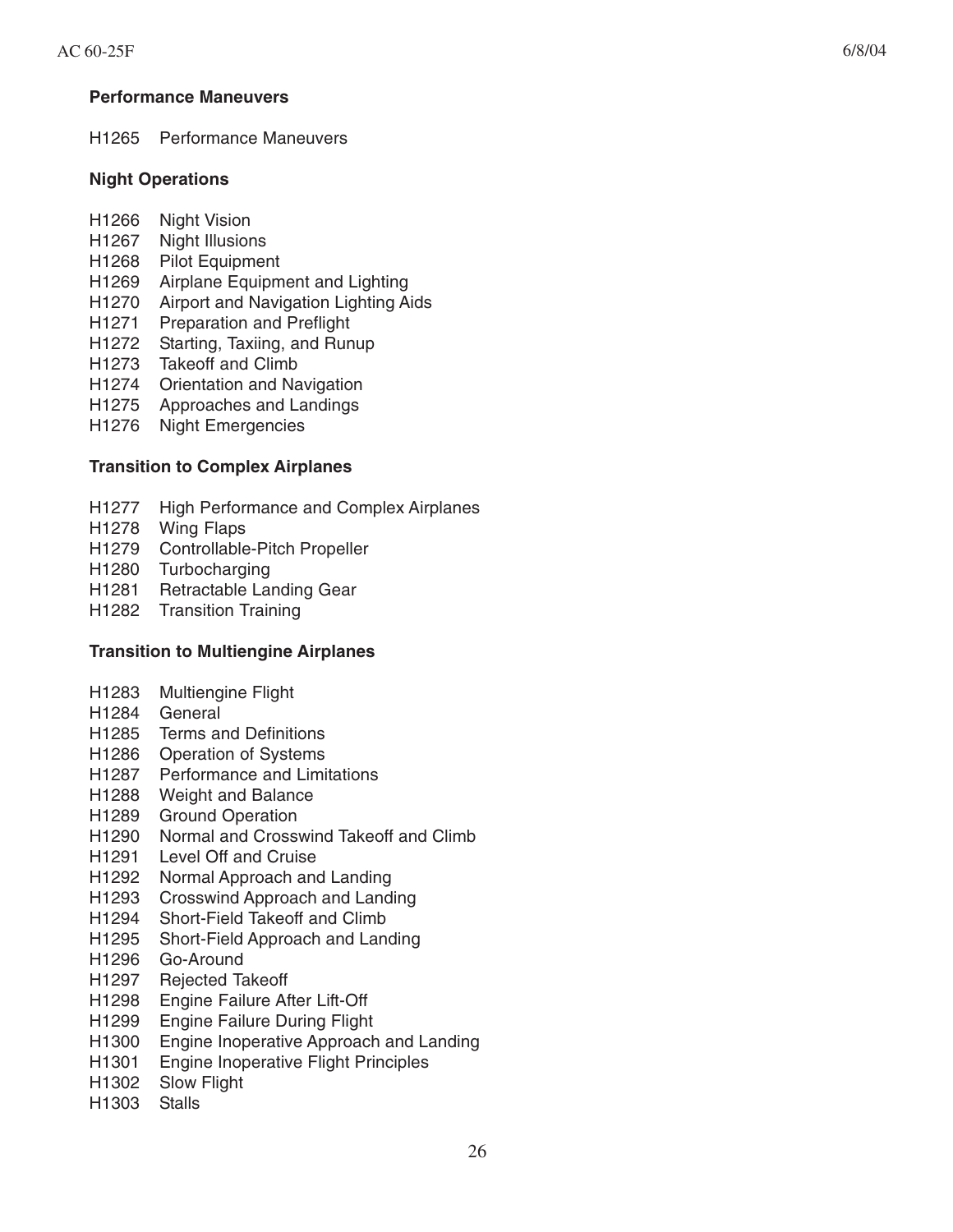- H1304 Engine Inoperative—Loss of Directional Control Demonstration
- H1305 Multiengine Training Considerations

## **Transition to Tailwheel**

- H1306 Tailwheel Airplanes
- H1307 Landing Gear
- H1308 Taxiing
- H1309 Normal Takeoff Roll
- H1310 Takeoff
- H1311 Crosswind Takeoff
- H1312 Short-Field Takeoff
- H1313 Touchdown
- H1314 After-Landing Roll
- H1315 Crosswind Landing
- H1316 Crosswind After-Landing Roll
- H1317 Wheel Landing
- H1318 Short-Field Landing
- H1319 Soft-Field Landing
- H1320 Ground Loop

## **Transition to Turbopropeller Powered Airplanes**

- H1321 General
- H1322 The Gas Turbine Engine
- H1323 Turboprop Engines
- H1324 Turboprop Engine Types
- H1325 Reverse Thrust and Beta Range Operations
- H1326 Turboprop Airplane Electrical Systems
- H1327 Training Considerations

## **Transition to Jet Powered Airplanes**

- H1328 General
- H1329 Jet Engine Basics
- H1330 Operating the Jet Engines
- H1331 Jet Engine Efficiency
- H1332 Absence of Propeller Effect
- H1333 Absence of Propeller Slipstream
- H1334 Absence of Propeller Drag
- H1335 Speed Margins
- H1336 Recovery from Overspeed Conditions
- H1337 Mach Buffet Boundaries
- H1338 Low Speed Flight
- H1339 Stalls
- H1340 Drag Devices
- H1341 Thrust Reversers
- H1342 Pilot Sensations in Jet Flying
- H1343 Jet Airplane Takeoff and Climb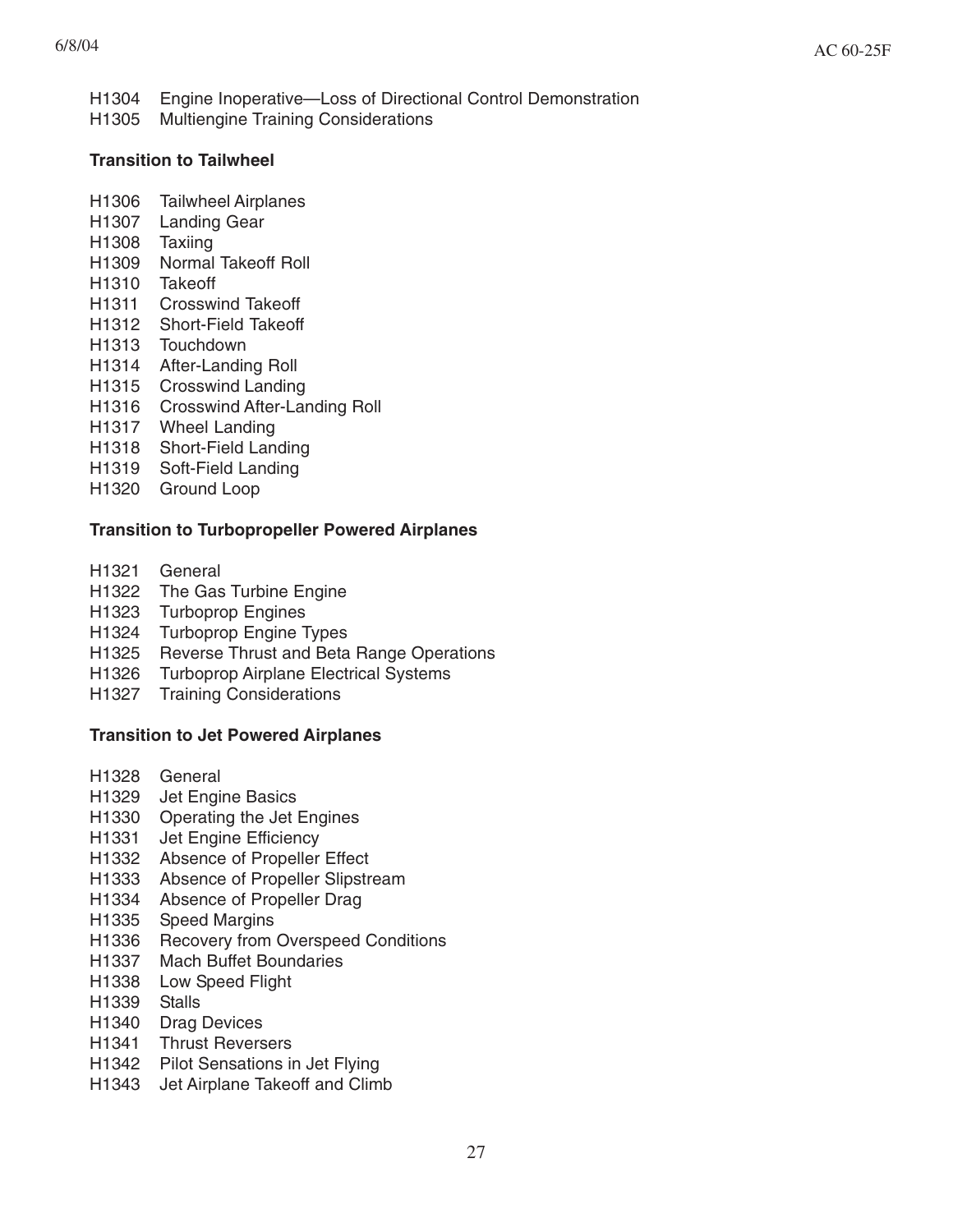## **Emergency Procedures**

- H1344 Emergency Situations
- H1345 Emergency Landings
- H1346 Basic Safety Concepts
- H1347 Terrain Types
- H1348 Engine Failure After Takeoff (Single-Engine)
- H1349 Emergency Descents
- H1350 In-Flight Fire
- H1351 Flight Control Malfunction/Failure
- H1352 Landing Gear Malfunction
- H1353 Systems Malfunctions
- H1354 Abnormal Engine Instrument Indications
- H1355 Door Opening In Flight
- H1356 Inadvertent VFR Flight Into IMC

#### **Glossary**

H1357 Glossary

#### **Index**

H1358 Index

## **FAA-H-8261-1—Instrument Procedures Handbook**

- H1400 IFR Operations in the National Airspace System
- H1401 Brief History of the National Airspace System
- H1402 System Safety .
- H1403 System Capacity
- H1404 Managing Safety and Capacity
- H1405 Automated Radar Terminal System
- H1406 Standard Terminal Automation Replacement System
- H1407 Precision Approach Radar
- H1408 Bright Radar Indicator Terminal Equipment
- H1409 Radar Coverage
- H1410 Communications
- H1411 Avionics and Instrumentation
- H1412 Takeoffs and Departures
- H1413 Safety in the Departure Environment
- H1414 Take Off Minimums
- H1415 Departure Procedures
- H1416 En Route Operations
- H1417 En Route Navigation .
- H1418 IFR En Route Altitudes
- H1419 Reporting Procedures
- H1420 Communication Failure
- H1421 Climbing and Descending En Route
- H1422 Holding Procedures
- H1423 Fuel State Awareness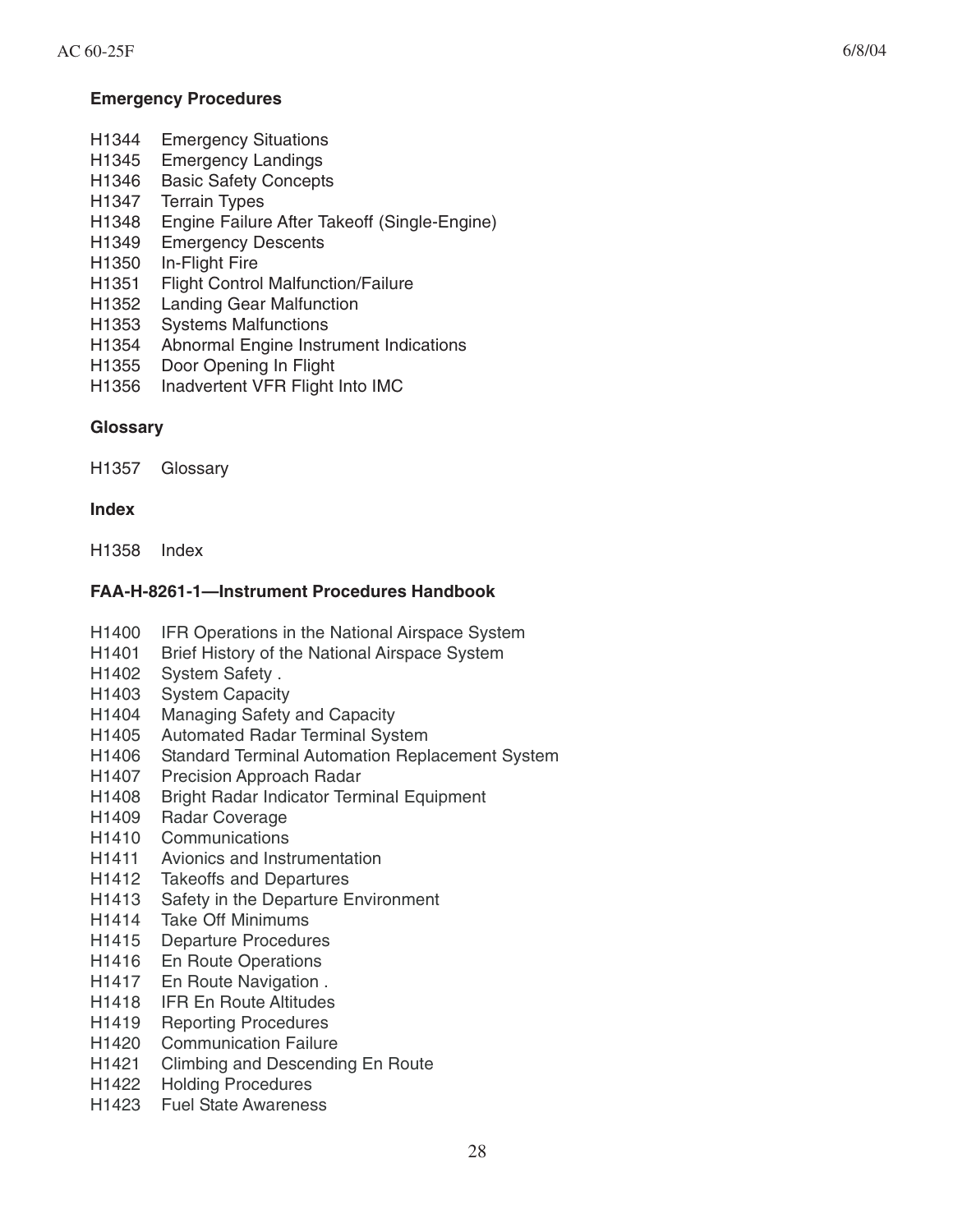- H1424 Diversion Procedures
- H1425 En Route RNAV Procedures
- H1426 Arrivals
- H1427 Transition From En Route
- H1428 Standard Terminal Arrival Routes
- H1429 Arrival Procedures
- H1430 Approaches
- H1431 Approach Planning
- H1432 Air Route Traffic Control Center
- H1433 Instrument Approach Procedure Briefing
- H1434 Instrument Approach Procedure Segments
- H1435 Types of Approaches
- H1436 System Improvement Plans
- H1437 Fleet Improvement
- H1438 Increasing Capacity and Safety
- H1439 Reducing En Route Congestion
- H1440 Developing Technology
- H1441 Airborne Navigation Databases
- H1442 Evolution of Airborne Navigation Databases
- H1443 Composition of Airborne Navigation Databases
- H1444 Operational Limitations of Airborne Navigation Databases
- H1445 Approach Chart Format Changes
- H1446 Changing Formats
- H1447 Differences Between the Formats
- H1448 Features of the Pilot Briefing Information Chart Format
- H1449 Helicopter Instrument Procedures
- H1450 Helicopter IFR Certification
- H1451 Flight and Navigation Equipment
- H1452 Miscellaneous Requirements
- H1453 Stability
- H1454 Rotorcraft Flight Manual Limitations
- H1455 Operations Specifications
- H1456 Minimum Equipment List
- H1457 Pilot Proficiency
- H1458 Helicopter VFR Minimums
- H1459 Helicopter Takeoff Minimums
- H1460 Helicopter IFR Alternates
- H1461 Part 91 Operators
- H1462 Part 135 Operators
- H1463 Helicopter Instrument Approaches
- H1464 Standard Instrument Approach Procedures to an Airport
- H1465 Copter Only Approaches to an Airport or Heliport
- H1466 Copter GPS Approaches to an Airport or Heliport
- H1467 Special Approaches
- H1468 Copter Approach to an IFR Heliport
- H1469 Acronyms and Glossary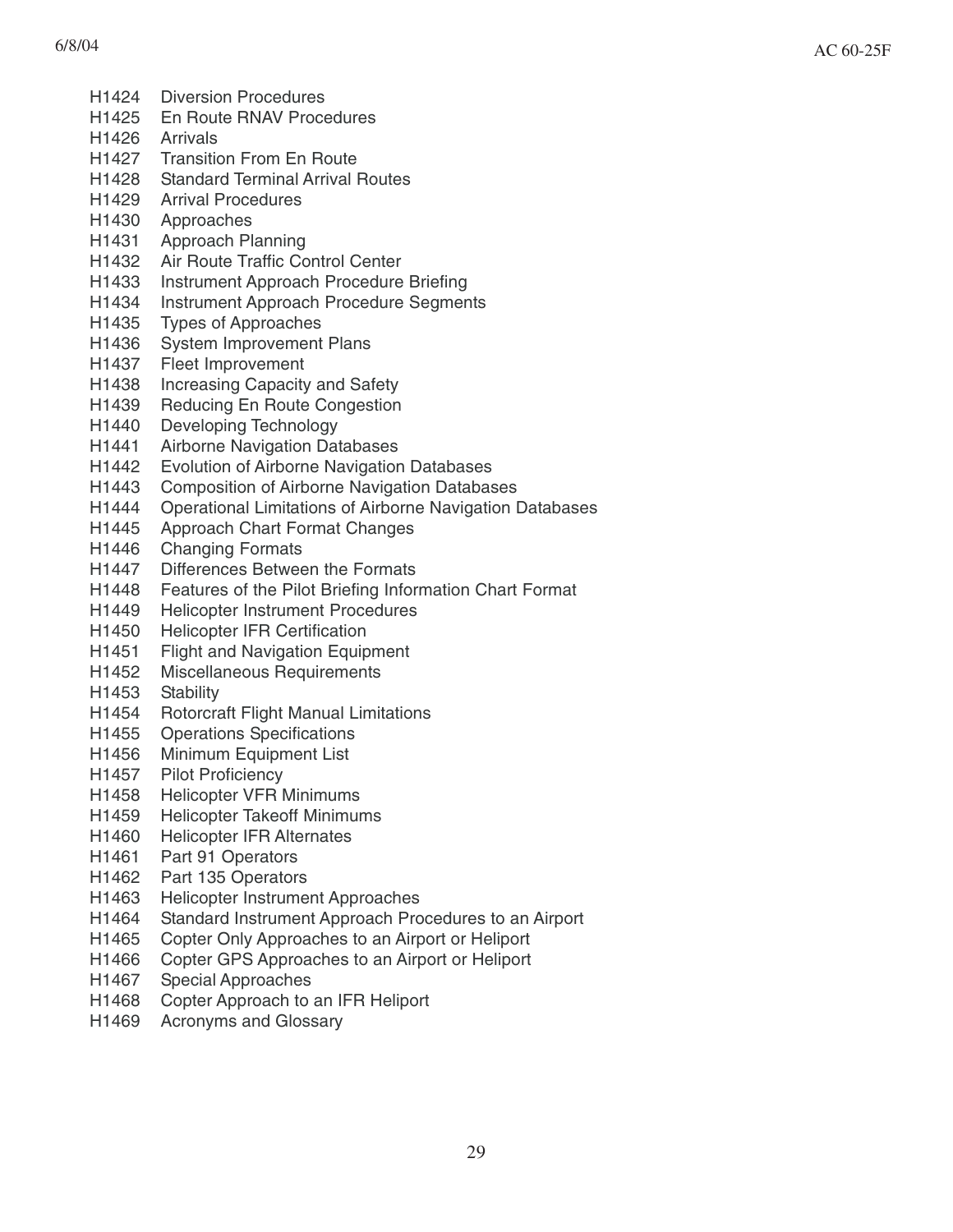## **AC 00-6—Aviation Weather**

- I20 The Earth's Atmosphere
- I21 Temperature
- I22 Atmospheric Pressure and Altimetry
- I23 Wind
- I24 Moisture, Cloud Formation, and Precipitation
- I25 Stable and Unstable Air
- I26 Clouds
- I27 Air Masses and Fronts
- I28 Turbulence
- I29 Icing
- I30 Thunderstorms
- I31 Common IFR Producers
- I32 High Altitude Weather
- I33 Arctic Weather
- I34 Tropical Weather
- I35 Soaring Weather
- I36 Glossary of Weather Terms

#### **AC 00-45—Aviation Weather Services**

- I54 The Aviation Weather Service Program
- I55 Aviation Routine Weather Report (METAR)
- I56 Pilot and Radar Reports, Satellite Pictures, and Radiosonde Additional Data (RADATs)
- I57 Aviation Weather Forecasts
- I58 Surface Analysis Chart
- I59 Weather Depiction Chart
- I60 Radar Summary Chart
- I61 Constant Pressure Analysis Charts
- I62 Composite Moisture Stability Chart
- I63 Winds and Temperatures Aloft Chart
- I64 Significant Weather Prognostic Charts
- I65 Convective Outlook Chart
- I66 Volcanic Ash Advisory Center Products
- I67 Turbulence Locations, Conversion and Density Altitude Tables, Contractions and Acronyms, Station Identifiers, WSR-88D Sites, and Internet Addresses

#### **AIM—Aeronautical Information Manual**

- J01 Air Navigation Radio Aids
- J02 Radar Services and Procedures
- J03 Airport Lighting Aids
- J04 Air Navigation and Obstruction Lighting
- J05 Airport Marking Aids and Signs
- J06 Airspace—General
- J07 Class G Airspace
- J08 Controlled Airspace
- J09 Special Use Airspace
- J10 Other Airspace Areas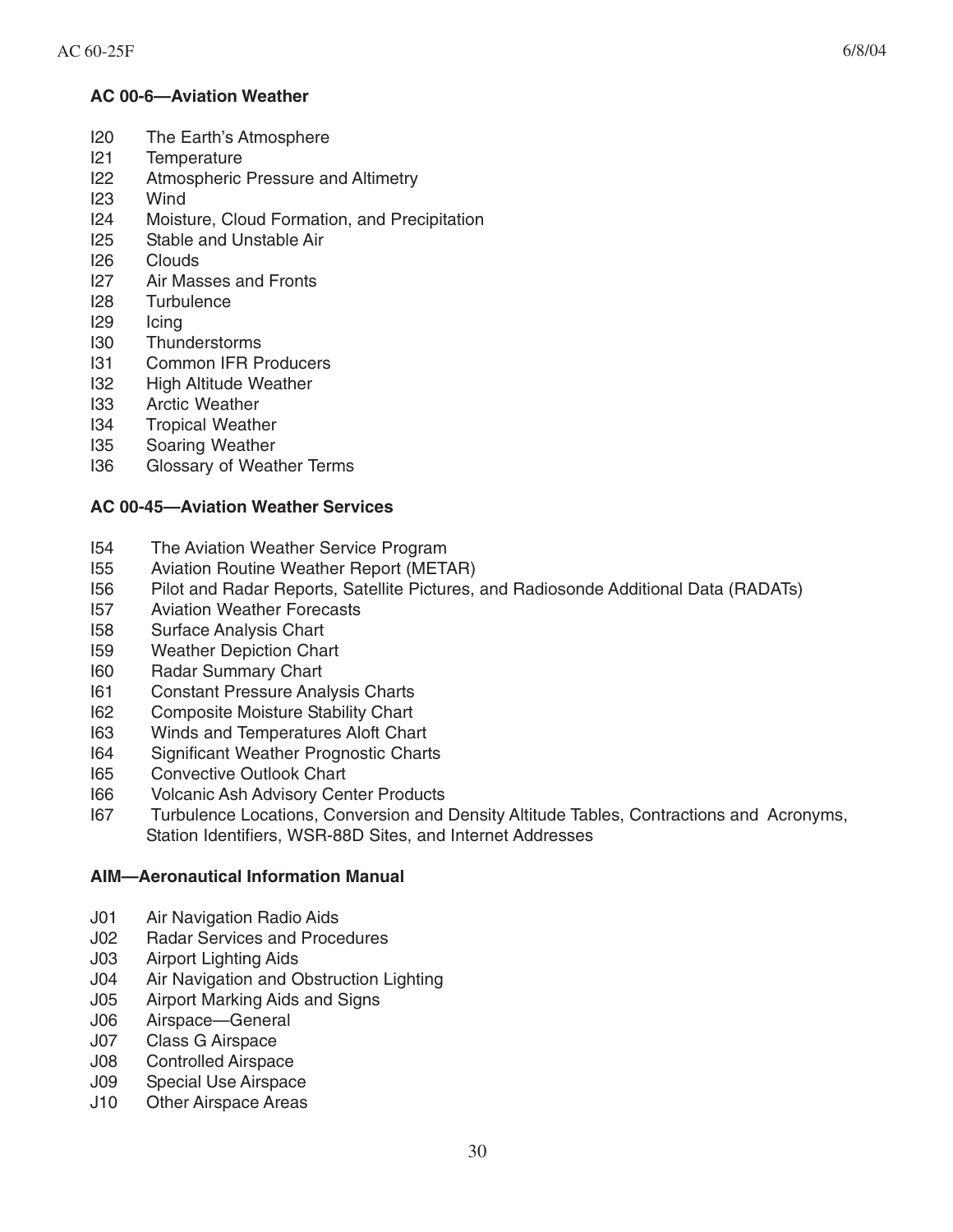- J11 Service Available to Pilots
- J12 Radio Communications Phraseology and Techniques
- J13 Airport Operations
- J14 ATC Clearance/Separations
- J15 Preflight
- J16 Departure Procedures
- J17 En Route Procedures
- J18 Arrival Procedures
- J19 Pilot/Controller Roles and Responsibilities
- J20 National Security and Interception Procedures
- J21 Emergency Procedures—General
- J22 Emergency Services Available to Pilots
- J23 Distress and Urgency Procedures
- J24 Two-Way Radio Communications Failure
- J25 Meteorology
- J26 Altimeter Setting Procedures
- J27 Wake Turbulence
- J28 Bird Hazards, and Flight Over National Refuges, Parks, and Forests
- J29 Potential Flight Hazards
- J30 Safety, Accident, and Hazard Reports
- J31 Fitness for Flight
- J32 Type of Charts Available
- J33 Pilot Controller Glossary
- J44 Preface

#### **Other Documents**

- J34 Airport/Facility Directory
- J35 En Route Low Altitude Chart
- J36 En Route High Altitude Chart
- J37 Sectional Chart
- J39 Terminal Area Chart
- J40 Instrument Departure Procedure Chart
- J41 Standard Terminal Arrival (STAR) Chart
- J42 Instrument Approach Procedures
- J43 Helicopter Route Chart

## **ADDITIONAL ADVISORY CIRCULARS**

- K01 AC 00-24, Thunderstorms
- K02 AC 00-30, Atmospheric Turbulence Avoidance
- K03 AC 00-34, Aircraft Ground Handling and Servicing
- K04 AC 00-54, Pilot Wind Shear Guide
- K05 AC 00-55, Announcement of Availability: FAA Order 8130.21A
- K06 AC 43-4, Corrosion Control for Aircraft
- K11 AC 20-34, Prevention of Retractable Landing Gear Failures
- K12 AC 20-32, Carbon Monoxide (CO) Contamination in Aircraft—Detection and Prevention
- K13 AC 20-43, Aircraft Fuel Control
- K20 AC 20-103, Aircraft Engine Crankshaft Failure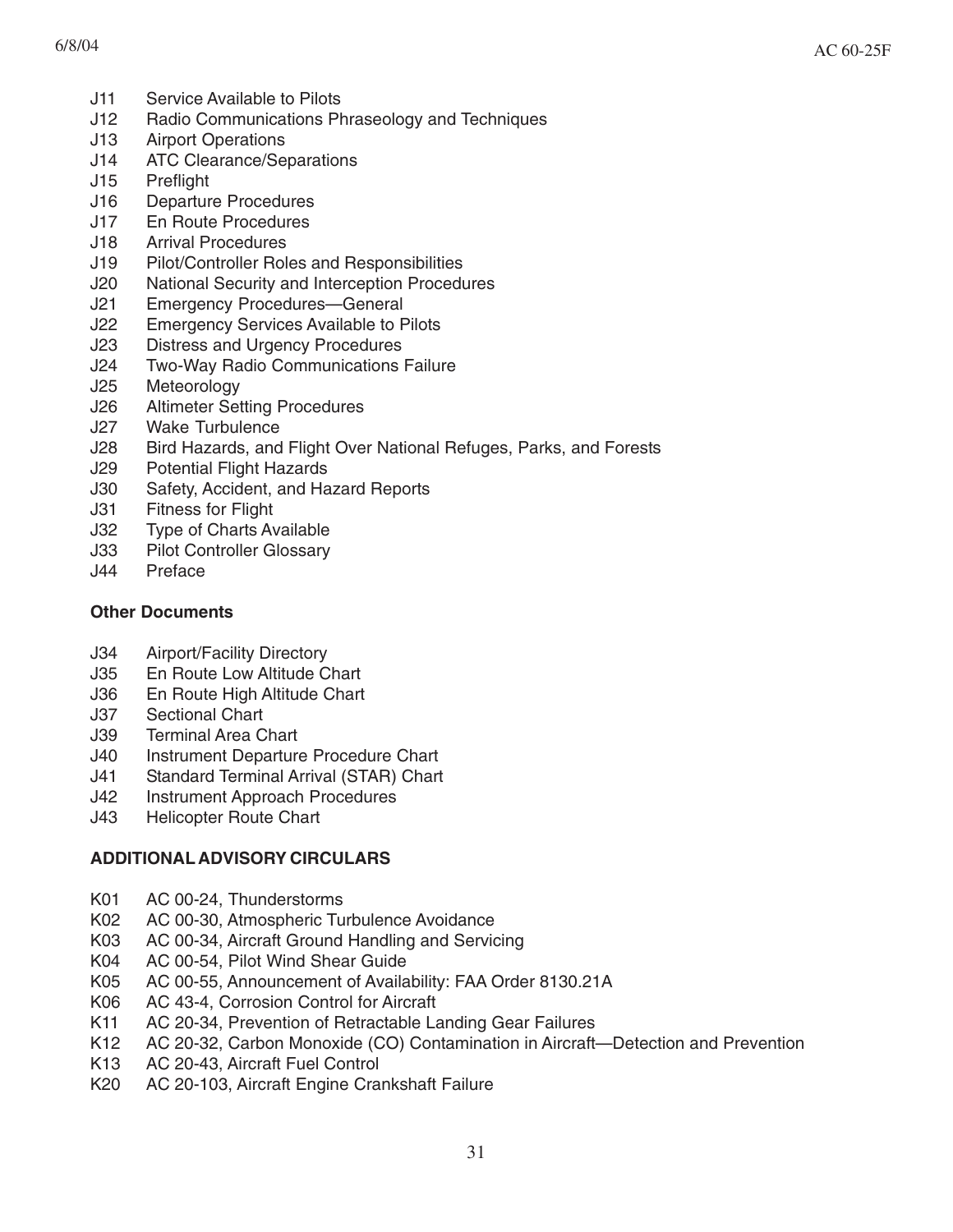- K23 AC 20-121, Airworthiness Approval of Airborne Loran-C Navigation Systems for Use in the U.S. National Airspace System
- K26 AC 20-138, Airworthiness Approval of Global Positioning System (GPS) Navigation Equipment for Use as a VFR and IFR Supplemental Navigation System
- K40 AC 25-4, Inertial Navigation Systems (INS)
- K45 AC 39-7, Airworthiness Directives
- K46 AC 43-9, Maintenance Records
- K47 AC 43.9-1, Instructions for Completion of FAA Form 337
- K48 AC 43-11, Reciprocating Engine Overhaul Terminology and Standards
- K49 AC 43.13-1, Acceptable Methods, Techniques, and Practices—Aircraft Inspection and Repair
- K50 AC 43.13-2, Acceptable Methods, Techniques, and Practices—Aircraft Alterations
- K80 AC 60-4, Pilot's Spatial Disorientation
- L05 AC 60-22, Aeronautical Decision Making
- L10 AC 61-67, Stall Spin Awareness Training
- L15 AC 61-107, Operations of Aircraft at Altitudes Above 25,000 Feet MSL and/or MACH numbers (Mmo) Greater Than .75
- L25 FAA-G-8082-11, Inspection Authorization Knowledge Test Guide
- L34 AC 90-48, Pilots' Role in Collision Avoidance
- L42 AC 90-87, Helicopter Dynamic Rollover (Canceled/Replaced by FAA-H-8083-21)
- L44 AC 90-94, Guidelines for Using Global Positioning System Equipment for IFR En Route and Terminal Operations and for Nonprecision Instrument Approaches in the U.S. National Airspace System
- L45 AC 90-95, Unanticipated Right Yaw in Helicopters
- L50 AC 91-6, Water, Slush, and Snow on the Runway
- L52 AC 91-13, Cold Weather Operation of Aircraft
- L53 AC 91-14, Altimeter Setting Sources
- L57 AC 91-43, Unreliable Airspeed Indications
- L59 AC 91-46, Gyroscopic Instruments—Good Operating Practices
- L61 AC 91-50, Importance of Transponder Operation and Altitude Reporting
- L62 AC 91-51, Effect of Icing on Aircraft Control and Airplane Deice and Anti-Ice Systems
- L70 AC 91-67, Minimum Equipment Requirements for General Aviation Operations Under FAR Part 91
- L80 AC 103-4, Hazard Associated with Sublimation of Solid Carbon Dioxide (Dry Ice) Aboard Aircraft
- L90 AC 105-2, Sport Parachute Jumping
- M01 AC 120-12, Private Carriage Versus Common Carriage of Persons or Property
- M02 AC 120-27, Aircraft Weight and Balance Control
- M08 AC 120-58, Pilot Guide for Large Aircraft Ground Deicing
- M13 AC 121-195-1, Operational Landing Distances for Wet Runways; Transport Category Airplanes
- M35 AC 135-17, Pilot Guide—Small Aircraft Ground Deicing
- M51 AC 20-117, Hazards Following Ground Deicing and Ground Operations in Conditions Conducive to Aircraft Icing
- M52 AC 00-2, Advisory Circular Checklist

## **Soaring Flight Manual—Jeppesen-Sanderson, Inc.**

- N20 Sailplane Aerodynamics
- N21 Performance Considerations
- N22 Flight Instruments
- N23 Weather for Soaring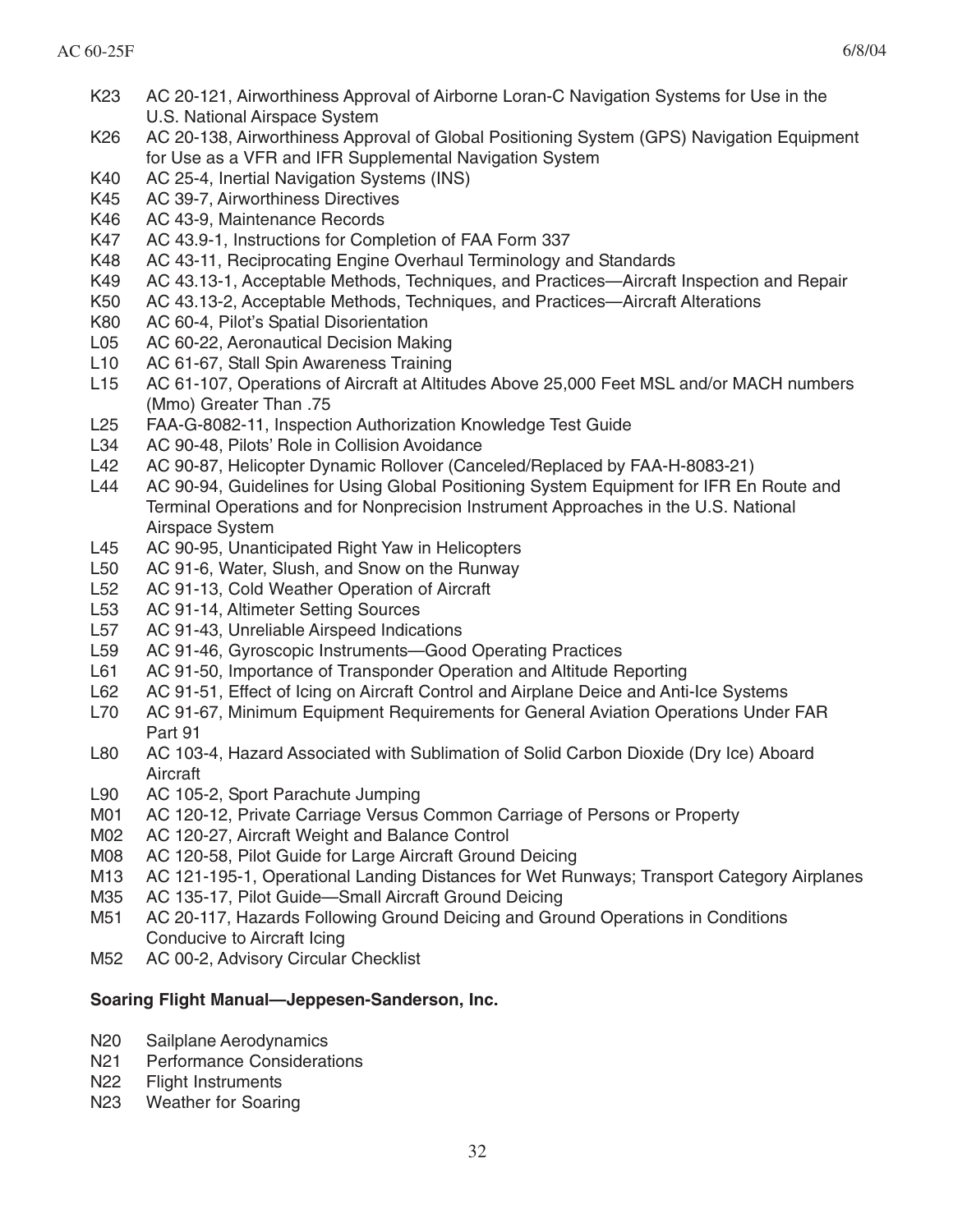- N24 Medical Factors
- N25 Flight Publications and Airspace
- N26 Aeronautical Charts and Navigation
- N27 Computations for Soaring
- N28 Personal Equipment
- N29 Preflight and Ground Operations
- N30 Aerotow Launch Procedures
- N31 Ground Launch Procedures
- N32 Basic Flight Maneuvers and Traffic
- N33 Soaring Techniques
- N34 Cross-Country Soaring

#### **Flight Instructor Manual—Balloon Federation of America**

- O10 Flight Instruction Aids
- O11 Human Behavior and Pilot Proficiency
- O12 The Flight Check and the Designated Examiner

#### **Balloon Digest—Balloon Federation of America**

- O150 Balloon—Theory and Practice
- O155 Structure of the Modern Balloon
- O160 Lift-off to Landing
- O165 Weather for the Balloonist
- O170 Propane and Fuel Management
- O171 Chemical and Physical Properties
- O172 Tanks
- O173 Burners
- O174 Hoses
- O175 Refueling
- O176 Fuel Contamination
- O177 Heat Tapes (Coils)
- O178 Nitrogen Pressurization
- O179 Repairs and Maintenance

## **Powerline Excerpts—Balloon Federation of America**

O30 Excerpts

## **Balloon Ground School—Balloon Publishing Co.**

O220 Balloon Operations

## **How To Fly A Balloon—Balloon Publishing Co.**

O250 Basic Terminology O251 History O252 Physics O253 Equipment O254 Checklists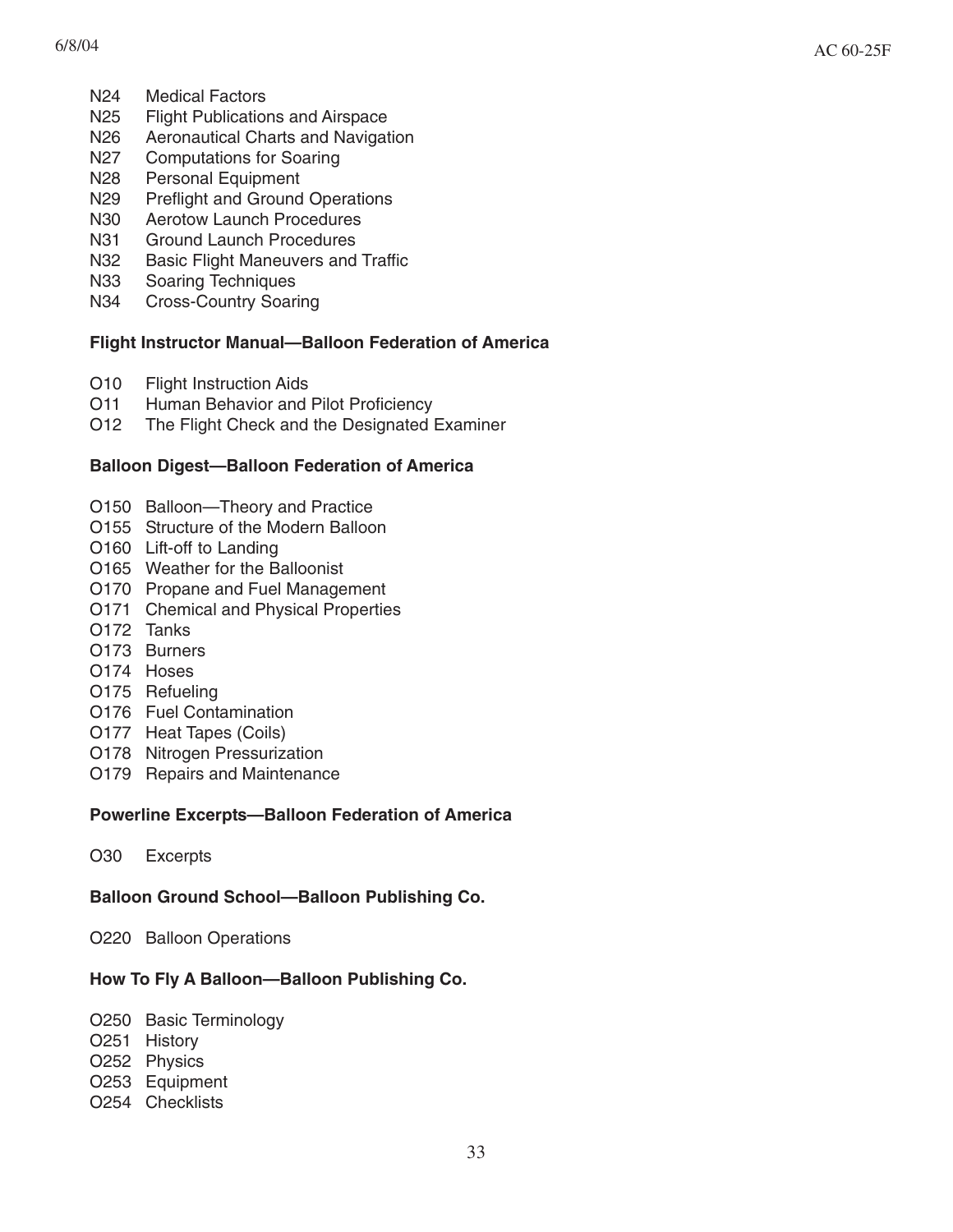- O255 Flight Planning
- O256 Preflight Operations
- O257 The Standard Burn
- O258 Inflation
- O259 Launch
- O260 Level Flight
- O261 Ascents and Descents
- O262 Contour Flying
- O263 Maneuvering
- O264 Approach to Landing
- O265 Landings
- O266 Deflation
- O267 The Chase
- O268 Landowners Relations
- O269 Recovery and Pack-up
- O270 Propane: Management and Fueling
- O271 Tethering
- O272 Emergency Procedures
- O273 Skill Development
- O274 Crew
- O275 What is a Good Instructor
- O276 Regulations
- O277 Maintenance
- O278 Earning a Pilot Certificate
- O279 Radio Communications
- O280 Appendix 1: Glossary

## **Goodyear Airship Operations Manual**

- P01 Buoyancy
- P02 Aerodynamics
- P03 Free Ballooning
- P04 Aerostatics
- P05 Envelope
- P06 Car
- P07 Powerplant
- P08 Airship Ground Handling
- P11 Operating Instructions
- P12 History
- P13 Training

## **The Parachute Manual—Para Publishing**

- P31 Regulations
- P32 The Parachute Rigger Certificate
- P33 The Parachute Loft
- P34 Parachute Materials
- P35 Personnel Parachute Assemblies
- P36 Parachute Component Parts
- P37 Maintenance, Alteration, and Manufacturing Procedures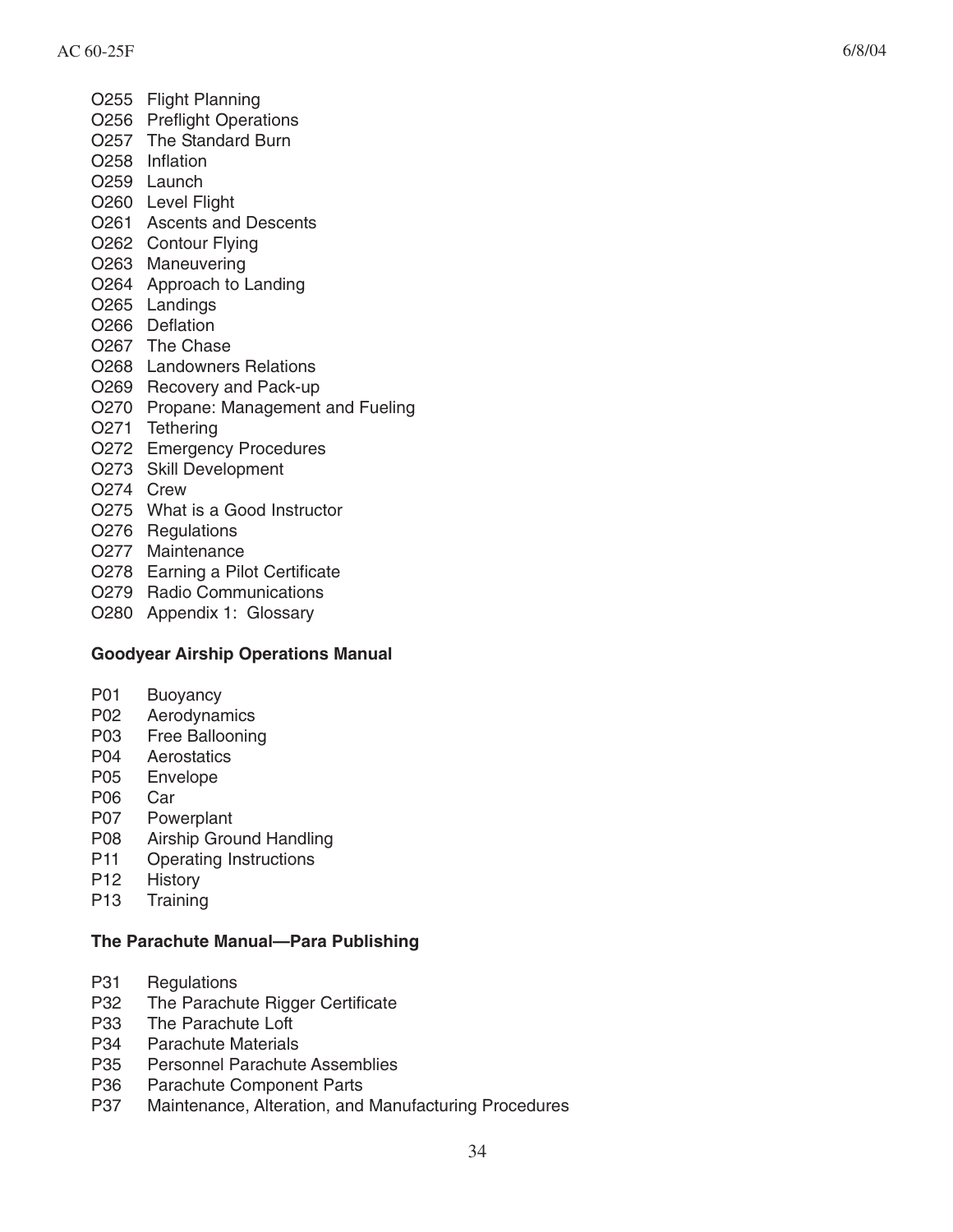- P38 Design and Construction
- P39 Parachute Inspecting and Packing
- P40 Glossary/Index

#### **The Parachute Manual, Vol. II—Para Publishing**

- P51 Parachute Regulations
- P52 The Parachute Rigger's Certificate
- P53 The Parachute Loft
- P54 Parachute Materials
- P55 Personnel Parachute Assemblies
- P56 Parachute Component Parts
- P57 Maintenance, Alteration, and Manufacturing
- P58 Parachute Design and Construction
- P59 Parachute Inspection and Packing
- P60 Appendix
- P61 Conversion Tables
- P62 Product/Manufacturer—Index
- P63 Name and Manufacture—Index
- P64 Glossary-Index

#### **AC 65-9—Airframe and Powerplant Mechanics General Handbook**

- S01 Mathematics
- S02 Aircraft Drawings
- S03 Aircraft Weight and Balance
- S04 Fuels and Fuel Systems
- S05 Fluid Lines and Fittings<br>S06 Aircraft Hardware, Mate
- Aircraft Hardware, Materials, and Processes
- S07 Physics
- S08 Basic Electricity
- S09 Aircraft Generators and Motors
- S10 Inspection Fundamentals
- S11 Ground Handling, Safety, and Support Equipment

## **AC 65-12—Airframe and Powerplant Mechanics Powerplant Handbook**

- S12 Theory and Construction of Aircraft Engines
- S13 Induction and Exhaust Systems
- S14 Engine Fuel and Metering Systems
- S15 Engine Ignition and Electrical Systems
- S16 Engine Starting Systems
- S17 Lubrication and Cooling Systems
- S18 Propellers
- S19 Engine Fire Protection Systems
- S20 Engine Maintenance and Operation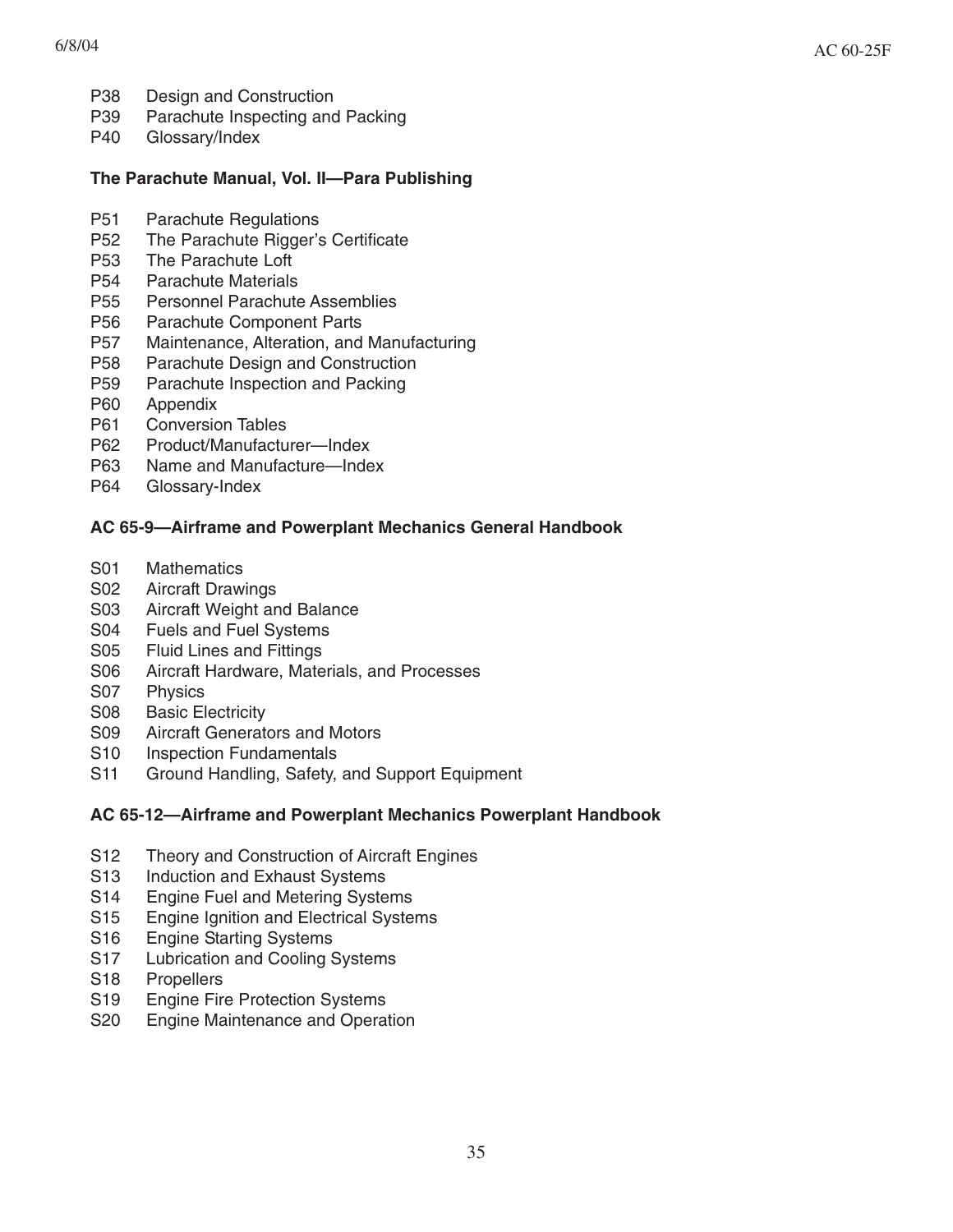- S21 Aircraft Structures
- S22 Assembly and Rigging
- S23 Aircraft Structural Repairs
- S24 Ice and Rain Protection
- S25 Hydraulic and Pneumatic Power Systems
- S26 Landing Gear Systems
- S27 Fire Protection Systems
- S28 Aircraft Electrical Systems
- S29 Aircraft Instrument Systems
- S30 Communications and Navigation Systems
- S31 Cabin Atmosphere Control Systems

## **JSGT—A&P Technician General Textbook—Jeppesen Sanderson, Inc.**

- S32 Mathematics
- S33 Physics
- S34 Basic Electricity
- S35 Electrical Generators and Motors
- S36 Aircraft Drawings
- S37 Weight and Balance
- S38 Fluid Lines and Fittings
- S39 Aircraft Hardware
- S40 Corrosion and Its Control
- S41 Nondestructive Inspection
- S42 Ground Handling and Servicing
- S43 Maintenance Forms and Records
- S44 Maintenance Publications

## **JSPT—A&P Technician Powerplant Textbook—Jeppesen Sanderson, Inc.**

- S45 Reciprocating Engines
- S46 Turbine Engines
- S47 Engine Removal and Replacement
- S48 Engine Maintenance and Operation
- S49 Induction and Exhaust Systems
- S50 Engine Fuel and Fuel Metering
- S51 Engine Ignition and Electrical Systems
- S52 Engine Lubrication and Cooling Systems<br>S53 Engine Fire Protection Systems
- **Engine Fire Protection Systems**
- S54 Propellers

## **JSAT—A&P Technician Airframe Textbook—Jeppesen Sanderson, Inc.**

- S55 Aircraft Structures
- S56 Assembly and Rigging
- S57 Aircraft Fabric Covering
- S58 Aircraft Painting and Finishing
- S59 Aircraft Metal Structural Repair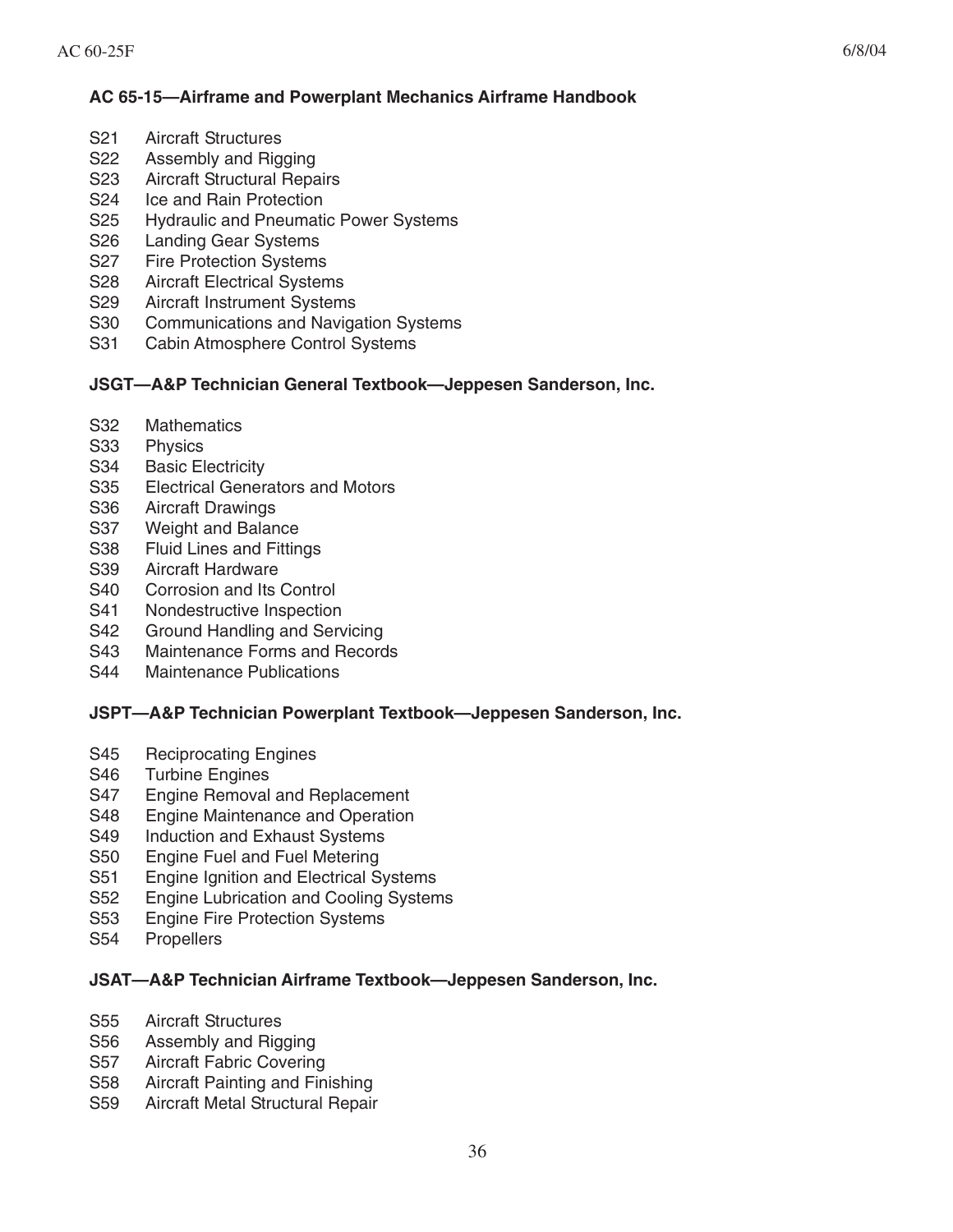- S60 Aircraft Wood and Composite Structural Repair
- S61 Aircraft Welding
- S62 Ice and Rain Control Systems
- S63 Hydraulic and Pneumatic Power Systems
- S64 Aircraft Landing Gear Systems
- S65 Fire Protection Systems
- S66 Aircraft Electrical Systems
- S67 Aircraft Instrument Systems
- S68 Aircraft Fuel Systems
- S69 Aircraft Cabin Atmosphere Control Systems

## **AGTP—Aircraft Gas Turbine Powerplants—Jeppesen Sanderson, Inc.**

- S70 History of Turbine Engine Development
- S71 Jet Propulsion Theory
- S72 Turbine Engine Design and Construction
- S73 Engine Familiarization
- S74 Inspection and Maintenance
- S75 Lubrication Systems
- S76 Fuel Systems
- S77 Compressor Anti-Stall Systems
- S78 Anti-Icing Systems
- S79 Starter Systems
- S80 Ignition Systems
- S81 Engine Instrument Systems
- S82 Fire/Overheat Detection and Extinguishing Systems for Turbine Engines
- S83 Engine Operation

## **The Aircraft Gas Turbine Engine and Its Operation—United Technologies Corporation, Pratt Whitney, 1988**

- T01 Gas Turbine Engine Fundamentals
- T02 Gas Turbine Engine Terms
- T03 Gas Turbine Engine Components
- T04 Gas Turbine Engine Operation
- T05 Operational Characteristics of Jet Engines
- T06 Gas Turbine Engine Performance

## **Aircraft Powerplants—Glencoe/McGraw-Hill, Seventh Edition**

- T07 Aircraft Powerplant Classification and Progress
- T08 Reciprocating-Engine Construction and Nomenclature
- T09 Internal-Combustion Engine Theory and Performance
- T10 Lubricants and Lubricating Systems
- $T11$ Induction Systems, Superchargers, Turbochargers, and Cooling and Exhaust Systems
- $T12$ Basic Fuel Systems and Carburetors
- T<sub>13</sub> **Fuel Injection Systems**
- T<sub>14</sub> Reciprocating-Engine Ignition and Starting Systems
- T<sub>15</sub> Operation, Inspection, Maintenance, and Troubleshooting of Reciprocating Engines
- T<sub>16</sub> Reciprocating-Engine Overhaul Practices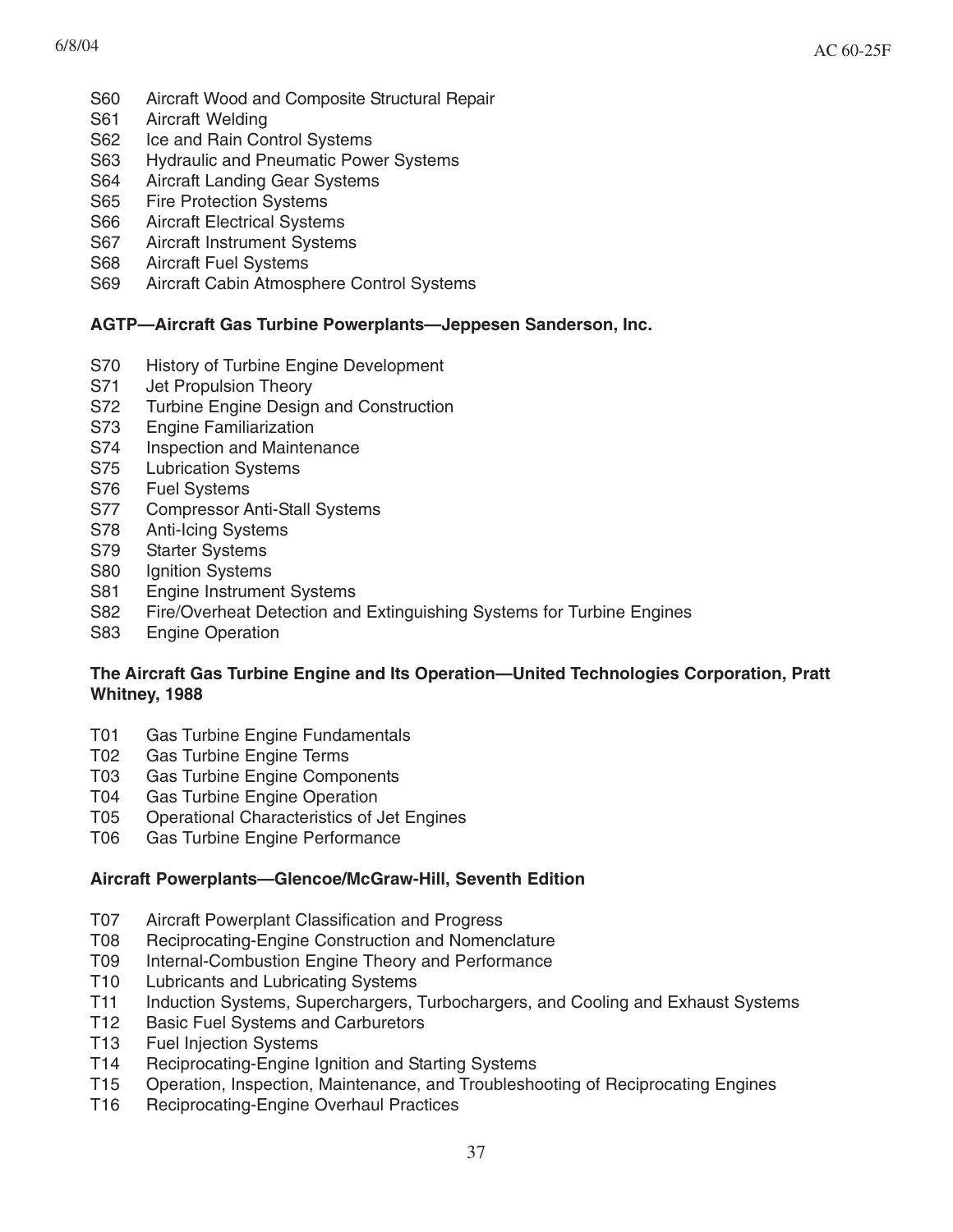- T17 Gas Turbine Engine: Theory, Construction, and Nomenclature
- T18 Gas Turbine Engine: Fuels and Fuel Systems
- T19 Turbine-Engine Lubricants and Lubricating Systems
- T20 Ignition and Starting Systems of Gas-Turbine Engines
- T21 Turbofan Engines<br>T22 Turboprop Engines
- **Turboprop Engines**
- T23 Turboshaft Engines
- T24 Gas-Turbine Operation, Inspection, Troubleshooting, Maintenance, and Overhaul
- T25 Propeller Theory, Nomenclature, and Operation
- T26 Turbopropellers and Control Systems
- T27 Propeller Installation, Inspection, and Maintenance
- T29 Engine Indicating, Warning, and Control Systems

## **ATD—Aircraft Technical Dictionary—Jeppesen Sanderson, Inc.**

T30 Definitions

## **Aircraft Basic Science—Glencoe/McGraw-Hill, Seventh Edition**

- T31 Fundamentals of Mathematics
- T32 Science Fundamentals
- T33 Basic Aerodynamics
- T34 Airfoils and their Applications
- T35 Aircraft in Flight
- T36 Aircraft Drawings
- T37 Weight and Balance
- T38 Aircraft Materials
- T39 Fabrication Techniques and Processes
- T40 Standard Aircraft Hardware
- T41 Aircraft Fluid Lines and their Fittings
- T42 Federal Aviation Regulations and Publications
- T43 Ground Handling and Safety
- T44 Aircraft Inspection and Servicing

## **Aircraft Maintenance and Repair—Glencoe/McGraw-Hill, Sixth Edition**

- T45 Aircraft Structures
- T46 Aircraft Fluid Power Systems
- T47 Aircraft Landing-Gear Systems
- T48 Aircraft Fuel Systems
- T49 Environmental Systems
- T50 Aircraft Instruments and Instrument Systems
- T51 Auxiliary Systems
- T52 Assembly and Rigging

## **TCAS—Transport Category Aircraft Systems—Jeppesen Sanderson, Inc.**

- T53 Types, Design Features and Configurations of Transport Aircraft
- T54 Auxiliary Power Units, Pneumatic, and Environmental Control Systems
- T55 Anti-Icing Systems and Rain Protection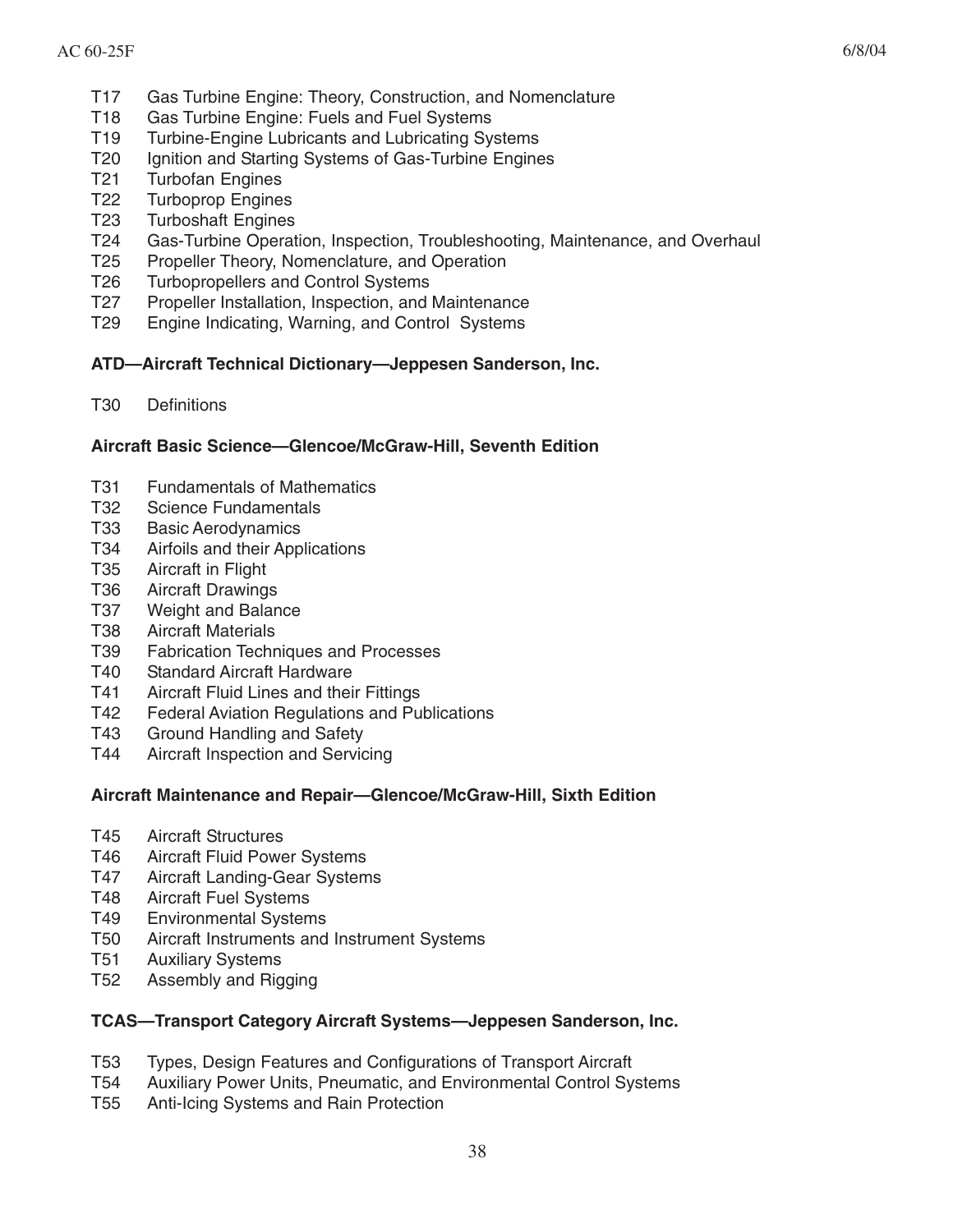- T56 Electrical Power Systems
- T57 Flight Control Systems
- T58 Fuel Systems
- T59 Hydraulic Systems
- T60 Oxygen Systems
- T61 Warning and Fire Protection Systems
- T62 Communications, Instruments, and Navigational Systems
- T63 Miscellaneous Aircraft Systems and Maintenance Information

## **Aircraft Electricity and Electronics—Glencoe/McGraw-Hill, Fifth Edition**

- T64 Fundamentals of Electricity
- T65 Applications of Ohm's Law
- T66 Aircraft Storage Batteries
- T67 Alternating Current
- T68 Electrical Wire and Wiring Practices
- T69 Electrical Control Devices
- T70 Electric Measuring Instruments
- T71 Generators and Related Control Circuits
- T72 Alternators, Inverters, and Related Controls
- T73 Electric Motors
- T74 Power Distribution Systems
- T75 Design and Maintenance of Aircraft Electrical Systems
- T76 Radio Theory
- T77 Communication and Navigation Systems
- T78 Weather Warning Systems
- T79 Electrical Instruments and Autoflight Systems
- T80 Digital Electronics

## **FAA Accident Prevention Program Bulletins**

- V01 FAA-P-8740-2, Density Altitude
- V02 FAA-P-8740-5, Weight and Balance
- V03 FAA-P-8740-12, Thunderstorms
- V04 FAA-P-8740-19, Flying Light Twins Safely
- V05 FAA-P-8740-23, Planning your Takeoff
- V06 FAA-P-8740-24, Tips on Winter Flying
- V07 FAA-P-8740-25, Always Leave Yourself an Out
- V08 FAA-P-8740-30, How to Obtain a Good Weather Briefing
- V09 FAA-P-8740-40, Wind Shear
- V10 FAA-P-8740-41, Medical Facts for Pilots
- V11 FAA-P-8740-44, Impossible Turns<br>V12 FAA-P-8740-48. On Landings, Par
- FAA-P-8740-48, On Landings, Part I
- V13 FAA-P-8740-49, On Landings, Part II
- V14 FAA-P-8740-50, On Landings, Part III<br>V15 FAA-P-8740-51. How to Avoid a Midai
- FAA-P-8740-51, How to Avoid a Midair Collision
- V16 FAA-P-8740-52, The Silent Emergency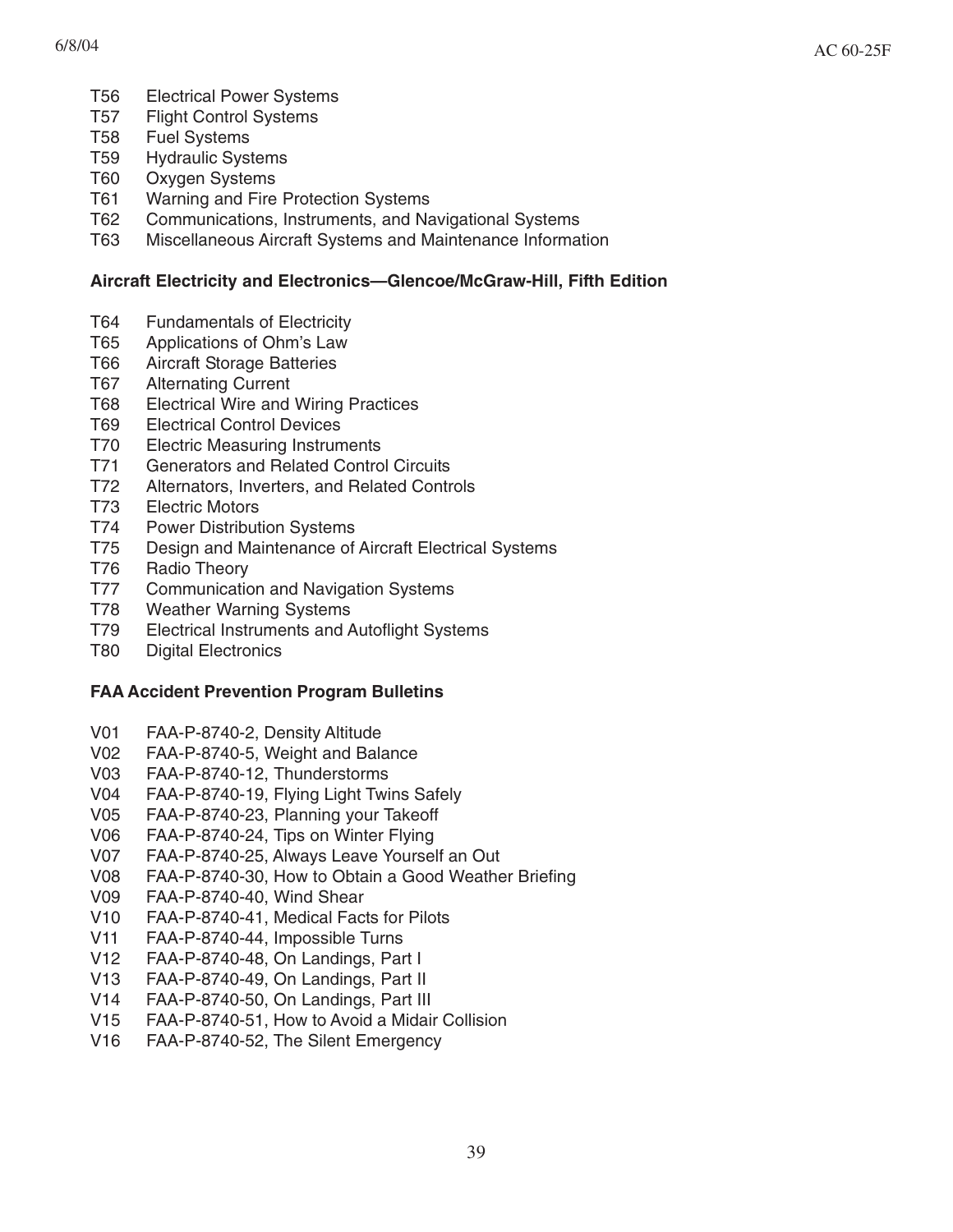- W01 Introduction
- W02 Air Flow and Airspeed Measurement
- W03 Aerodynamic Forces on Airfoils
- W04 Lift and Stall
- W05 Drag
- W06 Jet Aircraft Basic Performance
- W07 Jet Aircraft Applied Performance
- W08 Prop Aircraft Basic Performance
- W09 Prop Aircraft Applied Performance
- W10 Helicopter Aerodynamics
- W11 Hazards of Low Speed Flight
- W12 Takeoff Performance
- W13 Landing Performance
- W14 Maneuvering Performance
- W15 Longitudinal Stability and Control
- W16 Directional and Lateral Stability and Control
- W<sub>17</sub> High Speed Flight

## **Fly the Wing—Iowa State University Press/Ames, Second Edition**

- X01 Basic Aerodynamics
- X02 High-Speed Aerodynamics
- X03 High-Altitude Machs
- X04 Approach Speed Control and Target Landings
- X05 Preparation for Flight Training
- X06 Basic Instrument Scan
- X07 Takeoffs
- X08 Rejected Takeoffs
- X09 Climb, Cruise, and Descent
- X10 Steep Turns
- X11 Stalls
- X12 Unusual Attitudes
- X14 Maneuvers At Minimum Speed
- X15 Landings: Approach Technique and Performance
- X16 ILS Approaches
- X17 Missed Approaches and Rejected Landings
- X18 Category II and III Approaches
- X19 Nonprecision and Circling Approaches
- X20 Weight and Balance
- X21 Flight Planning
- X22 Icing
- X23 Use of Anti-ice and Deice
- X24 Winter Operation
- X25 Thunderstorm Flight
- X26 Low-Level Wind Shear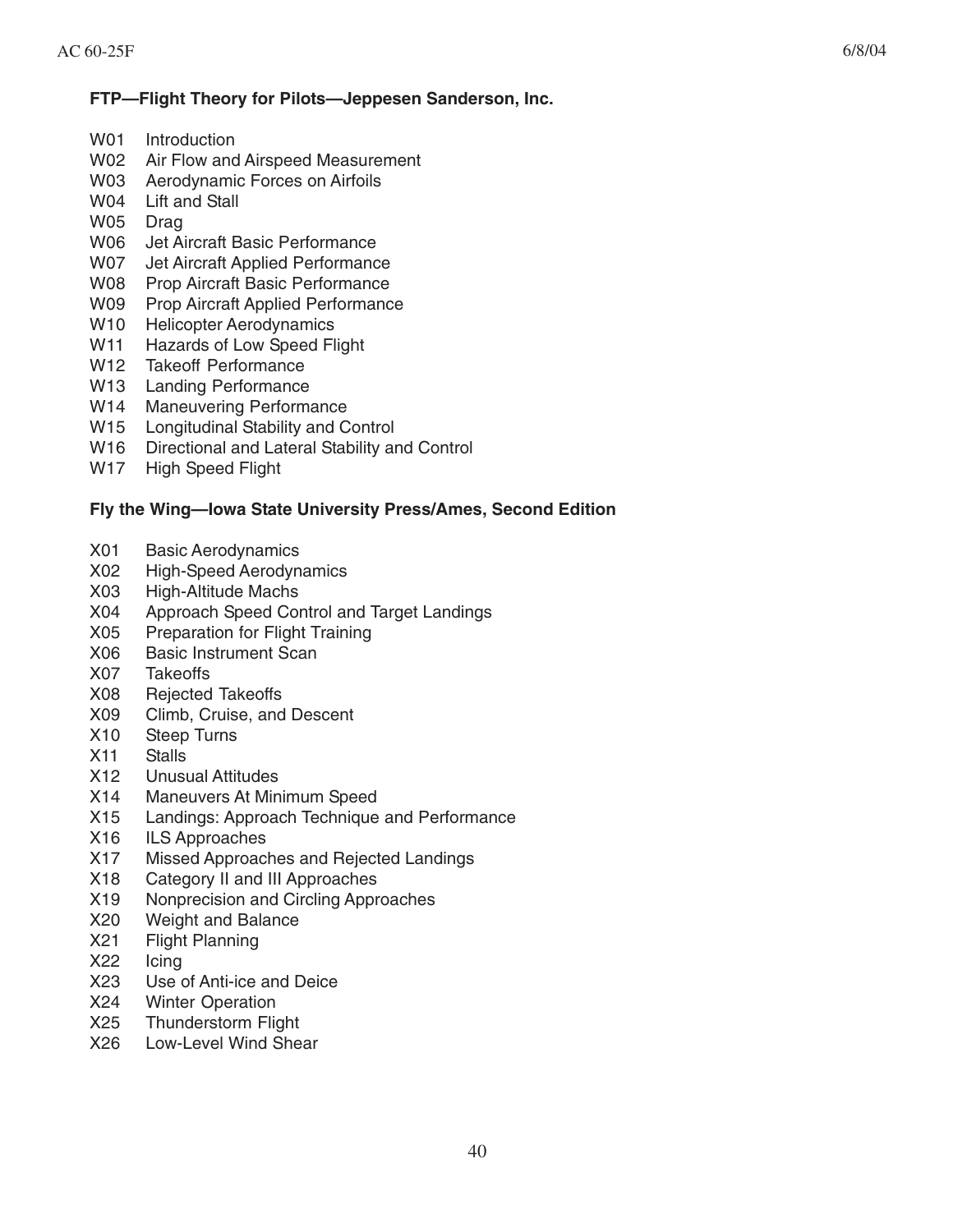## **Aircraft Gas Turbine Engine Technology—Glencoe/McGraw-Hill, Second Edition**

- Y01 History and Theory
- Y02 Construction and Design
- Y03 Systems and Accessories
- Y04 Maintenance and Testing
- Y05 Representative Engines
- Y06 Appendixes

## **Technical Standard Orders**

- Y60 TSO-C23b, Parachute
- Y61 TSO-C23c, Personnel Parachute Assemblies
- Y62 TSO-C23d, Personnel Parachute Assemblies

## **Type Certificate Data Sheets and Specifications**

- Y300 Type Certificate Data Sheets and Specifications Alphabetical Index and Users Guide
- Y301 Type Certificate Data Sheet No. 2A13 Piper
- Y302 Type Certificate Data Sheet No. 3A19 Cessna
- Y303 Type Certificate Data Sheet No. E-295 Lycoming
- Y304 Type Certificate Data Sheet No. A7CE Cessna
- Y305 Type Certificate Data Sheet No. 3A13 Cessna
- Y306 Type Certificate Data Sheet No. A7S0 Piper
- Y307 Type Certificate Data Sheet No. A11EA Gulfstream American
- Y308 Type Certificate Data Sheet No. E-273 Continental
- Y309 Aircraft Specification No. 1A6 Piper
- Y310 Type Certificate Data Sheet No. P57GL McCauley
- Y311 Type Certificate Data Sheet No. P920 Hartzell
- Y312 Type Certificate Data Sheet No. 2A4 Twin Commander
- Y313 Type Certificate Data Sheet No. E-284 Textron Lycoming

## **Practical Test Standards**

- Z01 FAA-S-8081-6, Flight Instructor Practical Test Standards for Airplane
- Z02 FAA-S-8081-7, Flight Instructor Practical Test Standards for Rotorcraft
- Z03 FAA-S-8081-8, Flight Instructor Practical Test Standards for Glider

**NOTE:** AC 00-2, Advisory Circular Checklist, transmits the status of all FAA advisory circulars (ACs), as well as FAA internal publications and miscellaneous flight information, such as Aeronautical Information Manual, Airport/Facility Directory, knowledge test guides, practical test standards, and other material directly related to a certificate or rating. The checklist is available on the Internet at:

http://www.faa.gov/aba/html\_policies/ac00\_2.html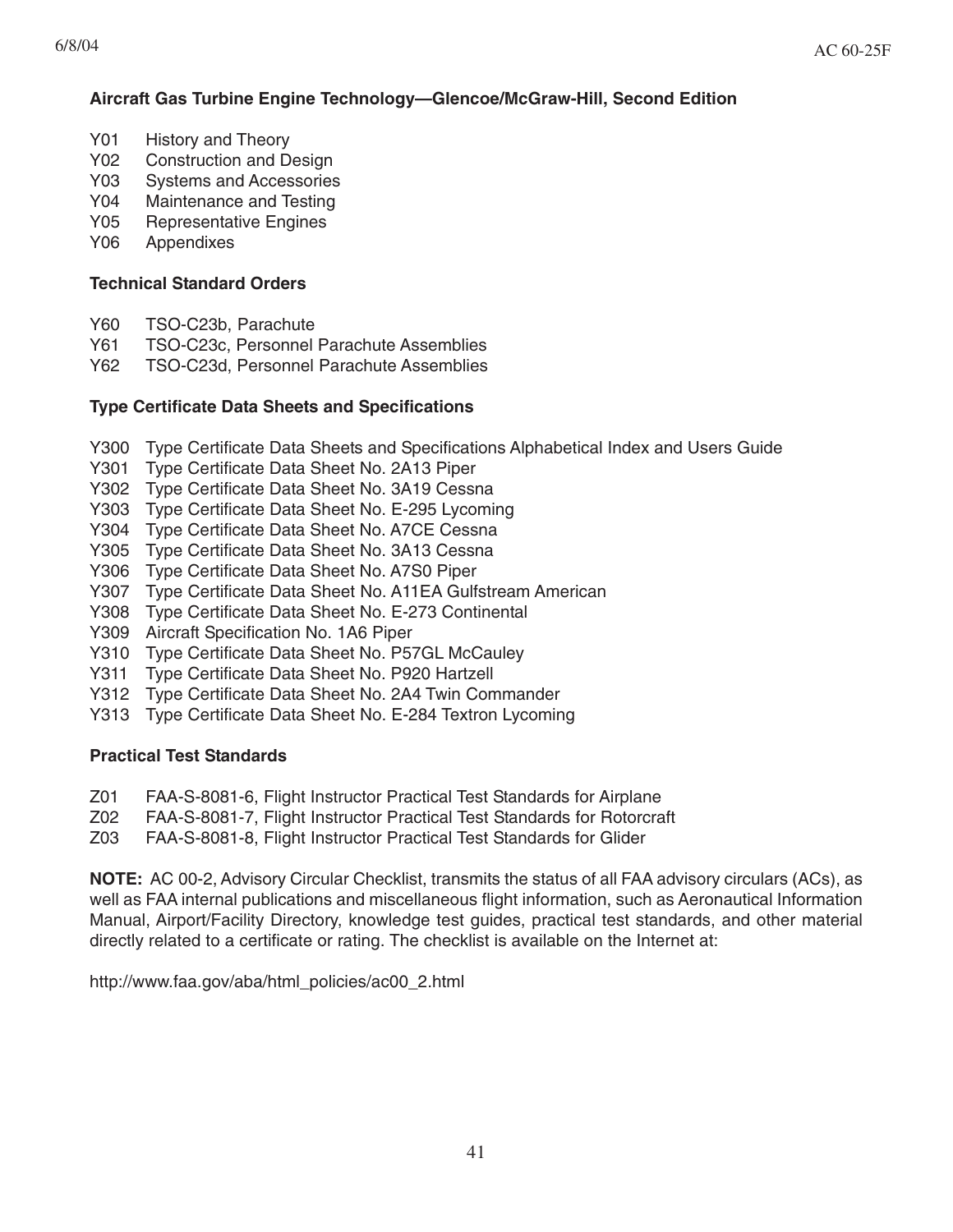# **LIST OF REFERENCE MATERIALS AND SUBJECT MATTER KNOWLEDGE CODES**

The publications listed in the following pages contain study material you need to be familiar with when preparing for aviation mechanic knowledge tests. These publications can be purchased through the U.S. Government Printing Office (GPO), commercial aviation supply houses, or industry organizations. The latest revision of the listed references should be requested. Additional study material is also available through these sources that may be helpful in preparing for aviation mechanic knowledge tests. All publications listed would be excellent for a mechanic to have in a personal reference library.

# **AVIATION MECHANIC—GENERAL**

# **ABBREVIATIONS AND REFERENCES**

- AMT-G Aviation Maintenance Technician Series General—Aviation Supplies and Academics (ASA), Inc.
- ABS Aircraft Basic Science—Glencoe Division, Macmillan/McGraw-Hill Publication Co.
- AP Aircraft Powerplants—Glencoe Division, Macmillan/McGraw-Hill Publication Co. AEE Aircraft Electricity and Electronics—Glencoe Division, Macmillan/McGraw-Hill
	- Publication Co.
- AC Advisory Circular—Federal Aviation Administration (FAA), Government Printing Office (GPO)
- AIM Aeronautical Information Manual—FAA, Government Printing Office (GPO)
- 14 CFR Title 14 of the Code of Federal Regulations (part or § [section])—Government Printing Office (GPO)
- FAA-G-8082 Guide—FAA, Government Printing Office (GPO)
- FAA-H-8083 Handbook—FAA, Government Printing Office (GPO)
- MBM Marathon Battery Instruction Manual
- ECD Electronic Circuit Devices—Jeppesen Sanderson, Inc.
- AB Aircraft Batteries, Lead Acid/Nickel-Cadmium—Jeppesen Sanderson, Inc.
- ATD Aircraft Technical Dictionary—Jeppesen Sanderson, Inc.
- JSGT A & P Technician General Textbook—Jeppesen Sanderson, Inc.
- JSPT A & P Technician Powerplant Textbook—Jeppesen Sanderson, Inc.

## **Basic Electricity—AC 65-9A, AMT-G, AEE, MBM, ECD, AB, JSGT**

- A01 Calculate and measure capacitance and inductance
- A02 Calculate and measure electrical power
- A03 Measure voltage, current, resistance, and continuity
- A04 Determine the relationship of voltage, current, and resistance in electrical circuits
- A05 Read and interpret electrical circuit diagrams, including solid state devices and logic functions
- A06 Inspect and service batteries

## **Aircraft Drawings—AC 65-9A, AC 65-15A, ABS, JSGT**

- B01 Use drawings, symbols, and system schematics
- B02 Draw sketches of repairs and alterations
- B03 Use blueprint information
- B04 Use graphs and charts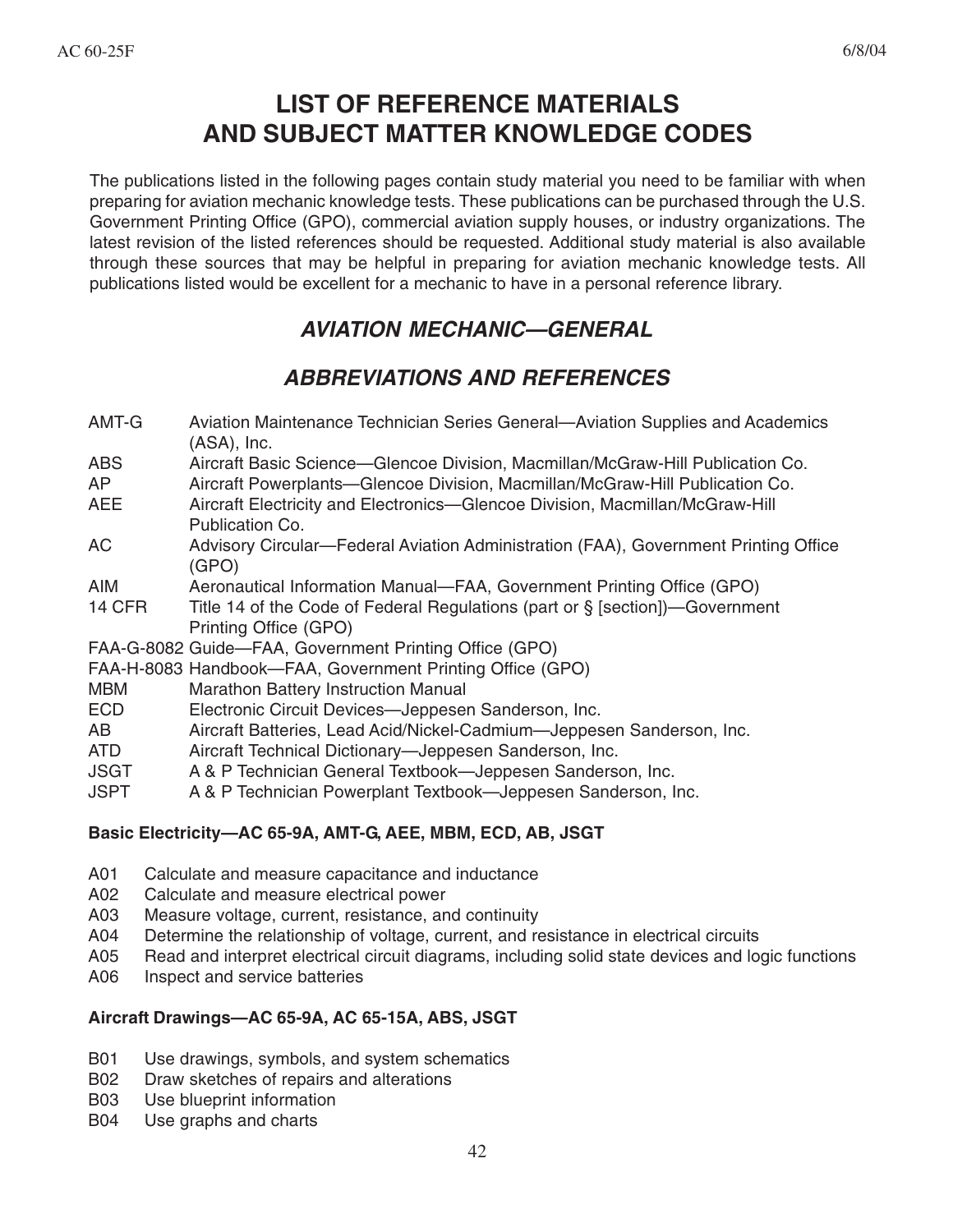## **Weight and Balance—AC 65-9A, 14 CFR § 23.29**

- C01 Weigh aircraft
- C02 Perform complete weight and balance check and record data

## **Fluid Lines and Fittings—AC 65-9A, ABS, JSGT**

D01 Fabricate and install rigid and flexible fluid lines and fittings

#### **Materials and Processes—AC 65-9A, AC 43-3, AC 65-15A, AC 43.13-1B, ABS, AP, ATD, JSPT, JSGT**

- E01 Identify and select appropriate nondestructive testing methods
- E02 Perform dye penetrant, eddy current, ultrasonic, and magnetic particle inspections
- E03 Perform basic heat-treating processes
- E04 Identify and select aircraft hardware and materials
- E05 Inspect and check welds
- E06 Perform precision measurements

## **Ground Operation and Servicing—AC 65-9A, FAA-H-8083-3, AC 65-12A, AIM, ABS, JSGT**

- F01 Start, ground operate, move, service, and secure aircraft and identify typical ground operation hazards
- F02 Identify and select fuels

## **Cleaning and Corrosion Control—AC 65-9A, AC 65-12A, AC 43.13-1B, AC 43-4A, AC 43-205, JSGT**

- G01 Identify and select cleaning materials
- G02 Inspect, identify, remove, and treat aircraft corrosion and perform aircraft cleaning

## **Mathematics—AC 65-9A, AC 65-12A, ABS, AMT-G, JSGT**

- H01 Extract roots and raise numbers to a given power
- H02 Determine areas and volumes of various geometrical shapes
- H03 Solve ratio, proportion, and percentage problems
- H04 Perform algebraic operations involving addition, subtraction, multiplication, and division of positive and negative numbers

#### **Maintenance Forms and Records—AC 61-23C, AC 65-9A, AC 65-19H, AC 43.13-1B, 14 CFR** § **91.417, 14 CFR part 43**

- I01 Write descriptions of work performed including aircraft discrepancies and corrective actions using typical aircraft maintenance records
- I02 Complete required maintenance forms, records, and inspection reports

## **Basic Physics—AC 65-9A, FAA-H-8083-3, ABS, JSGT**

J01 Use and understand the principles of simple machines; sound, fluid, and heat dynamics; basic aerodynamics; aircraft structures; and theory of flight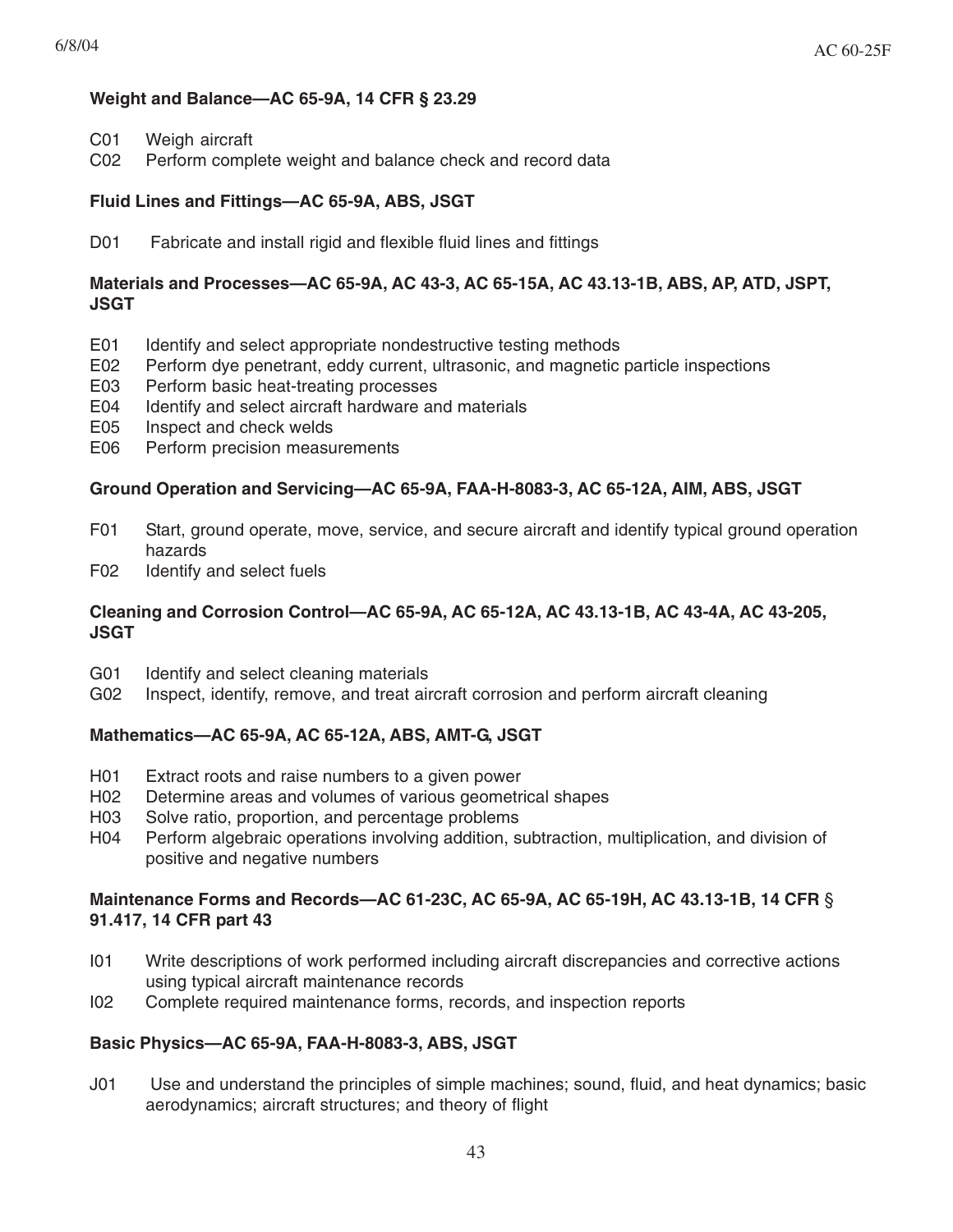## **Maintenance Publications—AC 65-9A, FAA-G-8082-11, 14 CFR part 21, 14 CFR part 39, 14 CFR part 43, ABS, JSGT**

- K01 Demonstrate ability to read, comprehend, and apply information contained in FAA and manufacturer's aircraft maintenance specifications, data sheets, manuals, publications, and related Federal Aviation Regulations, Airworthiness Directives, and Advisory material
- K02 Read technical data

## **Mechanic Privileges and Limitations—AC 43.13-1B, AMT-A, 14 CFR part 43, 14 CFR part 65**

L01 Exercise mechanic privileges within the limitations prescribed by 14 CFR part 65

# **AVIATION—MECHANIC AIRFRAME**

## **ABBREVIATIONS AND REFERENCES**

- AC Advisory Circular
- AEE Aircraft Electricity and Electronics—Glencoe Division, Macmillan/McGraw-Hill Publication Co.
- AMR Aircraft Maintenance and Repair—Glencoe Division, Macmillan/McGraw-Hill Publishing Co.
- AP Aircraft Powerplants—Glencoe Division, Macmillan/McGraw-Hill Publishing Co.
- AMT-A Aviation Maintenance Technician Series Airframe—Aviation Supplies and Academics (ASA) **Publications**
- DAT Dictionary of Aeronautical Terms—Aviation Supplies and Academics (ASA) Publications
- AAC Aircraft Air Conditioning (Vapor Cycle)—Jeppesen Sanderson, Inc.
- FMS Aircraft Fuel Metering Systems—Jeppesen Sanderson, Inc.
- AHS Aircraft Hydraulic System—Jeppesen Sanderson, Inc.
- AOS Aircraft Oxygen Systems—Jeppesen Sanderson, Inc.
- JSAT A & P Technician Airframe Textbook—Jeppesen Sanderson, Inc.
- JSGT A & P Technician General Textbook—Jeppesen Sanderson, Inc.
- ABS Aircraft Bonded Structure—Jeppesen Sanderson, Inc.
- WG Welding Guidelines with Aircraft Supplement—Jeppesen Sanderson, Inc.
- ARS Aircraft Radio Systems—Jeppesen Sanderson, Inc.
- AC Advanced Composites—Jeppesen Sanderson, Inc.
- 14 CFR Title 14 of the Code of Federal Regulations (part or § [section])—Government Printing Office (GPO)
- 47 CFR Title 47 of the Code of Federal Regulations (part or § [section])—Government Printing Office (GPO)
- 49 CFR Title 49 of the Code of Federal Regulations (part or § [section])—Government Printing Office (GPO)
- MBM Marathon Battery Manual
- MMM Manufacturer's Maintenance Manual
- TSO Technical Standard Order
- SUND Sundtrand IDG and BITE 767 Line Maintenance/Servicing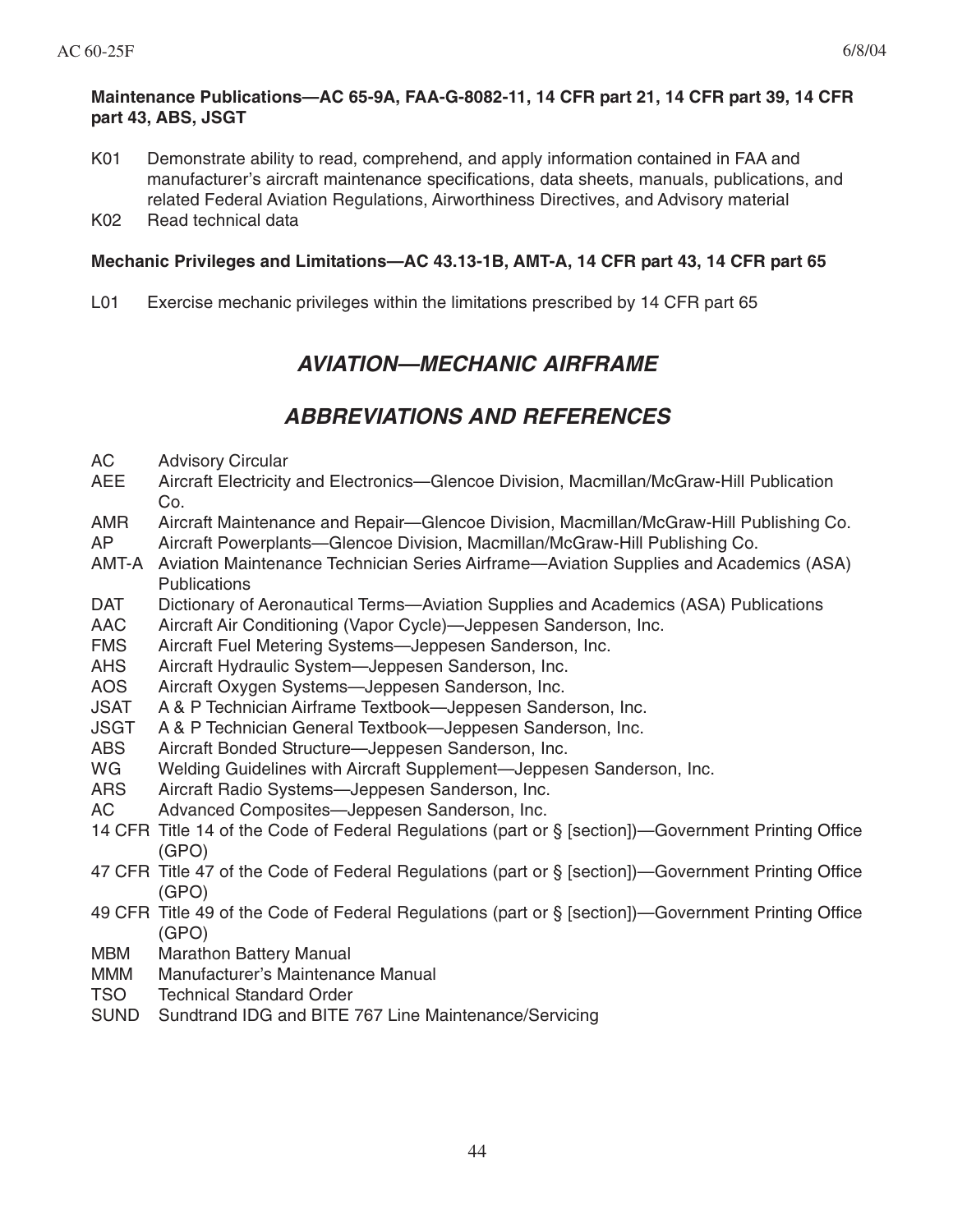## **Wood Structures—AC 65-15A, AC 43.13-1B, AMR**

- A01 Service and repair wood structures
- A02 Identify wood defects
- A03 Inspect wood structures

## **Aircraft Covering—AC 65-15A, AC 43.13-1B, AMR**

- B01 Select and apply fabric and fiberglass covering materials
- B02 Inspect, test, and repair fabric and fiberglass

## **Aircraft Finishes—AC 65-15A, AC 43.13-1B, AMR, JSAT**

- C01 Apply trim, letters, and touchup paint
- C02 Identify and select aircraft finishing materials
- C03 Apply finishing materials
- C04 Inspect finishes and identify defects

#### **Sheet Metal and Non-Metallic Structures—AC 65-9A, AC 65-15A, AC 43.13-1B, 14 CFR part 23, TSO, AMR, AComp, ABStruc, JSGT, JSAT**

- D01 Select, install, and remove special fasteners for metallic, bonded, and composite structures
- D02 Inspect bonded structures
- D03 Inspect, test, and repair fiberglass, plastics, honeycomb, composite, and laminated primary and secondary structures
- D04 Inspect, check, service, and repair windows, doors, and interior furnishings
- D05 Inspect and repair sheet-metal structures
- D06 Install conventional rivets
- D07 Form, lay out, and bend sheet metal

## **Welding—AC 65-15A, AC 43.13-1B, AMR, WG, JSAT**

- E01 Weld magnesium and titanium
- E02 Solder stainless steel
- E03 Fabricate tubular structures
- E04 Solder, braze, gas-, and arc-weld steel
- E05 Weld aluminum and stainless steel

## **Assembly and Rigging—AC 65-9A, AC 65-15A, AC 61-13B, AC 43.13-1B & 2A, 14 CFR part 23, AMR, JSAT**

- F01 Rig rotary-wing aircraft
- F02 Rig fixed-wing aircraft
- F03 Check alignment of structures
- F04 Assemble aircraft components, including flight control surfaces
- F05 Balance, rig, and inspect movable primary and secondary flight control surfaces
- F06 Jack aircraft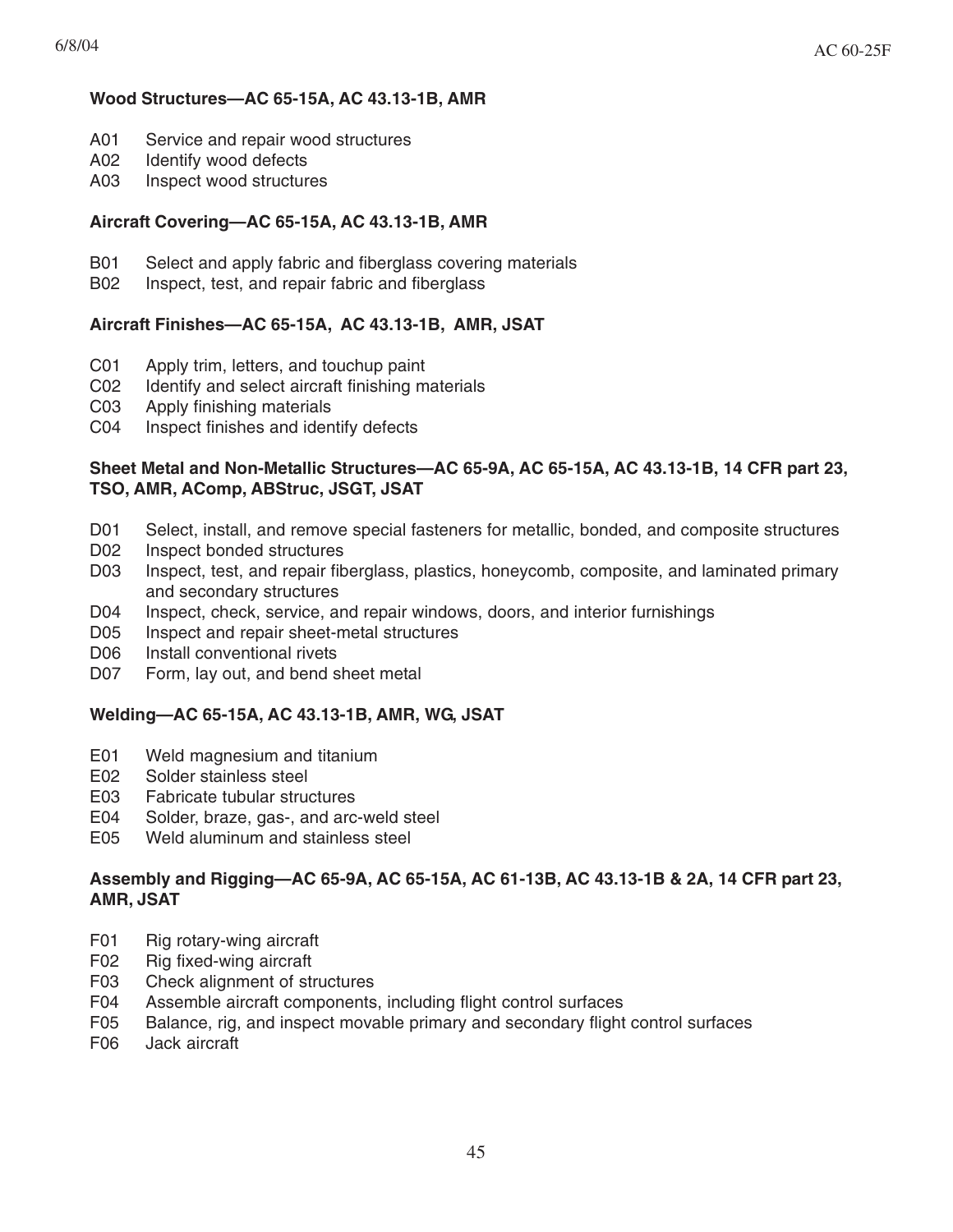## **Airframe Inspection—AC 65-9A, 14 CFR part 43, 14 CFR part 65, 14 CFR part 91**

- G01 Perform airframe conformity and airworthiness inspections
- HXX Reserved
- IXX Reserved
- JXX Reserved

#### **Aircraft Landing Gear Systems—AC 65-9A, AC 65-15A, AC 43.13-1B, 14 CFR part 43, AMR, AHS, JSAT**

K01 Inspect, check, service, and repair landing gear, retraction systems, shock struts, brakes, wheels, tires, and steering systems

## **Hydraulic and Pneumatic Power Systems— AC 65-9A, AC 65-15A, AMR, AHS, JSAT, AMT-A**

- L01 Repair hydraulic and pneumatic power system components
- L02 Identify and select hydraulic fluids
- L03 Inspect, check, service, troubleshoot, and repair hydraulic and pneumatic power systems

#### **Cabin Atmosphere Control Systems—AC 65-15A, AC 43.13-1B, AMR, AAC, JSAT, 49 CFR part 173**

- M01 Inspect, check, service, troubleshoot, and repair heating, cooling, air-conditioning, pressurization, and air cycle machines
- M02 Inspect, check, troubleshoot, service, and repair oxygen systems

## **Aircraft Instrument Systems—AC 65-9A, AC 65-15A, 14 CFR part 23, 14 CFR part 65, 14 CFR part 91, AEE, AMR, AMT-A, JSAT**

- N01 Inspect, check, service, troubleshoot, and repair electronic flight instrument systems and both mechanical and electrical heading, speed, altitude, temperature, pressure, and position indicating systems to include the use of built-in test equipment
- N02 Install instruments and perform a static pressure system leak test

## **Communication and Navigation Systems—AC 65-15A, AC 91-44A, AC 43.13-2A, AEE, AP, ARS, JSAT, 47 CFR** § 87.89

- O01 Inspect, check, and troubleshoot autopilot, servos and approach coupling systems
- O02 Inspect, check, and service aircraft electronic communication and navigation systems, including VHF, passenger address interphones and static discharge devices, aircraft VOR, ILS, LORAN, radar beacon transponders, flight management computers, and GPWS
- O03 Inspect and repair antenna and electronic equipment installations

## **Aircraft Fuel Systems—AC 65-9A, AC 65-12A, AC 65-15A, AC 43.13-1B & 2A, 14 CFR part 23, 14 CFR part 25, AMR, MMM, FMS, JSGT, JSAT**

- P01 Check and service fuel dump systems
- P02 Perform fuel management, transfer, and defueling
- P03 Inspect, check, and repair pressure fueling systems
- P04 Repair aircraft fuel system components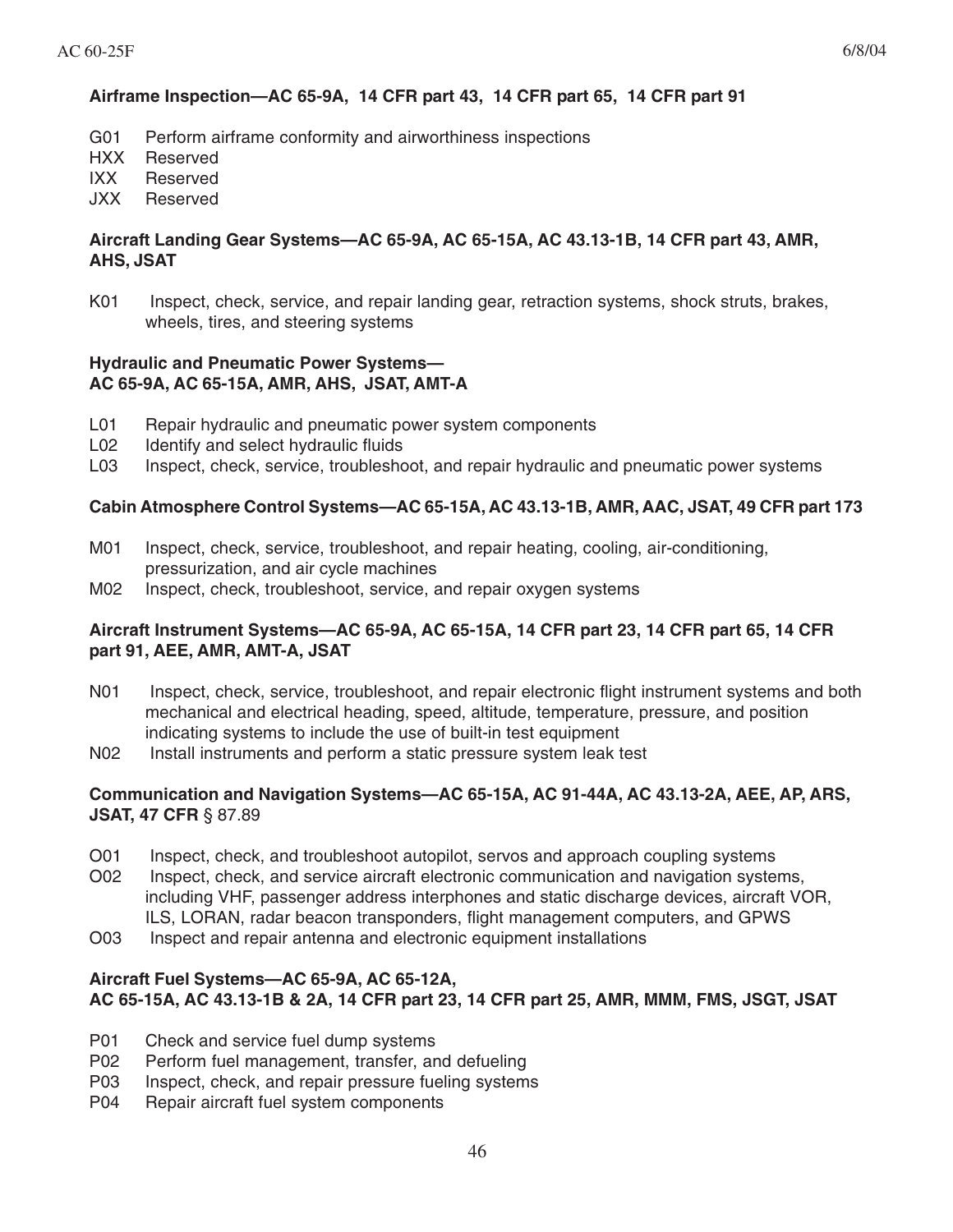- P05 Inspect and repair fluid quantity indicating systems
- P06 Troubleshoot, service, and repair fluid pressure and temperature warning systems
- P07 Inspect, check, service, troubleshoot, and repair aircraft fuel systems

## **Aircraft Electrical Systems—AC 65-9A, AC 65-15A, AC 43.13-1B & 2A, 14 CFR part 23, AEE, MBM, JSGT, JSAT**

- Q01 Repair and inspect aircraft electrical system components; crimp and splice wiring to manufacturer's specifications; and repair pins and sockets of aircraft connectors
- Q02 Install, check, and service airframe electrical wiring, controls, switches, indicators, and protective devices
- Q03 Inspect, check, troubleshoot, service, and repair alternating and direct current electrical systems
- Q04 Inspect, check, and troubleshoot constant speed and integrated speed drive generators

## **Position and Warning Systems—AC 65-9A, AC 65-15A, AC 43.13-1B, 14 CFR part 23, AMR, AMT-A, JSAT**

- R01 Inspect, check, and service speed and configuration warning systems, electrical brake controls, and antiskid systems
- R02 Inspect, check, troubleshoot, and service landing gear position indicating and warning systems

## **Ice and Rain Control Systems—AC 65-15A, AMT-A**

S01 Inspect, check, troubleshoot, service, and repair airframe ice and rain control systems

## **Fire Protection Systems—AC 65-9A, AC 65-15A, AP, JSAT**

- T01 Inspect, check, and service smoke and carbon monoxide detection systems
- T02 Inspect, check, service, troubleshoot, and repair aircraft fire detection and extinguishing systems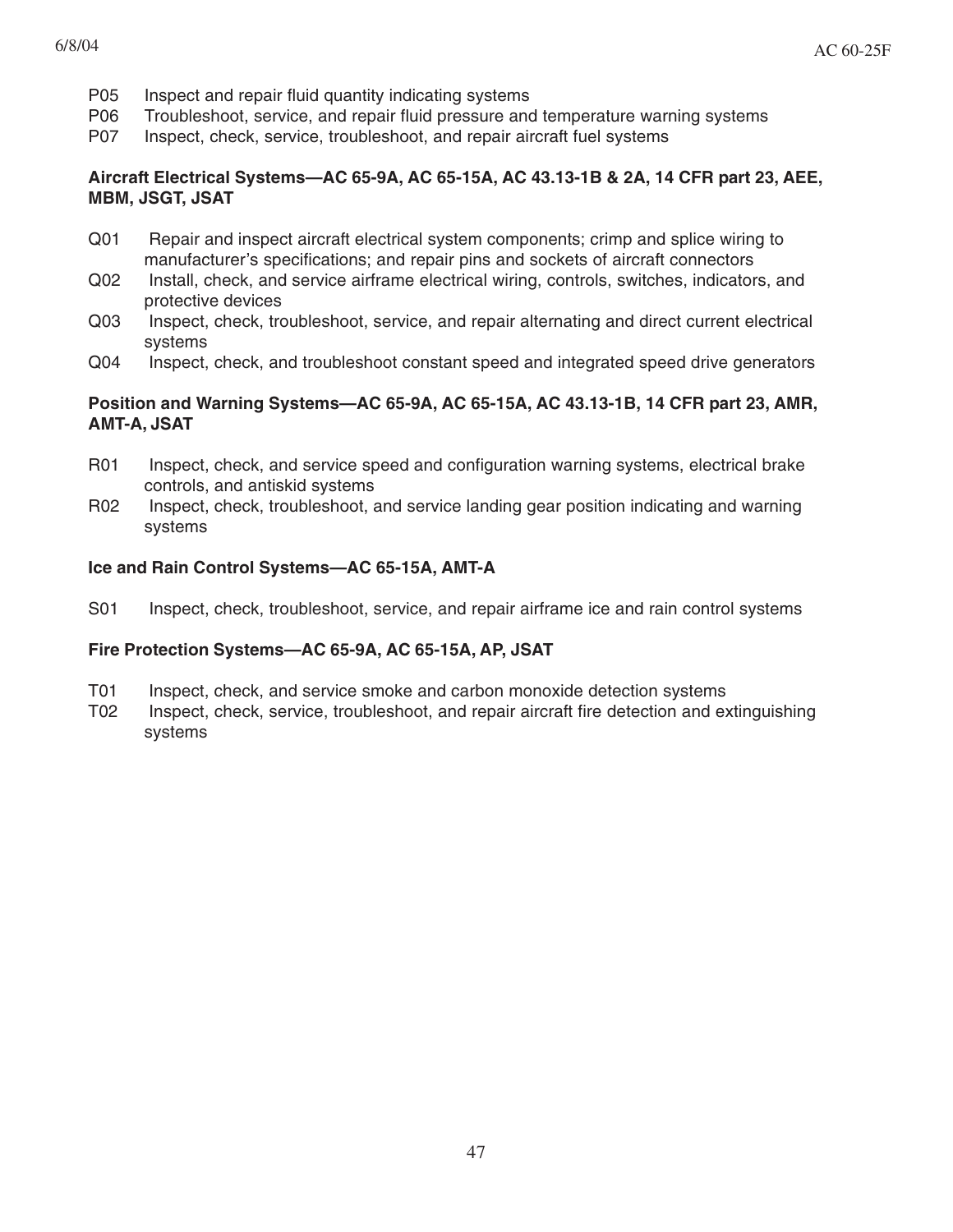# **AVIATION MECHANIC—POWERPLANT**

# **ABBREVIATIONS AND REFERENCES**

- ABS Aircraft Basic Science—Glencoe Division, Macmillan/McGraw-Hill Publication Co.
- AC Advisory Circular
- AEE Aircraft Electricity and Electronics—Glencoe Division, Macmillan/McGraw-Hill Publication Co.
- AMR Aircraft Maintenance and Repair—Glencoe Division, Macmillan/McGraw-Hill Publication Co.
- AMT-G Aviation Maintenance Technician Series General—Aviation Supplies & Academics, (ASA) Inc.
- AMT-P Aviation Maintenance Technician Series Powerplant—Aviation Supplies & Academics, (ASA) Inc.
- AP Aircraft Powerplants—Glencoe Division, Macmillan/McGraw-Hill Publication Co.
- DAT Dictionary of Aeronautical Terms—Aviation Supplies & Academics (ASA), Inc.
- TCAS Transport Category Aircraft Systems—Jeppesen Sanderson, Inc.
- APC Aircraft Propellers and Controls—Jeppesen Sanderson, Inc.
- ATD Aircraft Technical Dictionary—Jeppesen Sanderson, Inc.
- JSGT A & P Technician General Textbook—Jeppesen Sanderson, Inc.
- JSPT A & P Technician Powerplant Textbook—Jeppesen Sanderson, Inc.
- AGTP Aircraft Gas Turbine Powerplants—Jeppesen Sanderson, Inc.
- 14 CFR Title 14 of the Code of Federal Regulations (part or § [section])—Government Printing Office (GPO)
- PSG A&P Technician Powerplant Study Guide—Jeppesen Sanderson, Inc.

## **Reciprocating Engines—AC 65-9A, AC 65-12A, 14 CFR part 43, AP, JSPT, AMT-P**

- A01 Inspect and repair a radial engine
- A02 Overhaul reciprocating engine
- A03 Inspect, check, service, and repair reciprocating engines and engine installations
- A04 Install, troubleshoot, and remove reciprocating engines

## **Turbine Engines—AC 65-9A, AC 65-12A, AC 65-15A, 14 CFR part 33, AP, AGTP, JSPT**

- B01 Overhaul turbine engine
- B02 Inspect, check, service, and repair turbine engines and turbine engine installations
- B03 Install, troubleshoot, and remove turbine engines

## **Engine Inspection—AC 65-9A, AC 65-12A, AC 39-7B, AC 43.13-1B, 14 CFR part 23, 14 CFR part 33, 14 CFR part 43, 14 CFR part 65, ABS, AP, JSGT, JSPT**

- C01 Perform powerplant conformity and airworthiness inspections
- DXX Reserved
- EXX Reserved
- FXX Reserved
- GXX Reserved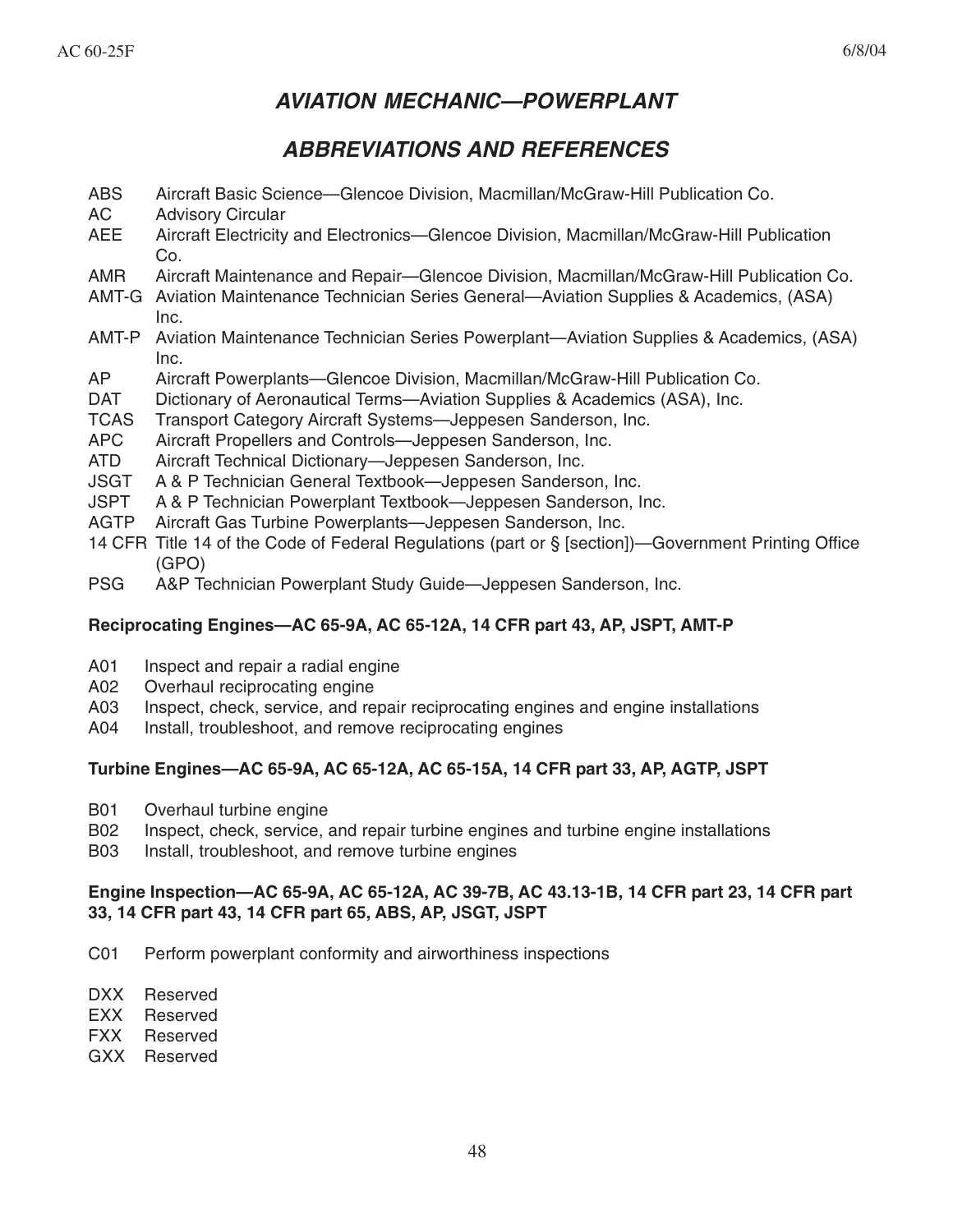## **Engine Instrument Systems—AC 65-12A, AC 65-15A, AC 20-88A, 14 CFR part 65, AMR, AP, AGTP, JSPT, ATD**

- H01 Troubleshoot, service, and repair electrical and mechanical fluid rate-of-flow indicating systems
- H02 Inspect, check, service, troubleshoot, and repair electrical and mechanical engine temperature, pressure, and RPM indicating systems

## **Engine Fire Protection Systems—AC 65-9A, AC 65-12A, ABS, AMR, AMT-P, AP, JSPT**

I01 Inspect, check, service, troubleshoot, and repair engine fire detection and extinguishing systems

## **Engine Electrical Systems—AC 65-9A, AC 65-12A, AC 65-15A, AC 43.13-1B, 14 CFR part 23, 14 CFR part 25, AEE, AP, JSGT, JSPT**

- J01 Repair engine electrical system components
- J02 Install, check, and service engine electrical wiring, controls, switches, indicators, and protective devices

## **Lubrication Systems—AC 65-12A, AC 65-15A, 14 CFR part 33, AP, AGTP, JSPT, AMT-P**

- K01 Identify and select lubricants
- K02 Repair engine lubrication system components
- K03 Inspect, check, service, troubleshoot, and repair engine lubrication systems

## **Ignition and Starting Systems—AC 65-12A, AC 65-15A, AEE, AMT-P, AP, AGTP, JSPT**

- L01 Overhaul magneto and ignition harness
- L02 Inspect, service, troubleshoot, and repair reciprocating and turbine engine ignition systems and components
- L03 Inspect, service, troubleshoot, and repair turbine engine electrical starting systems
- L04 Inspect, service, and troubleshoot turbine engine pneumatic starting systems

## **Fuel Metering Systems—AC 65-9A, AC 65-12A, AP, AGTP, JSPT**

- M01 Troubleshoot and adjust turbine engine fuel metering systems and electronic engine fuel controls
- M02 Overhaul carburetor
- M03 Repair engine fuel metering system components
- M04 Inspect, check, service, troubleshoot, and repair reciprocating and turbine engine fuel metering systems

## **Engine Fuel Systems—AC 65-9A, AC 65-12A, AC 43.13-1B, 14 CFR part 23, AP, JSPT**

- N01 Repair engine fuel system components
- N02 Inspect, check, service, troubleshoot, and repair engine fuel systems